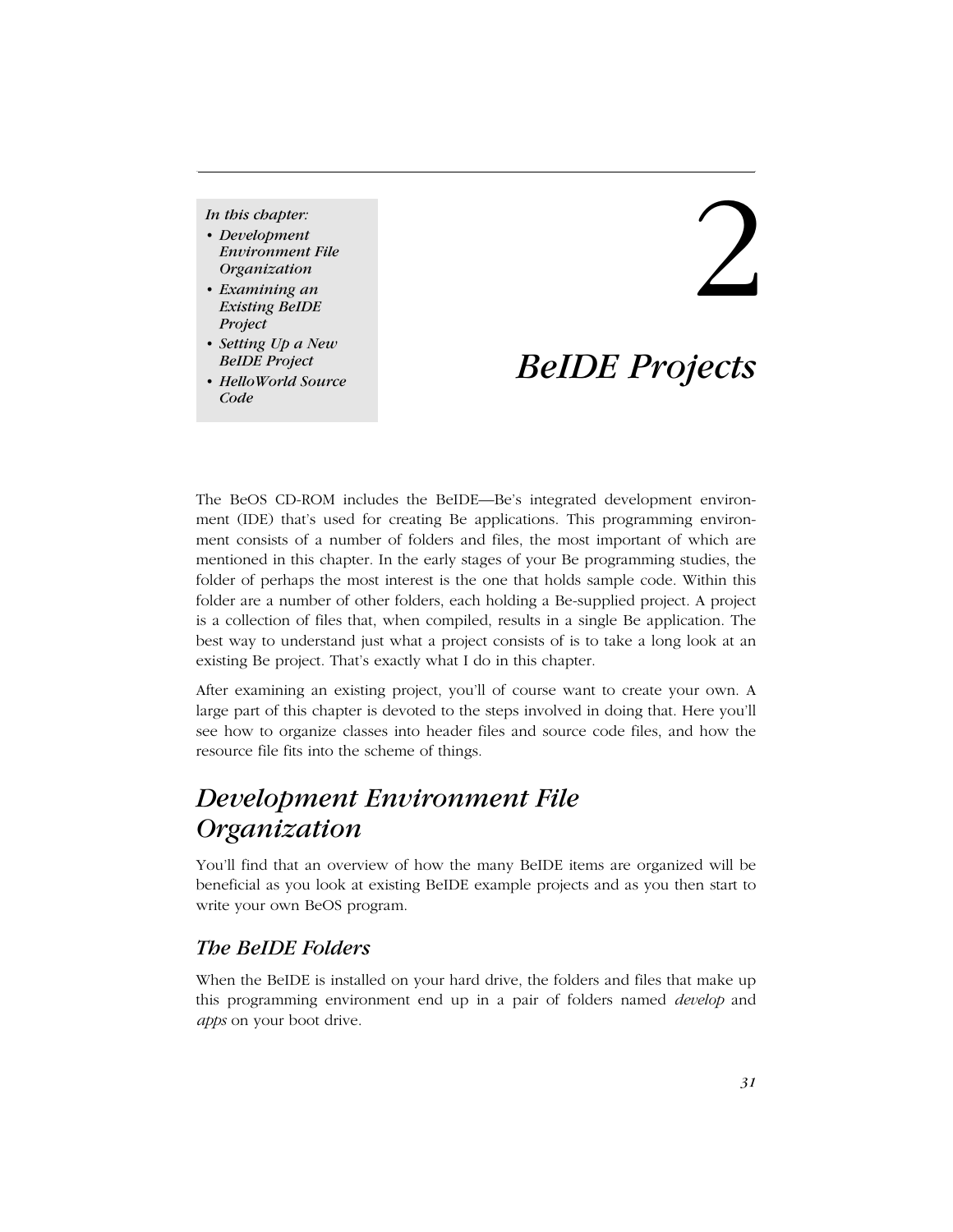#### *The /boot/develop folder*

In the *develop* folder you'll find folders that hold header files, libraries, and developer tools. Figure 2-1 shows the contents of the *develop* folder (on a PowerPCbased machine—a BeOS installation on an Intel-based machine results in one additional folder, the *tools* folder). This figure also shows the *apps* folder. The *apps* folder holds over a dozen items, though in Figure 2-1 you just see a single item (the *Metrowerks* folder, discussed later).



*Figure 2-1. Some of the key folders and files used in BeOS programming*

In the *develop* folder the *lib* folder holds a number of library files that can be linked to your own compiled code. The act of creating a BeIDE project (discussed later) automatically handles the adding of the basic libraries (*libroot.so* and *libbe.so* at this writing) to the project. As a novice Be programmer, this automatic adding of libraries to a new project is beneficial—it shields you from having to know the details of the purpose of each library. As you become proficient at programming for the BeOS, though, you'll be writing code that makes use of classes not included in the basic libraries—so you'll want to know more about the libraries included in the *develop/lib* folder. Of course you could simply add libraries wholesale to a project to "play it safe," but that tack would be a poor one—especially for programmers developing BeOS applications that are to run on Intel machines. On Intel, all libraries in a project will likely be linked during the building of an application—even if the program uses no code from one or more of the project's libraries. The resulting application will then be unnecessarily large, or will include dependencies on libraries that are not needed.

The *develop* folder *headers* holds the header files that provide the BeIDE compiler with an interface to the software kits. Within the *headers* folder is a folder named *be*. Within that folder you'll find one folder for each software kit. In any one of these folders are individual header files, each defining a class that is a part of one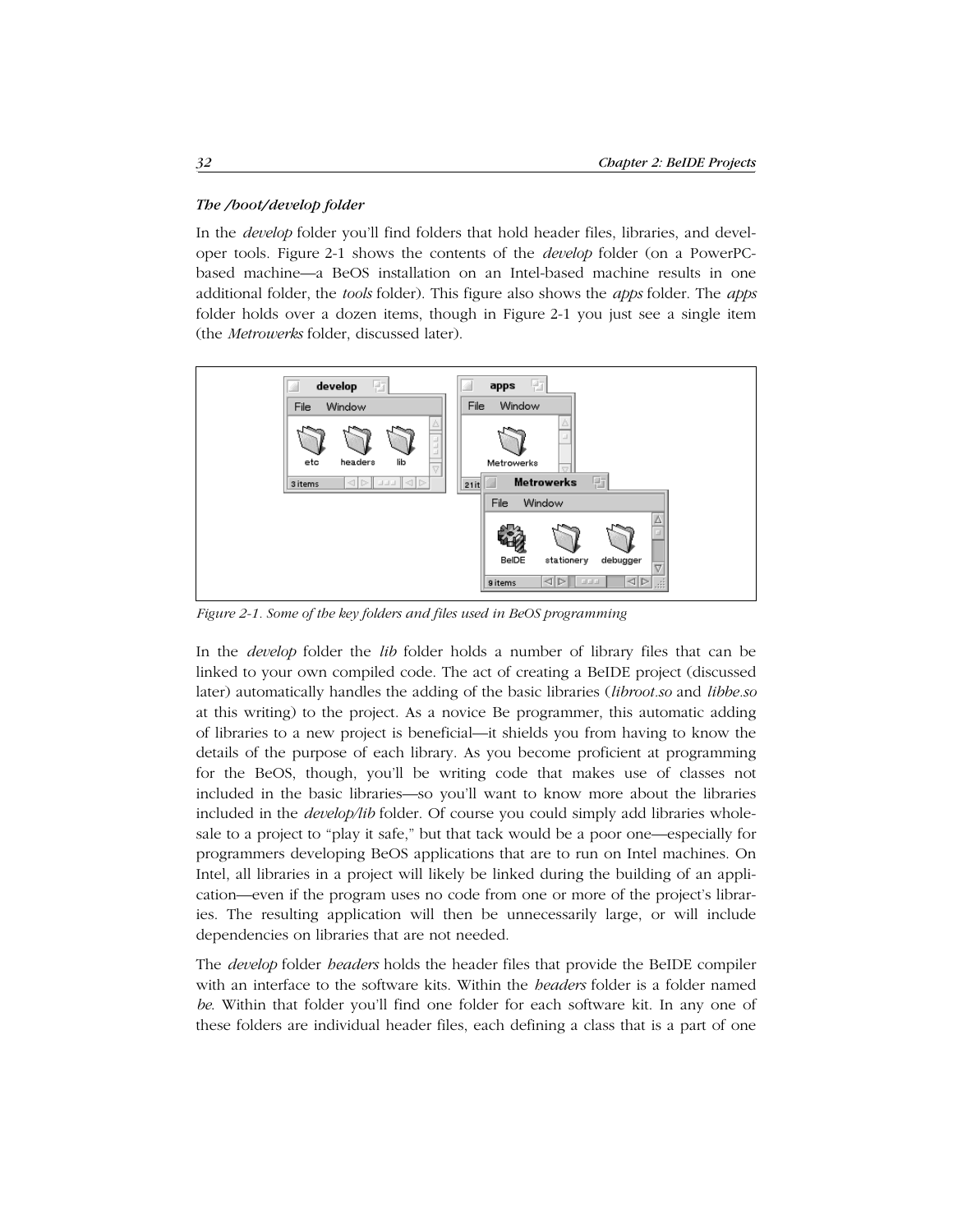kit. For instance, the BWindow class is declared in the *Window.h* header file in the *interface* folder. The complete path to that file is */boot/develop/headers/be/interface/Window.h*.

The *etc* folder in the *develop* folder contains additional developer tools. As of this writing, the primary component in this folder is files used by programmers who prefer a makefile alternative to BeIDE projects. To build an application without creating a BeIDE project, copy the *makefile* template file from this folder to the folder that holds your source code files. Then edit the copied makefile to include the names of the files to compile and link. In this book, I'll focus on the BeIDE project model, rather than the makefile approach, for creating an application.

The *tools* folder in the *develop* folder is found only on Intel versions of the BeOS. This folder contains the x86 (Intel) compiling and linking tools and the debugger.

#### *The /boot/apps/Metrowerks folder*

Of most interest in the */boot/apps* folder is the *Metrowerks* folder. The BeIDE was originally an integrated development environment that was created and distributed by a company named Metrowerks. Be, Inc. has since taken over development and distribution of the BeIDE. Though Be now owns the BeIDE, installation of the environment still ends up in a folder bearing Metrowerks' name.

In the *Metrowerks* folder can be found the BeIDE application itself. The BeIDE is the Be integrated development environment—to develop an application, you launch the BeIDE and then create a new project or open an existing one.

Also in the *Metrowerks* folder are a number of subdirectories that hold various supporting files and tools. The *plugins* folder holds BeIDE plugins that enhance the capabilities of the BeIDE. The *stationery* folder contains the basic stationery used in the creation of a new BeIDE project (stationery being a file that tells the BeIDE which files (such as which libraries) to include, and what compiler and linker settings to use in a new project). The *tools* folder contains the compiler and linker (on the PowerPC version of the BeOS) or links to the compiler and linker (on the Intel version of the BeOS). On the PowerPC version of the BeOS, you'll find a couple of other folders in the Metrowerks folder: the *debugger* folder (which holds the PowerPC debugger, of course) and the *profiling* folder (which holds some PowerPC profiling tools).

#### *The sample-code folder*

Included on the BeOS CD-ROM, but not automatically placed on your hard drive during the installation of the BeOS, is the *sample-code* folder. If you elected to have optional items included during the BeOS installation, this folder may be on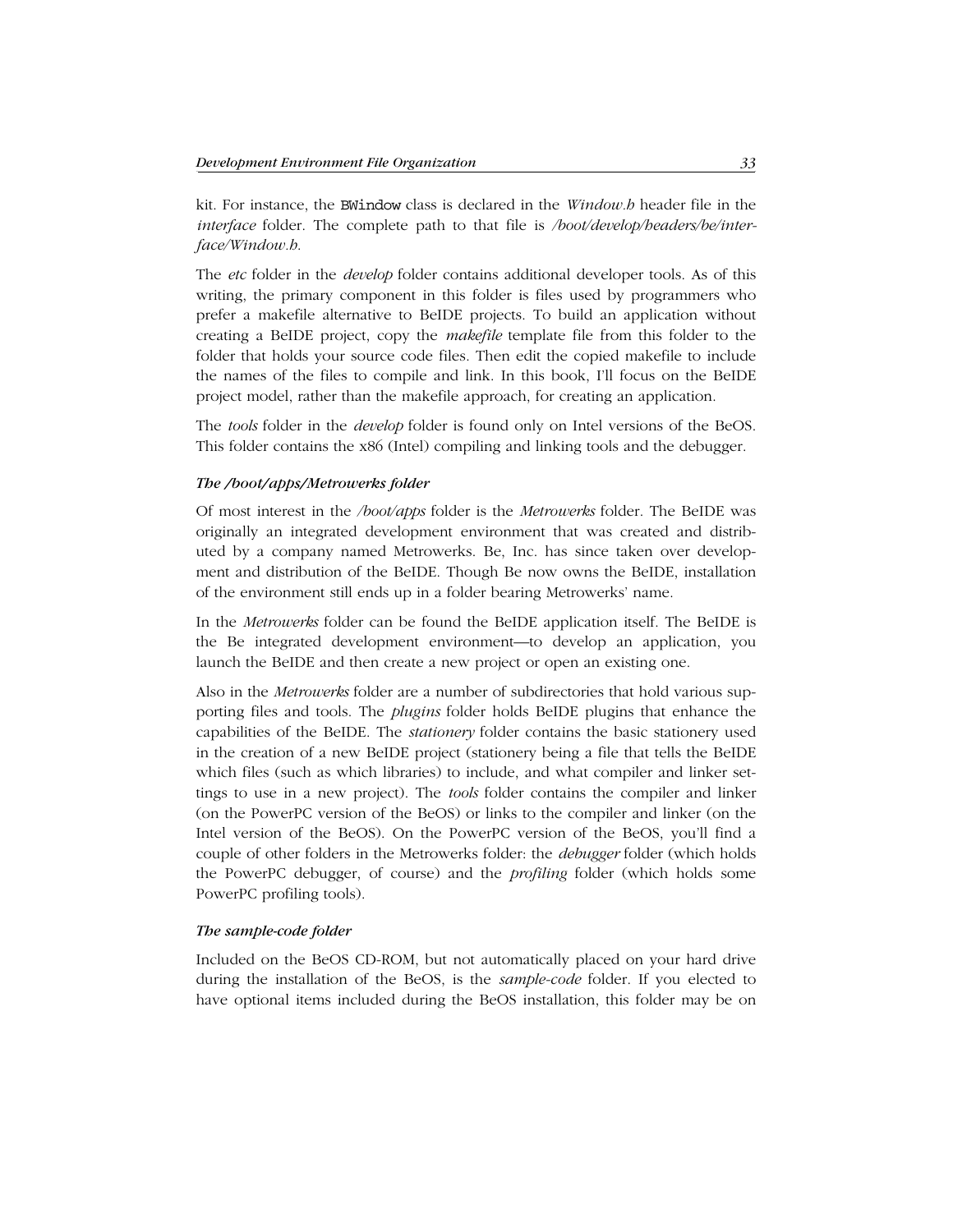your hard drive. Otherwise, look in the *optional* folder on the BeOS CD-ROM for the *sample-code* folder and manually copy it to your hard drive.

The *sample-code* folder holds a number of Be-provided projects. Each project, along with the associated project files, is kept in its own folder. A Be application starts out as a number of files, including source code files, header files, and a resource file (I have much more to say about each of these file types throughout this chapter).

# *Examining an Existing BeIDE Project*

The development of a new program entails the creation of a number of files collectively called a *project*. Taking a look at an existing project is a good way to get an overview of the files that make up a project, and is also of benefit in understanding how these same files integrate with one another. Because my intent here is to provide an overview of what a project consists of (as opposed to exploring the useful and exciting things that can be accomplished via the code within the files of a project), I'll stick to staid and familiar ground. On the next several pages I look at the HelloWorld project.

You've certainly encountered a version of the HelloWorld program—regardless of your programming background. The Be incarnation of the HelloWorld application performs as expected—the phrase "Hello, World!" is written to a window. Figure 2-2 shows what is displayed on your screen when the HelloWorld program is launched.



*Figure 2-2. The window displayed by the HelloWorld program*

You may encounter a number of versions of the HelloWorld project—there's one in the *sample-code* folder, and you may uncover other incarnations on Be CD-ROMs or on the Internet. So that you can follow along with me, you might want to use the version I selected—it's located in its own folder in the Chapter 2 folder of example projects. Figure 2-3 shows the contents of this book's version of the *HelloWorld* folder.

As shown in Figure 2-3, when developing a new application, the general practice is to keep all of the project's files in a single folder. To organize your own projects, you may want to create a new folder with a catchy name such as *myProjects* and store it in the */boot/home* folder—as I've done in Figure 2-3. To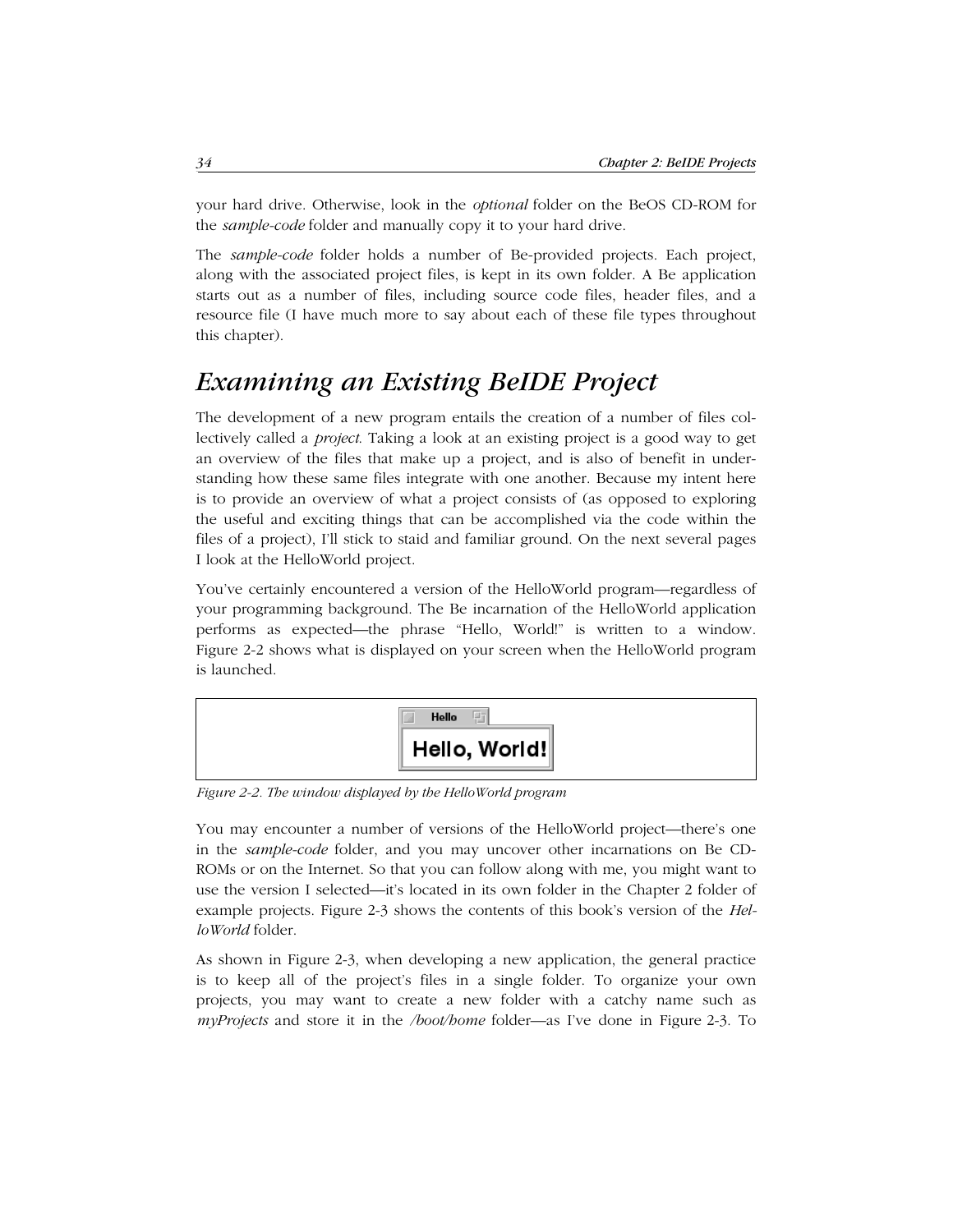

*Figure 2-3. The files used in the development of a Be application*

begin experimenting, you can copy this book's *HelloWorld* example folder to your own project folder. That way you're sure to preserve the original, working version of this example.

# *Project File*

A Be application developed using the BeIDE starts out as a *project file*. A project file groups and organizes the files that hold the code used for one project. By convention, a project file's name has an extension of *.proj*. It's general practice to give the project file the same name the application will have, with the addition of an underscore and then *ppc* for a PowerPC-based project or an underscore and then *x86* for an Intel-based project. In Figure 2-3, you can see that for the HelloWorld project there are two versions of the project file: *HelloWorld\_ppc.proj* and *HelloWorld\_x86.proj*.

To open a project file, you can either double-click on its icon or start the BeIDE application and choose Open from the File menu. In either case, select the project that's appropriate for the platform you're working on. When a project file is opened, its contents are displayed in a *project window*. As shown in Figure 2-4, a project window's contents consist of a list of files.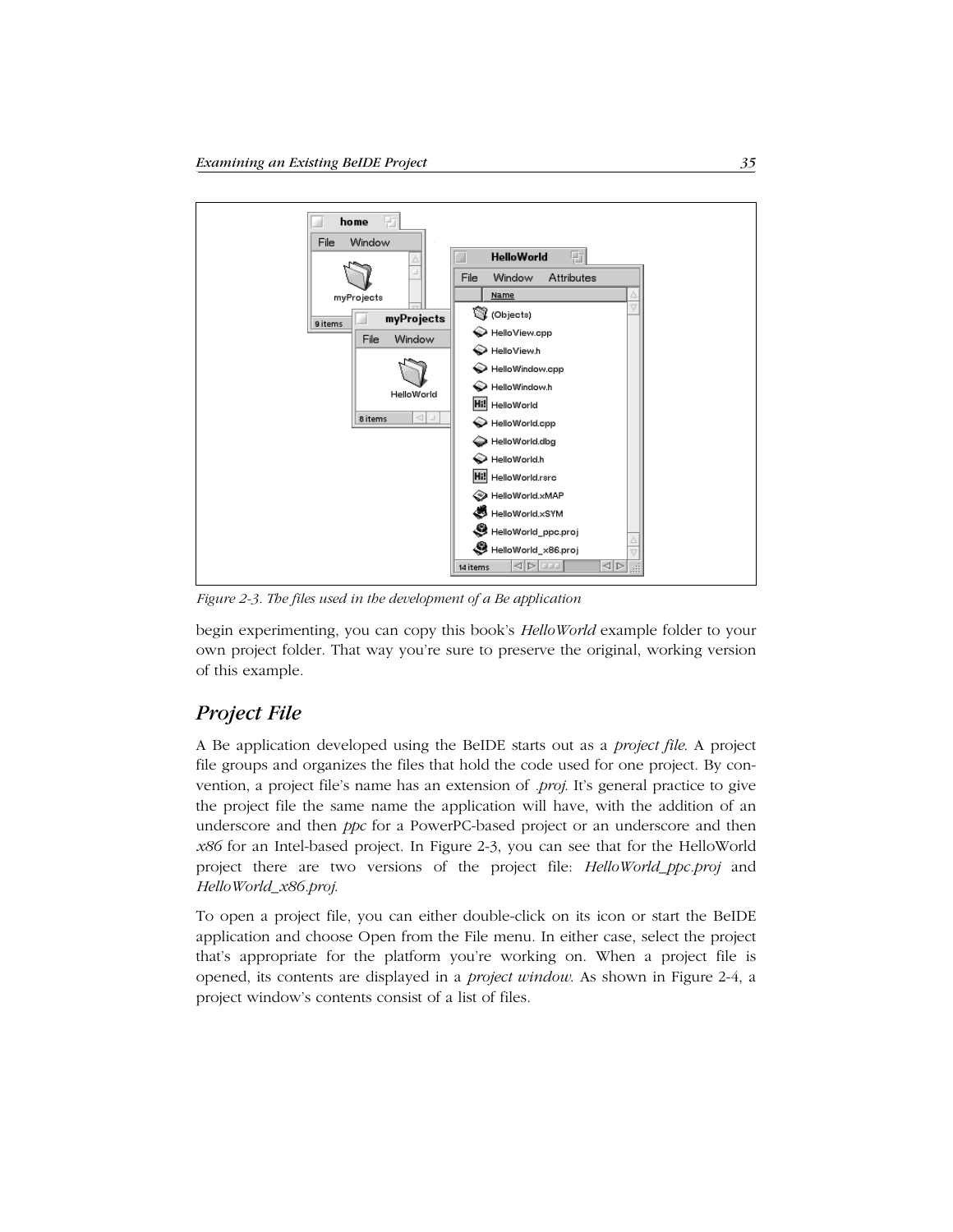

*Figure 2-4. The project window for the PowerPC version of the HelloWorld project*

The files listed in a project window are the files to be compiled and linked together to form a single executable. This can be a combination of any number of source code, resource, and library files. The HelloWorld project window holds three source code files and one resource file, each of which is discussed in this chapter. The project window also lists one or more libraries. The number of libraries varies depending on whether you're working on a PowerPC version or an Intel version of a project. Figure 2-4 shows the PowerPC version of the HelloWorld project. In this project, the *glue-noinit.a*, *init\_term\_dyn.o*, and *start\_dyn.o* libraries collectively make up the Be runtime support library that handles the dynamic linking code used by any Be application. An Intel project doesn't list these libraries—they're linked in automatically. The *libroot.so* library handles library management, all of the Kernel Kit, and the standard C library. The *libnet.so* library handles networking, while the *libbe.so* library is a shared library that contains the C++ classes and the global C functions that encompass many of the other kits. An Intel project lists only the *libbe.so* library—the other two libraries are always automatically linked in. The Be kits hold the software that make up much of the BeOS, so this library is a part of the Be operating system rather than a file included with the BeIDE environment.



Library filenames will be prefaced with an indicator as to the project's target platform (the platform on which the resulting application is to run). Figure 2-4 shows a project targeted for the PowerPC (Power Macintosh or BeBox) platform.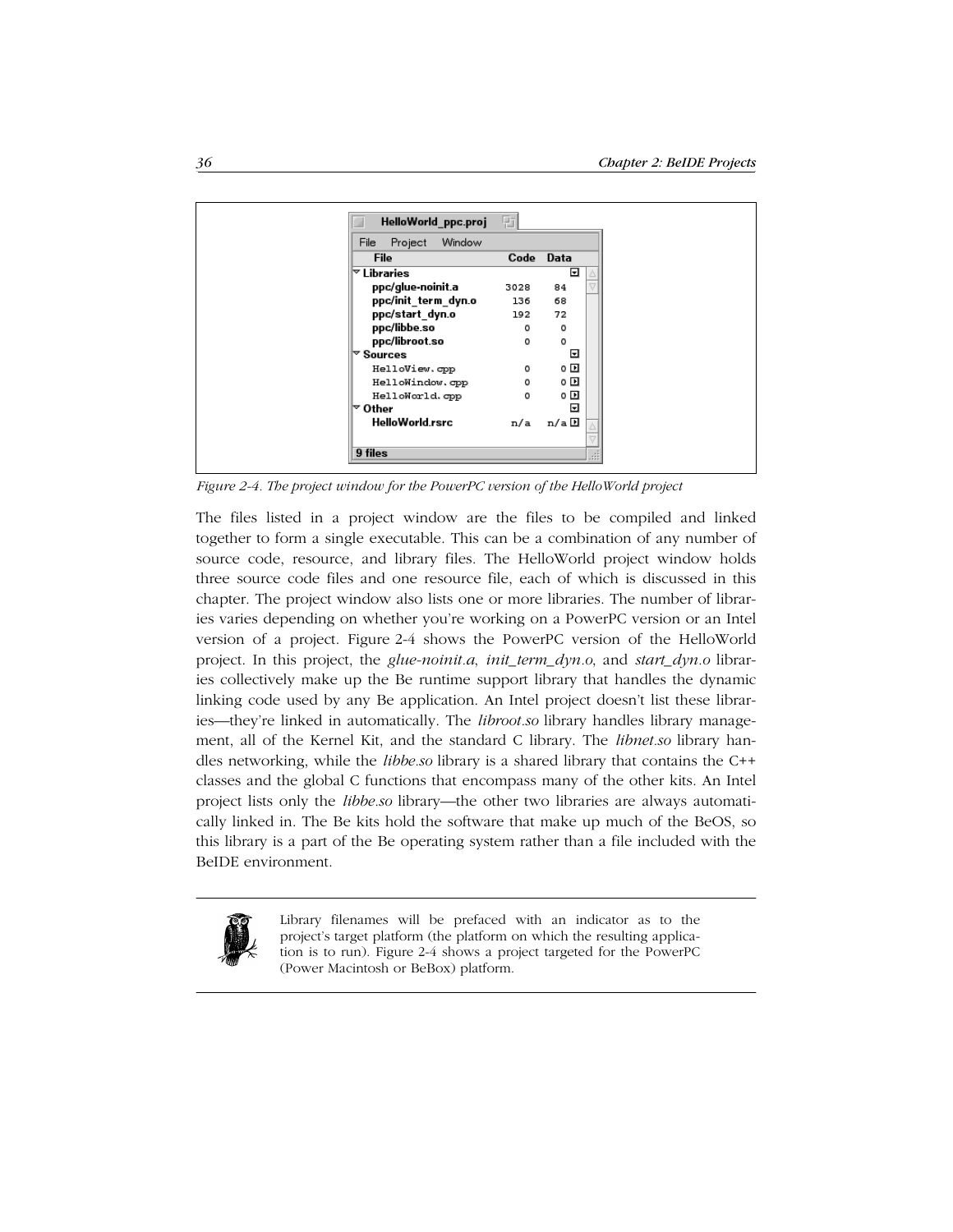Project activity is controlled from the Project menu located in the project window menubar. In Figure 2-5, you see that this menu is used to add files to and remove files from a project. From this menu, you can compile a single file, build an application, and give a built application a test run. In the "Setting Up a New BeIDE Project" section, you'll make use of several of the menu items in the Project menu.



*Figure 2-5. The Project menu in the menubar of a BeIDE project window*

Of the many items in the Project menu, the Run/Debug item is the most important. Figure 2-5 shows that this bottom menu item is named Run—but this same item can instead take on the name Debug. When the menu item just above this one says Enable Debugger, then the Run/Debug item is in the Run mode. When the menu item just above instead says Disable Debugger, then the Run/Debug item is in the Debug mode. In either case, choosing Run or Debug causes all of the following to happen:

- Compile all project files that have been changed since the last compilation (which may be none, some, or all of the files in the project)
- Link together the resulting object code
- Merge the resource code from any resource files to the linked object code to make (build) an executable (an application)
- Launch the resulting application in order for you to test it (if no compile or link errors occurred)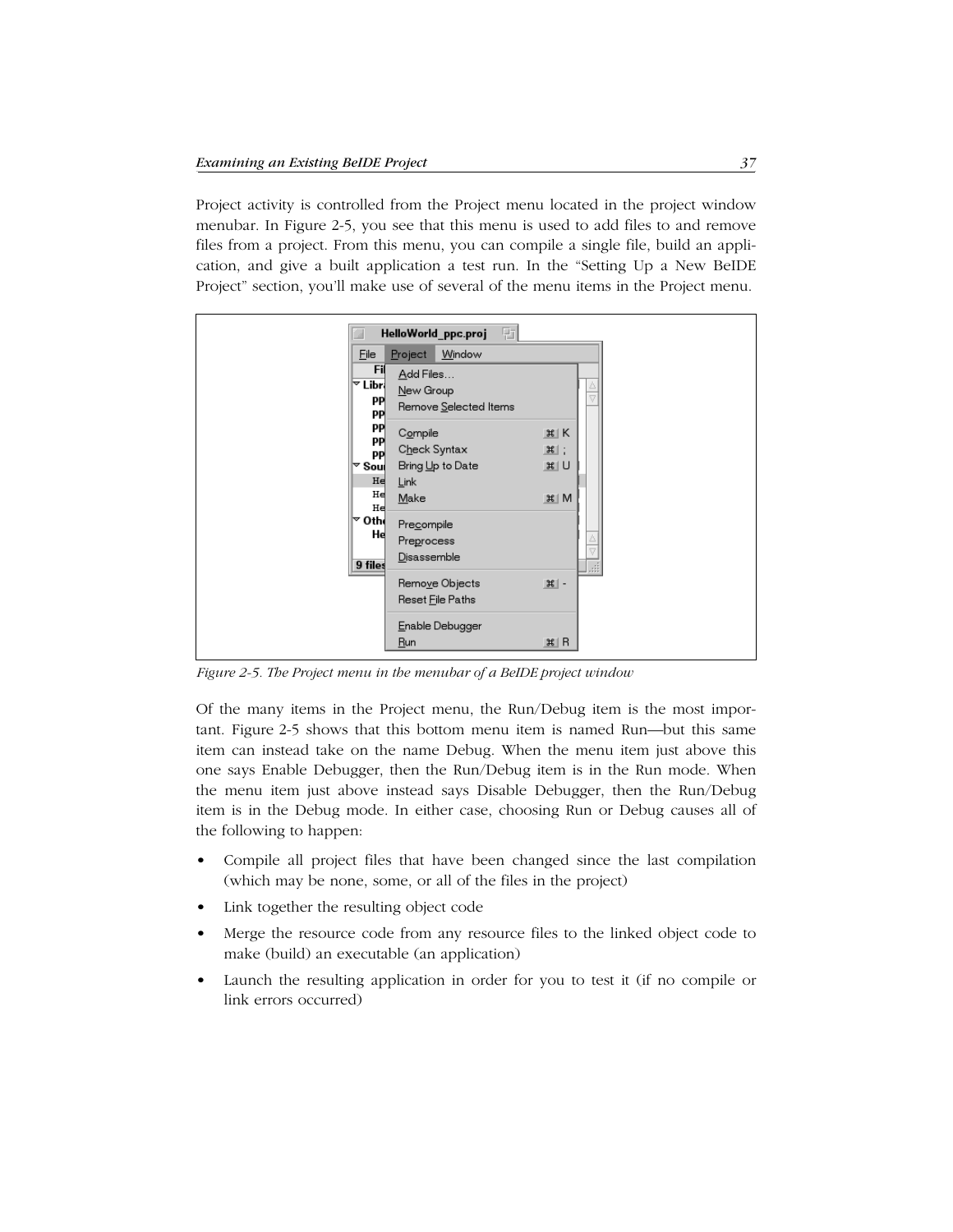If the Run/Debug menu is in Debug mode, then the last step in the above list takes place in the debugger. That is, the application is launched in the appropriate debugger (MWDebug-Be for PowerPC projects and bdb for Intel projects). Many of the other items in the Project menu carry out a subset of the operations that are collectively performed by the Run/Debug item.

If you haven't compiled any Be source code yet, go ahead and give it a try now. Open the HelloWorld project file. To avoid the debugger during this first test, make sure the Project menu item just above the Run/Debug item says Enable Debugger (select the item if it doesn't say that). Now choose Run from the Project menu to compile the project's code and run the resulting HelloWorld application.

# *Source Code and Header Files*

The BeOS is a C++ application framework, so your source code will be written in C++ and saved in source code files that have an extension of *.cpp*. To open an existing source code file that is a part of a project, double-click on the file's name in the project window. That's what I did for the *HelloWorld.cpp* file that's part of the HelloWorld project—the result is shown in Figure 2-6.



*Figure 2-6. The source code window for the HelloWorld.cpp source code file*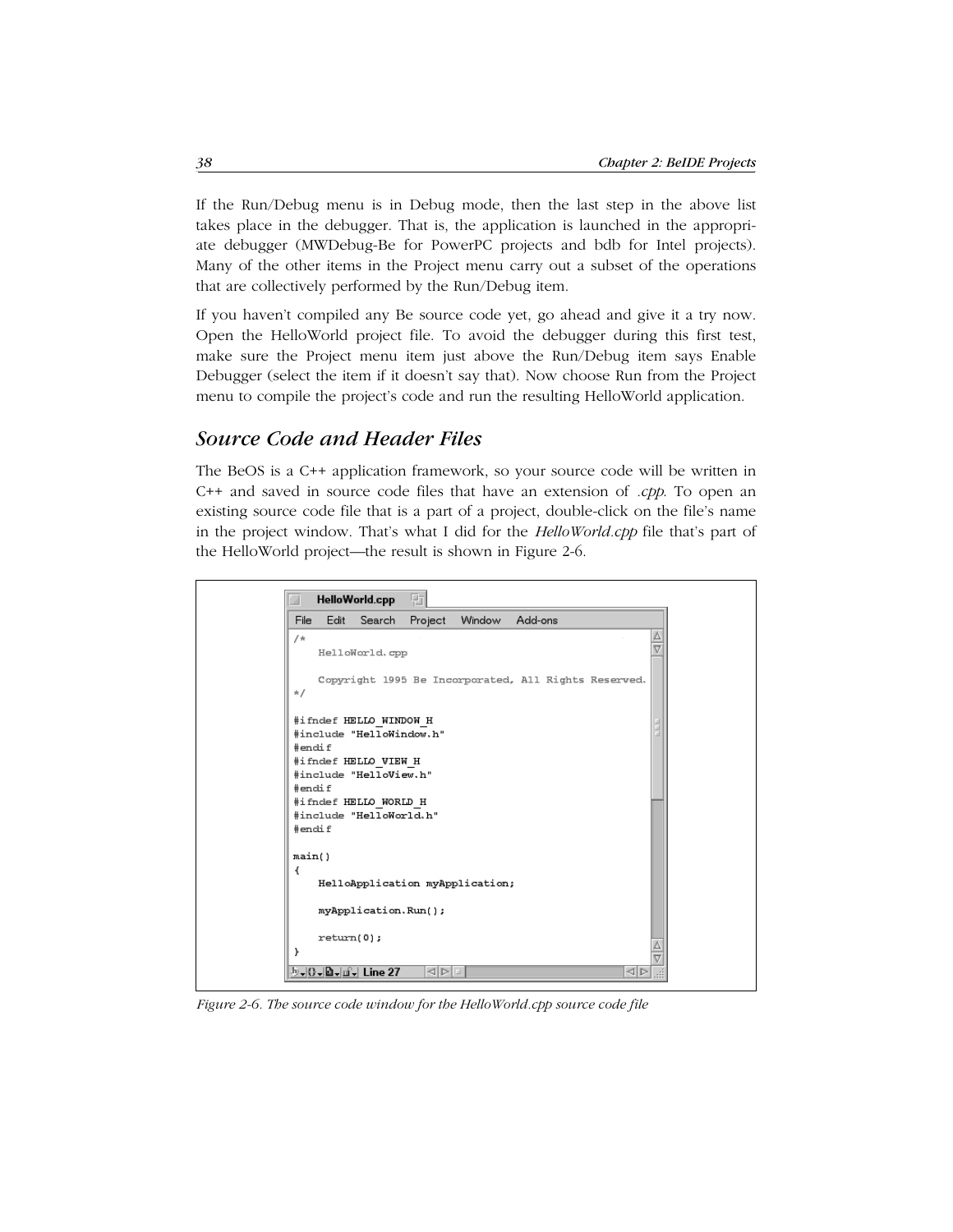Most of your code will be kept in source code files. Code that might be common to more than one file may be saved to a header file with an extension of *.h*. While you can keep a project's code in as few or as many source code and header files as desired, you'll want to follow the way Be does things in its examples.

#### *Project file organization convention*

Be example projects organize source code into files corresponding to a convention that's common in object-oriented programming. The declaration, or specifier, of an application-defined class exists in its own header file. The definitions, or implementations, of the member functions of this class are saved together in a single source code file. Both the header file and the source code file have the same name as the class, with respective extensions of *.h* and *.cpp*.

There's one notable exception to this naming convention. A project usually includes a header file and source code file with the same name as the project (and thus the same name as the application that will be built from the project). The header file holds the definition of the class derived from the BApplication class. The source code file holds the implementations of the member functions of this BApplication-derived class, as well as the main() function.

#### *File organization and the HelloWorld project*

Now let's take a look at the HelloWorld project to see if it follows the above convention. Because this example is based on a project from Be, Inc., you can guess that it does, but you'll want to bear with me just the same. The point here isn't to see if the HelloWorld project follows the described system of organizing files, it's to examine an existing project to clarify the class/file relationship.

Back in Figure 2-4 you saw that the HelloWorld project window displays the names of three source code files: *HelloView.cpp*, *HelloWindow.cpp*, and *HelloWorld.cpp*. While it's not obvious from the project window, there is also a header file that corresponds to each of these source code files (opening a source code file and looking at its #include directives reveals that information). According to the previous discussion, you'd expect that the *HelloView.h* file holds a listing for a class named HelloView. Here's the code from that file:

```
// -----------------------------------------------------------
// HelloView.h
class HelloView: public BView {
public:
                    HelloView(BRect frame, char *name);
virtual void AttachedToWindow();
virtual void Draw(BRect updateRect);
};
```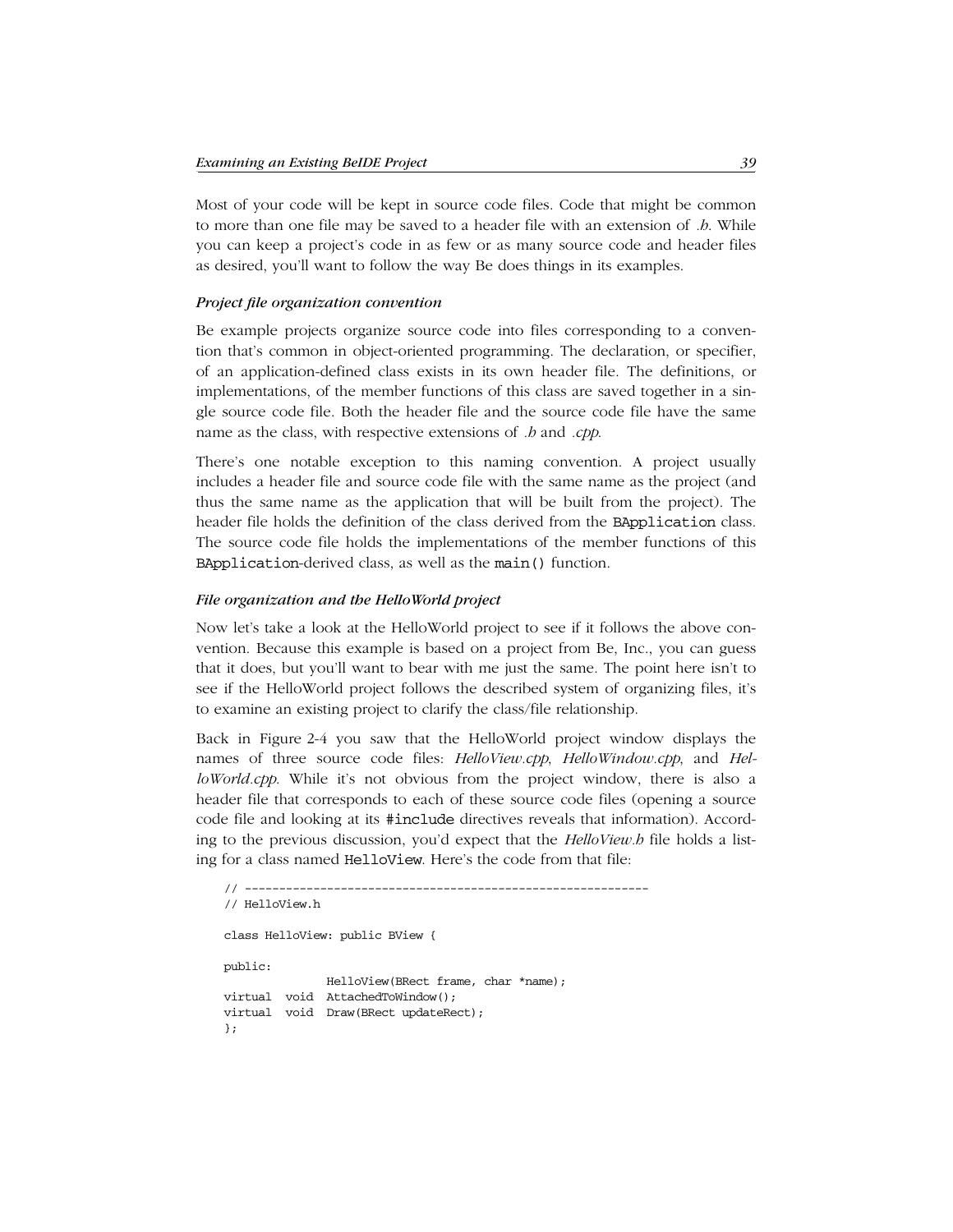Looking at the code in the *HelloView.cpp* file, we'd expect to see the implementations of the three member functions declared in the HelloView class definition. And we do:

```
// -----------------------------------------------------------
// HelloView.cpp
#include "HelloView.h"
HelloView::HelloView(BRect rect, char *name)
      : BView(rect, name, B_FOLLOW_ALL, B_WILL_DRAW)
{
 ...
}
void HelloView::AttachedToWindow()
{
      ...
}
void HelloView::Draw(BRect updateRect)
{
 ...
}
```
As you can see from the *HelloView.cpp* listing, I'm saving a little ink by not showing all of the code in the project's files. Nor do I describe the code I do show. Here I'm only interested in demonstrating the relationship between a project's files and the classes defined by that project. I do, however, take care of both of those omissions at the end of this chapter in the "HelloWorld Source Code" section.



I said I wouldn't discuss the HelloWorld source code here. Out of decency to the very curious, though, I will make a few quick comments. You're familiar with the SimpleApp example that was introduced in Chapter 1, *BeOS Programming Overview*. That example defined two classes. One was named SimpleWindow and was derived from the BWindow class. It was used to display a window. The second class was named SimpleApplication and was derived from the BApplication class. Every Be program needs to define such a class. The HelloWorld example discussed here defines similar classes named HelloWindow and HelloApplication. It also defines a third class named HelloView, which is derived from the BView class. Before writing or drawing to a window, a program must define a view—an area in the window to which drawing should be directed. The SimpleApp program didn't draw to its window, so it didn't need a class derived from the BView class.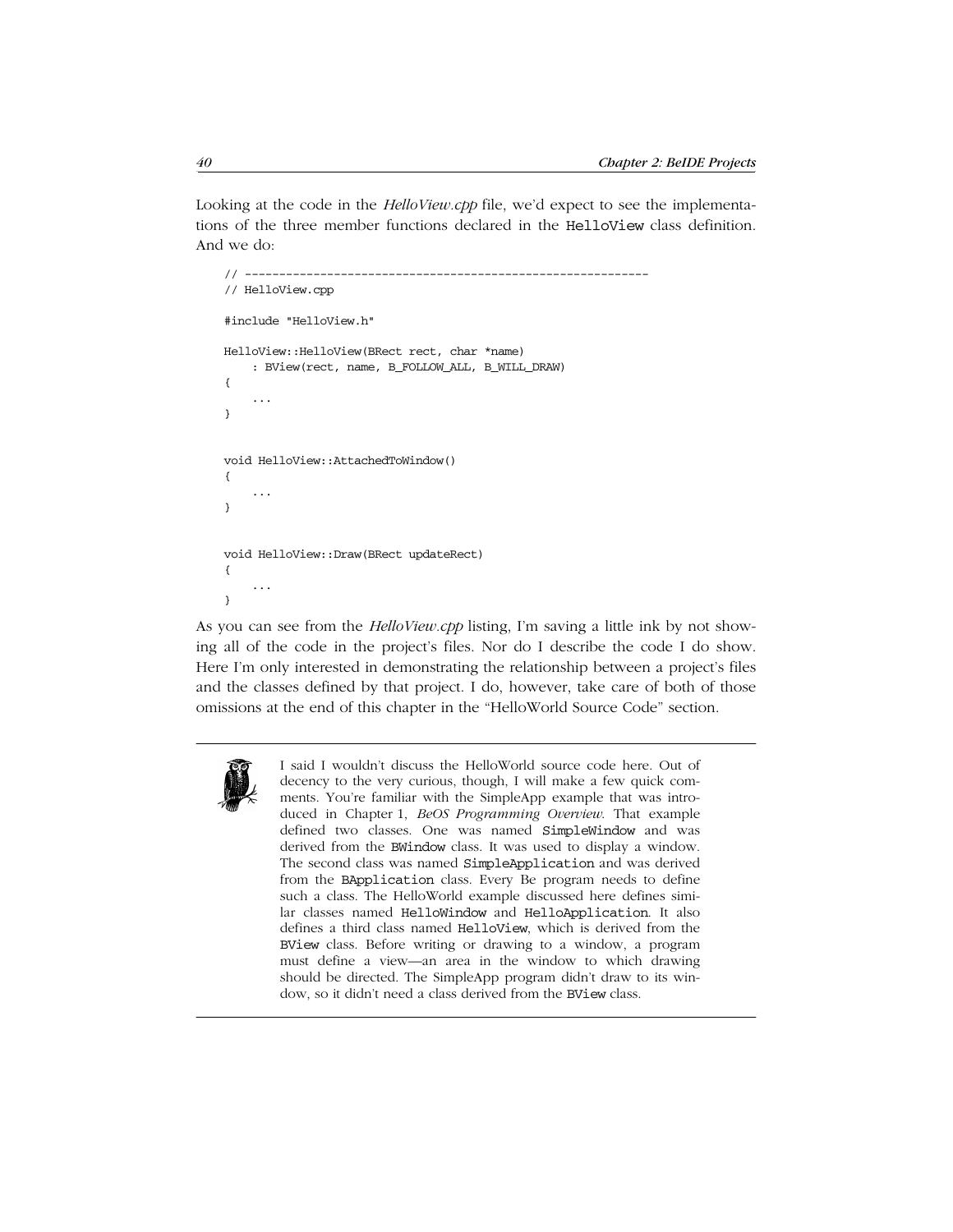The second source code file shown in the project window in Figure 2-4 is *Hello-Window.cpp*. This file has a corresponding header file named *HelloWindow.h*. In this file we expect to find the declaration of a class named HelloWindow—and we do:

```
// -----------------------------------------------------------
// HelloWindow.h
class HelloWindow : public BWindow {
public:
                HelloWindow(BRect frame);
virtual bool QuitRequested();
};
```
The *HelloWindow.cpp* file contains the source code for the two HelloWindow member functions, HelloWindow() and QuitRequested():

```
11 - 200// HelloWindow.cpp
#include "HelloWindow.h"
HelloWindow::HelloWindow(BRect frame)
     : BWindow(frame, "Hello", B_TITLED_WINDOW,
              B_NOT_RESIZABLE | B_NOT_ZOOMABLE)
{
     ...
}
bool HelloWindow::QuitRequested()
{
     ...
}
```
Earlier I stated that the header file that bears the name of the project should hold the declaration of the project's application class—the class derived from the BApplication class. Here you see that the *HelloWorld.h* header file does indeed hold this declaration:

```
// -----------------------------------------------------------
// HelloWorld.h
class HelloApplication : public BApplication {
public:
           HelloApplication();
};
```
The source code file with the name of the project should hold the code for the implementation of the member functions of the application class as well as the main() function. *HelloWorld.cpp* does hold the following code.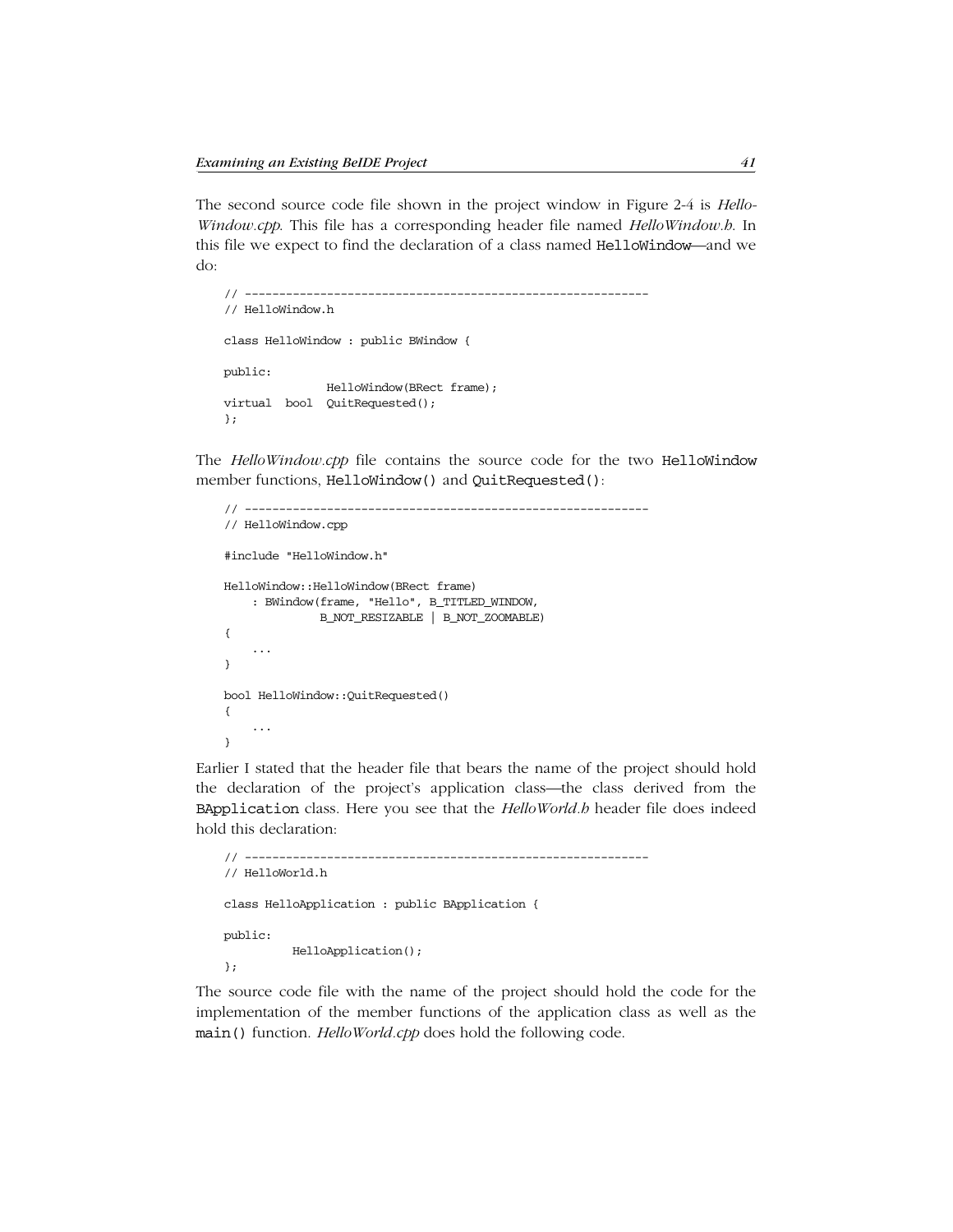```
11 ------
// HelloWorld.cpp
#include "HelloWindow.h"
#include "HelloView.h"
#include "HelloWorld.h"
int main()
{
     ...
     ...
}
HelloApplication::HelloApplication()
     : BApplication("application/x-vnd.Be-HLWD")
{
     ...
     ...
}
```
While I omitted the code that makes up the body of each member function of each class in the HelloWorld project, you may still have picked up on similarities between the HelloWorld source code and the source code of the Chapter 1 example, SimpleApp. In the section "HelloWorld Source Code" I point out all of the similarities and discuss the differences.



In looking at existing source code, you may encounter a BApplication constructor argument that's four characters between single quotes rather than a long, double-quoted MIME string. The four-character method is the old way of supplying a signature to an application, and is dated. The newer MIME string format is discussed in more detail later in this chapter.

# *Resources and the Resource File*

It's nice to sum up a programming concept in a single sentence, as in "a pointer is a reference to a specific area in memory." Unfortunately, such conciseness isn't always possible. Such is the case with the subject of resources. I'll begin with a short summation—"a resource is code that represents one element of a program"—but adding clarity to that vague explanation necessitates a couple of paragraphs.

The "element of a program" I speak of is usually thought of as one part, or entity, of a program's graphical user interface. For instance, some operating systems make it easy to represent a window or menu as a resource. But a resource doesn't have to represent something graphical. For instance, an application's signature—a short,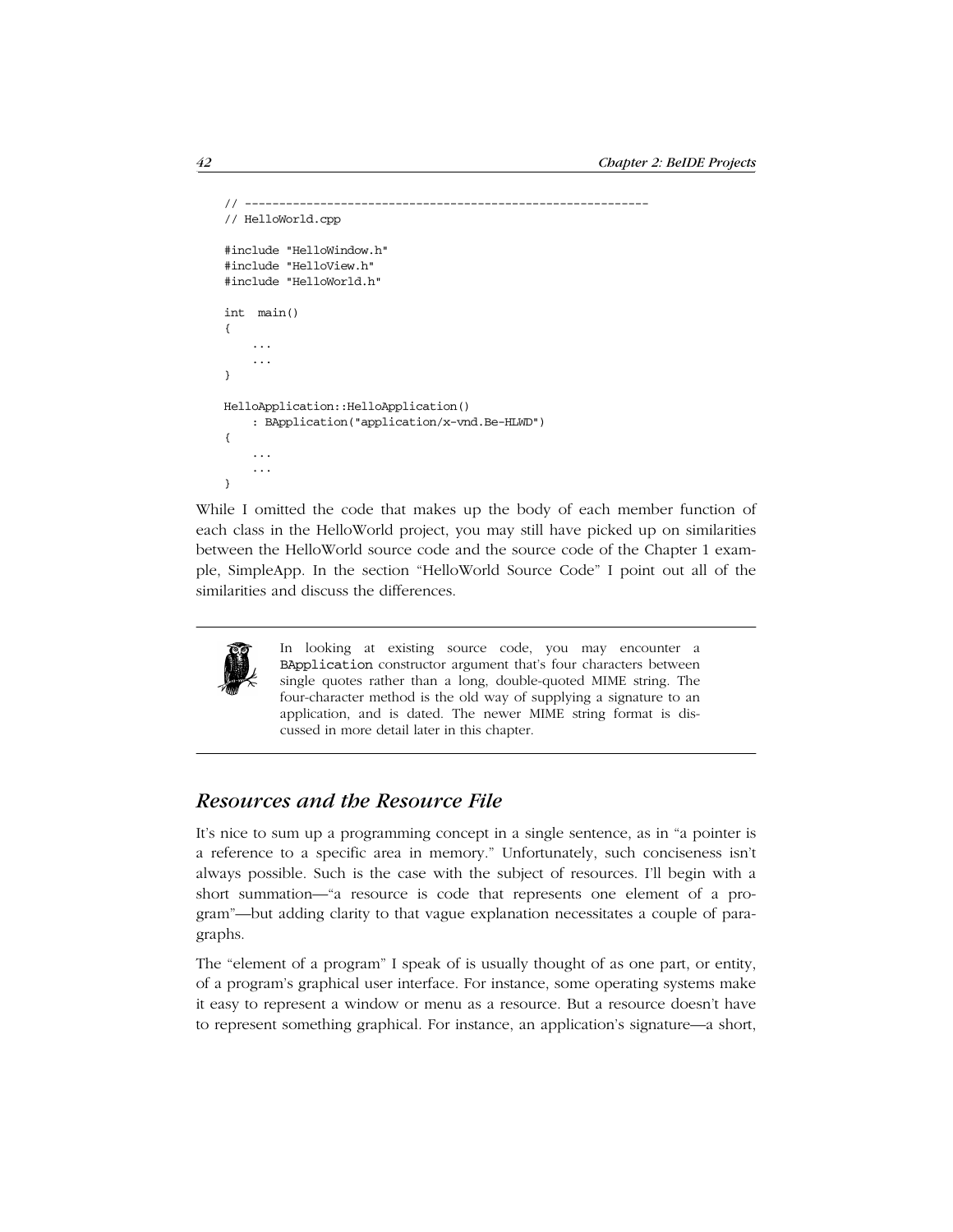unique string that helps the operating system differentiate the application from all other applications—is anything but graphical. Yet it can be a resource. While an application's signature isn't graphical in nature, the way in which it can be created and edited can be thought of as graphical. For instance, one could imagine a simple editor that had a Create Application Signature menu item which, when selected, displayed a text box in which a short string was typed. The editor would then be responsible for saving these typed characters as a resource. So it turns out that rather than *representing* something that is itself graphical, a resource is usually something that can be *created and edited* graphically.

Being graphically editable is typically one trait that makes an element a candidate to be represented by a resource. Since some programmer will have to design a special editor that is capable of graphically editing a resource, another requirement is that the element be something common to most or all programs.

You've just read that different program elements exist as resources for a variety of reasons. An application's icon is a good example. First, an icon is a small picture, so it of course is an entity that lends itself to being easily edited graphically. Second, all applications have an icon that is used to represent the application on the desktop, so it made sense for someone to expend the effort to create an editor capable of editing icons. Finally, the BeOS needs the data that defines an application's icon even when the application isn't running, so that it can display the icon on the desktop at all times.

There are different types of resources, and the BeOS keeps track of these different types by using a different 32-bit integer for each resource type. As a convenience to programmers, a four-character constant is often used to define this integer. Consider the icon that represents an application on the desktop. The data that defines this icon exists as a resource, and its type is 'ICON.' Most programmers find it easier to remember the four-character constant 'ICON' than the numerical value this constant represents.



While a resource type is surrounded in single quotes in this book and in Be documentation as well, the quotes aren't a part of the resource type—a resource type is simply the four characters (or an actual 32-bit numerical value). The quotes are used only to make it obvious that a resource type is being discussed. This is important because a resource type can be in lowercase, and it can include a space or spaces. Placing an icon type in quotes sets it apart from the rest of the text that appears with it.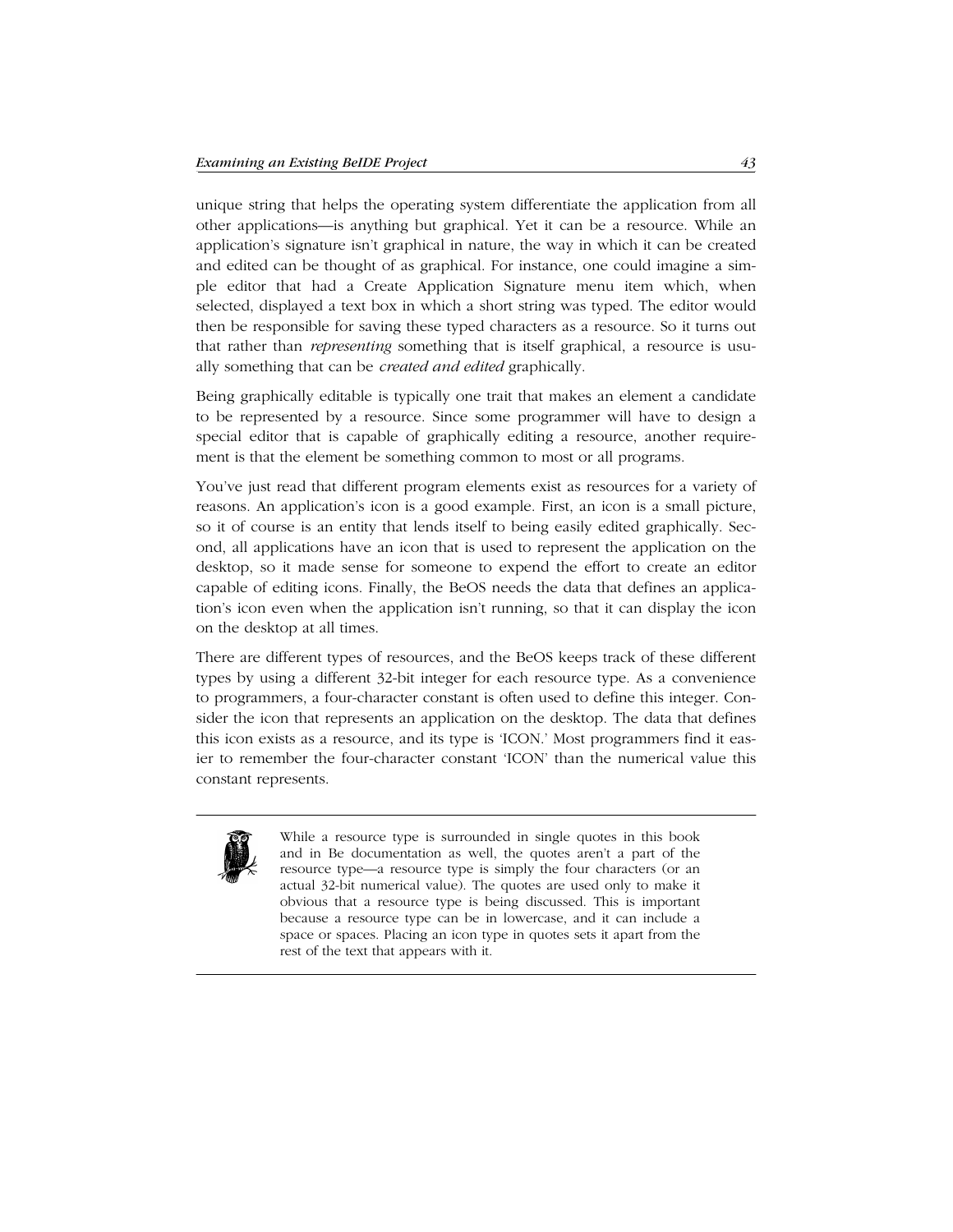#### *Application-information resource*

There's one other reason that a certain part of a program will exist as a resource a reason unrelated to the graphical nature of the element or its ability to be edited graphically. Because of the way in which resources are stored in an executable, resource information is available to the BeOS even when the application isn't running. The BeOS needs some information about an application in order to be able to effectively communicate with it. This information can be kept together in a single resource of type 'APPI' (for "application information") in the application. An 'APPI' resource consists of the following pieces of information about an application:

#### *Launch Behavior*

The launch characteristics of a Be application can fall into one of three categories. *Single launch* is the typical behavior—no matter how many times a user double-clicks on the application's icon, only one instance of the executable is loaded into memory and executed (that is, double-clicking on an application's icon a second time has no effect). It's possible for two versions of a single launch application to end up in memory if the user makes a duplicate of the original executable and then double-clicks on each. *Exclusive launch* is a behavior that restricts this from occurring. Under no circumstance can two versions of a program execute at the same time. *Multiple launch* is a behavior that allows any number of instances of a single copy of a program to execute simultaneously.

#### *Background App*

An application can forego a user interface and run in the background only. If an application is marked as a background app, it behaves in this way and won't be named in the Deskbar.

#### *Argv Only*

An application can be excluded from receiving messages from the BeOS (refer to Chapter 1 for an introduction to messages). Marking an application as *argv only* means that the only information the application receives comes from the argc and argv command-line arguments that can be optionally passed to the program's main() routine.

#### *Signature*

Each application has a string that lets the BeOS view the application as unique from all others. Obviously, no two applications should share the same signature. For your own test programs, the signature you choose isn't too important. Should you decide to distribute one of your applications to the Be community, though, you'll want to put a little effort into selecting a signature. Be's recommended format is "application/x-vnd.VendorName-ApplicationName".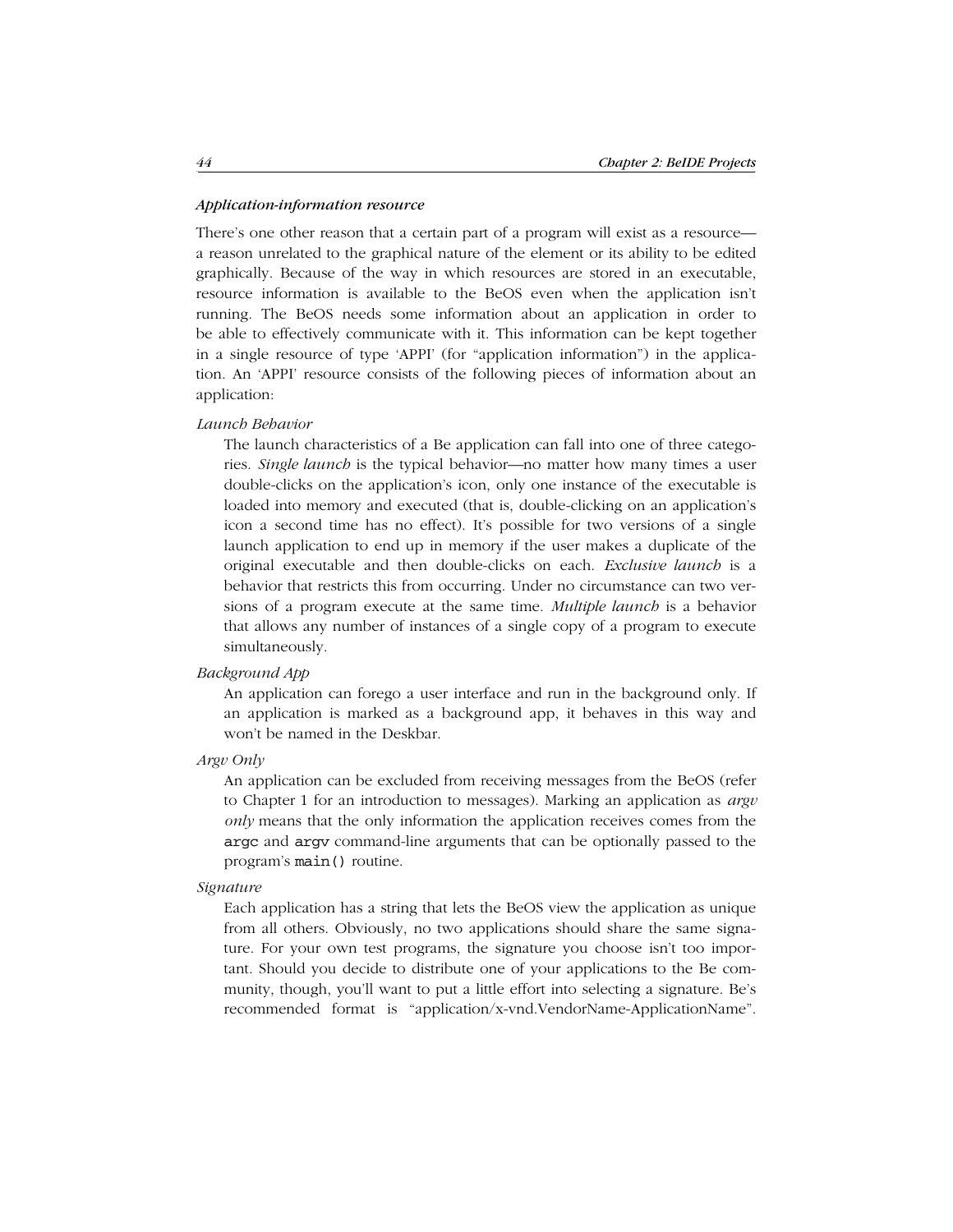Replacing VendorName with your company's name should provide a unique signature for your application.

Here I'll look at 'APPI' information for an existing project that already includes a resource file. In this chapter's "Setting Up a New BeIDE Project" section you'll find information on creating a resource file and editing its 'APPI' information. To view the 'APPI' information in a project's resource file, double-click on its name in the project window. That launches the FileTypes application (which can also be launched by choosing it from the preferences folder in the Be menu) and opens two windows. Figure 2-7 shows the main window of FileTypes.

| <b>File Types</b>                                                                                                                              |                                                                        |
|------------------------------------------------------------------------------------------------------------------------------------------------|------------------------------------------------------------------------|
| Settings<br>File                                                                                                                               |                                                                        |
| $\triangleright$ application<br>$\triangleright$ audio<br>$\triangleright$ image<br>message<br>$\triangleright$ text<br>$\triangleright$ video | <b>File Extensions</b><br>Icon<br>Δ<br>Add<br>Remove<br>Description    |
|                                                                                                                                                | <b>Preferred Application</b><br>None $\mathbf{v}$<br>Same As<br>Select |
| Add<br>Remove                                                                                                                                  | <b>Extra Attributes</b><br>Add<br>Remove<br>$\triangledown$            |

*Figure 2-7. The main FileTypes window*

To view or edit an application's 'APPI' resource information, work in the second of FileTypes' two windows. Figure 2-8 shows this window for the HelloWorld application.

The application's launch behavior is determined based on which of the three Launch radio buttons is on—Single Launch, Multiple Launch, or Exclusive Launch (only one can be on at any given time).

Whether or not the application is a background app is determined by the status of the Background App checkbox. Whether or not the application is capable of receiving messages is determined by the status of the Argv Only checkbox. While these two items appear grouped together in the Application Flags area, they aren't related. Neither, either, or both can be checked at the same time.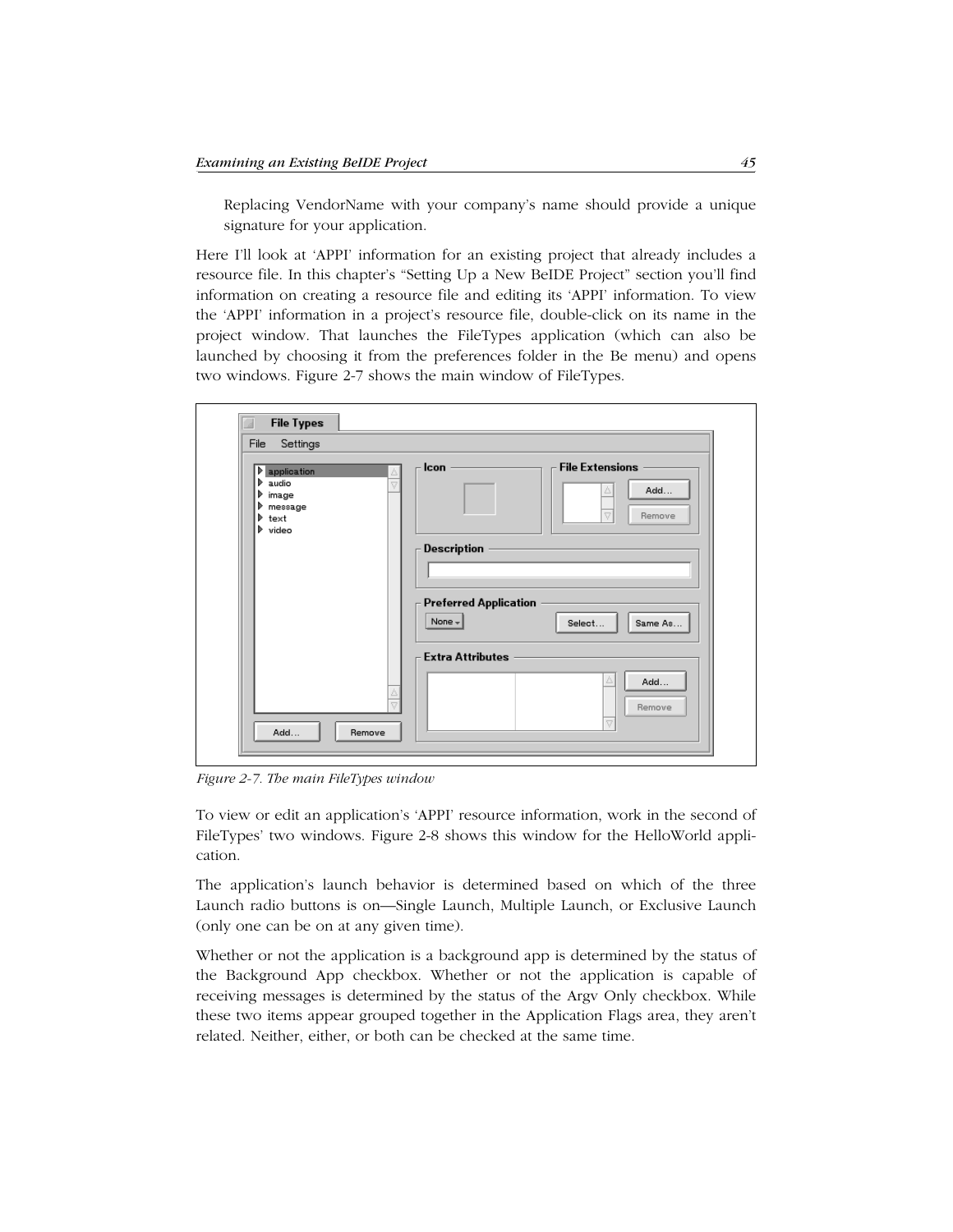| HelloWorld.rsrc Application Type                                                                                                                                                                                     |
|----------------------------------------------------------------------------------------------------------------------------------------------------------------------------------------------------------------------|
| File                                                                                                                                                                                                                 |
| application/x-vnd.Be-HLWD<br>Signature:<br>Hi!<br><b>Application Flags</b><br>≅<br>Single Launch<br>Argv Only<br>Multiple Launch<br>Background App<br><b>Exclusive Launch</b><br><b>Supported Types:</b><br>Add<br>Δ |
| Remove<br>Version Info:<br>Application +<br>Version kind:<br> 0<br>10<br>Version: 0<br>∥o<br>Development +<br>Short Description:<br>Long Description:                                                                |

*Figure 2-8. Viewing the 'APPI' information for the HelloWorld application*

An application's signature is based on the MIME string you enter in the signature edit box of the FileTypes window. If a signature appears here, the string passed to the BApplication constructor will be ignored (refer to Chapter 1). If no signature appears here, the string passed to the BApplication constructor will be used. Thus, by entering a string in the FileTypes window, you're making the BApplication constructor argument immaterial. Figure 2-8 shows the signature for the HelloWorld application used throughout this chapter.

If you make any changes to a project's resource file, save them by choosing Save from the File menu of FileTypes (the File menu's other item, Save into Resource File, is discussed in the "Setting Up a New BeIDE Project" section of this chapter).

#### *Icon resource*

An icon could be described within source code (and, in the "old days," that was in fact how icons were described), but the specification of individual pixel colors in source code is difficult and tedious work. Rather than attempting to specify the colors of each pixel of an icon from within source code, a BeOS application's icon can be created using a special graphical editor built into the FileTypes application.

The graphical editor in FileTypes is used in a manner similar to the way you use a graphics paint program—you select a color from a palette of colors and then use a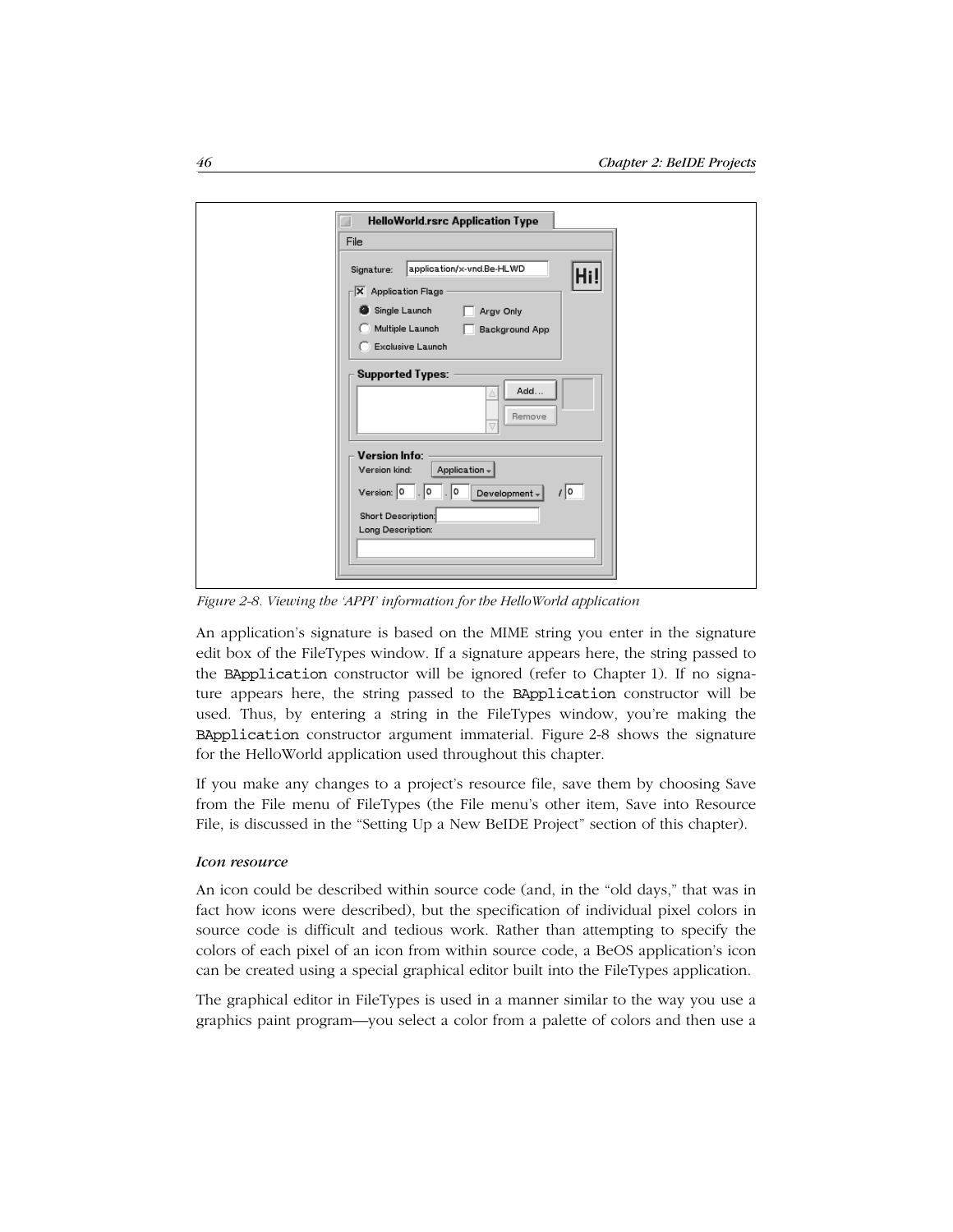

pencil tool to click on individual pixels to designate that they take on that color. See Figure 2-9 to get an idea of what the graphical editor in FileTypes looks like.

*Figure 2-9. The icon editing window and palettes displayed by FileTypes*

In FileTypes you simply draw the icon. You can then save the icon to a project's resource file so that each time an application is built from the project, your icon is merged with the application (and becomes the icon viewed on the desktop by the user). To view or edit the icon stored in the resource file of an existing project, you first double-click on the resource filename in the project window to open the resource file. After FileTypes opens the resource file, double-click on the small icon box located at the upper right of the FileTypes window; you'll see the window shown in Figure 2-9.

# *Setting Up a New BeIDE Project*

In the previous section, you read that an application starts as a Be project. The Be project consists of a project file, source code files, header files, libraries, and a resource file. The project file itself doesn't hold any code; it serves as a means to organize all the other files in the project. The project file also serves as the project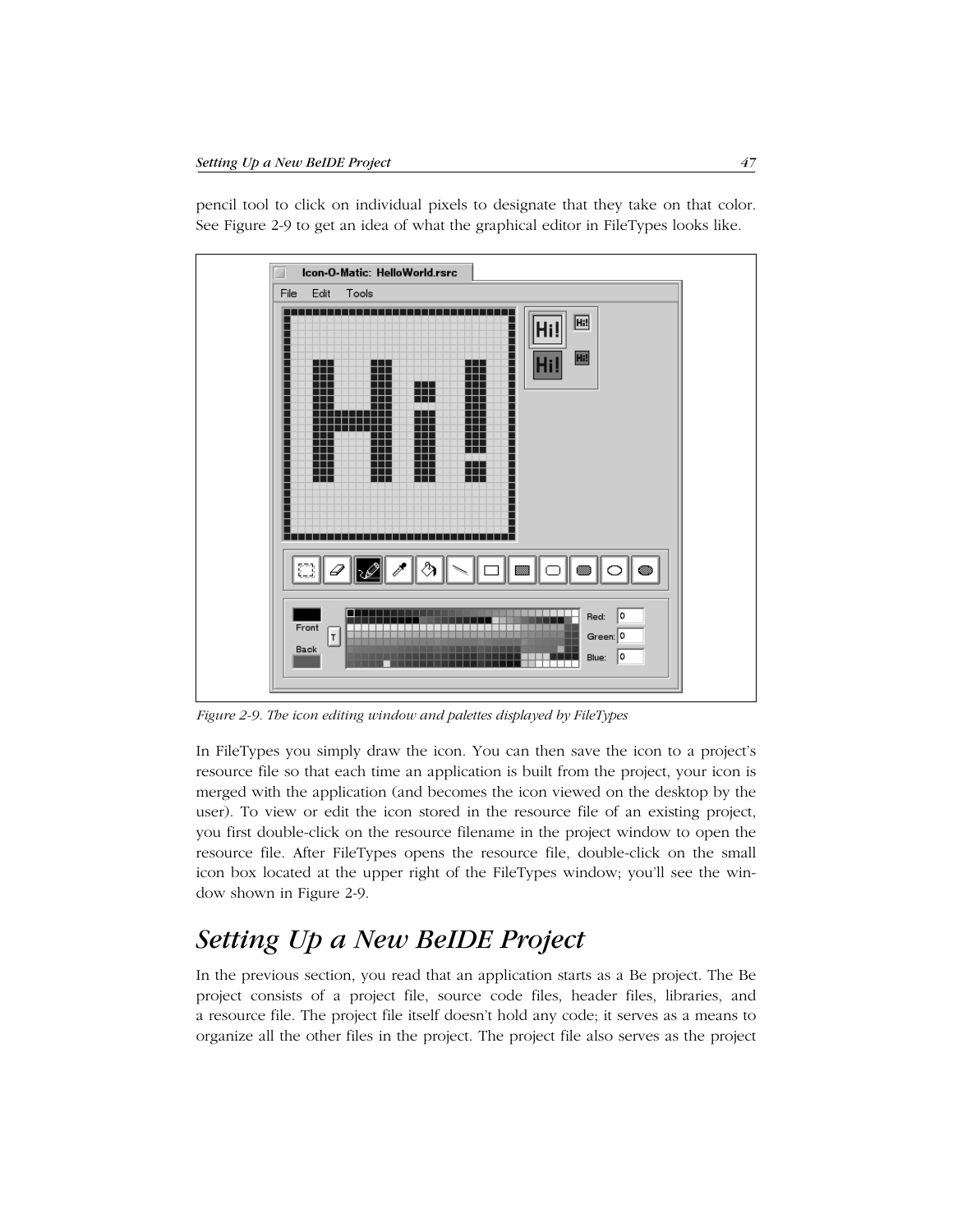"command center" from which you compile code and build and test the executable. A close look at the HelloWorld project clarified many of these concepts.

When you set out to develop your own application, you'll find that you may be able to save some effort if you don't start from scratch, but instead duplicate a folder that holds the files of an existing project. Consider this scenario: I want to create a very simple children's game—perhaps a tic-tac-toe game. I know that the HelloWorld project results in a program that displays a single window and draws to it. That represents a good part of what my game will need to do, so it makes sense for me to base my game on the HelloWorld project, and then modify and add to the HelloWorld source code as needed. If your program will be a complex one, or one for which you can't find a similar "base" program to start with, this approach won't be as fruitful. In such cases you'll want to start with a new project.

In this section, I'll discuss each step of the process of setting up a new project first in general terms. I'll also carry out each step using the HelloWorld project to provide a specific example. So you see, I had good reason for devoting the previous several pages to a look at the HelloWorld project. While I use the small HelloWorld project for simplicity, the steps discussed on the following pages apply just as well to projects of a much larger scale.



In the above paragraphs, I refer to using code written by others. Before doing that you'll of course want to make sure that you're allowed to do so! The BeOS CD-ROM comes with a number of example projects that fall into the category of projects that are available for your own personal use. The source code that makes up the example projects is copyright Be, Inc., but Be, Inc. has granted unrestricted permission for anyone to use and alter any of this source code. I've taken advantage of this fact and used these projects as the basis for the numerous examples that appear in this book. In turn, you're free to use without restrictions the example code in this book for your own projects.

The following is an overview of the major steps you'll carry out each time you create a new project. While on the surface it may appear that performing these steps involves a lot of work, you'll find that after you've set up a few new projects the process becomes quite routine, and doesn't take much time at all. All of the steps are discussed in the sections that follow this list.

- 1. Find an existing project that is used to build a program that has similarities to the program you're to develop.
- 2. Duplicate the existing project folder and its contents.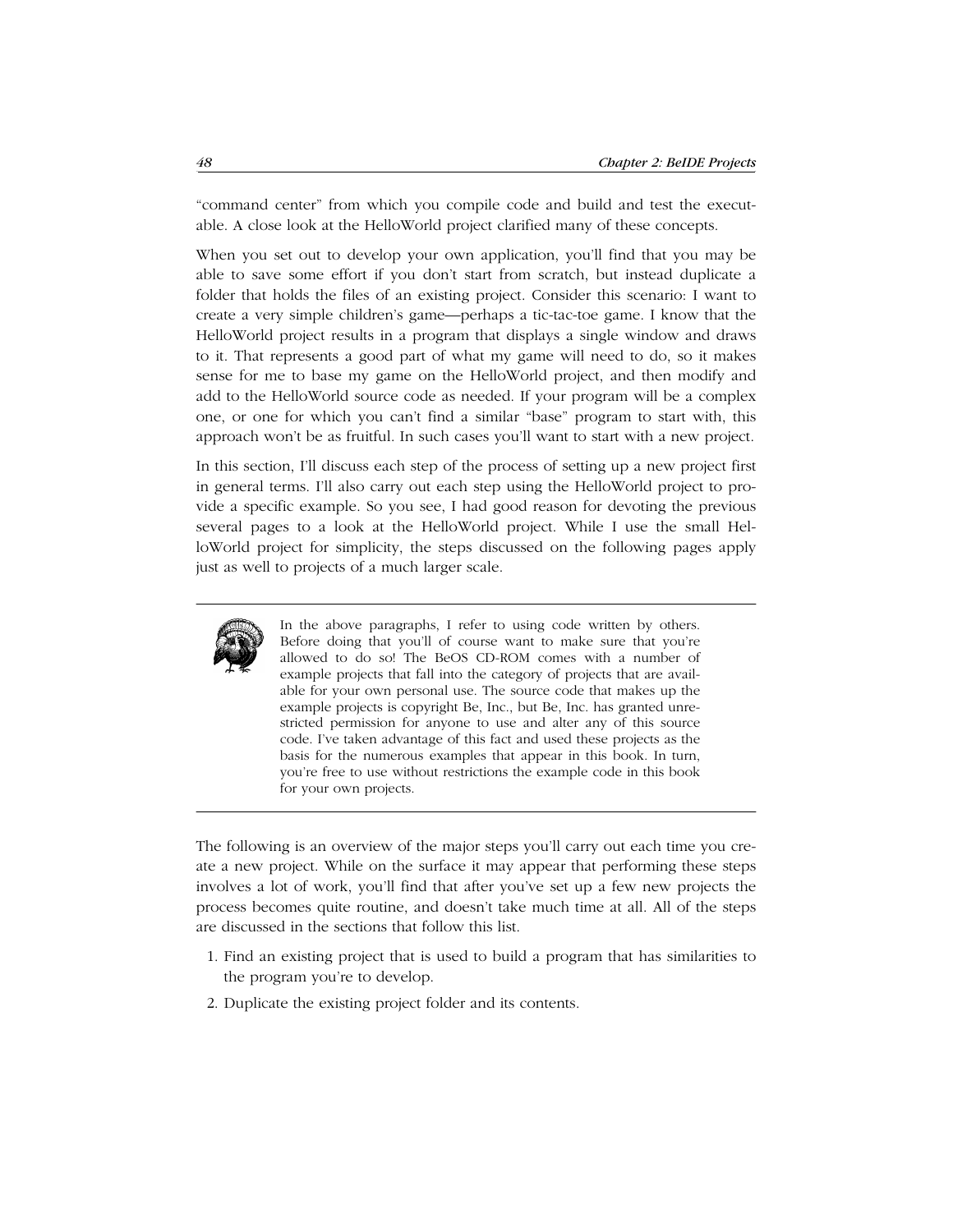- 3. Open the new project folder and change the names of the project, source code, header, and resource files to names that reflect the nature of the project you're working on.
- 4. Open the newly renamed project and drag the renamed source code files and resource file from the folder and drop them into the project window.
- 5. Remove the now obsolete source code and resource filenames from the project window.
- 6. Edit the name of the constants in the #ifndef directive in the header files and the #includes in the source files.
- 7. Test the project's code by building an application (here you're verifying that the original source code is error-free before you start modifying it)
- 8. If there are library-related errors, create a new project (which will automatically include the most recent versions of each library) and add the source code files and resource file to the new project.
- 9. If there are compilation errors, correct the source code that caused the errors.
- 10. Open the header files and change application-defined class names in the header files to names that make sense for the project you're working on.
- 11. Change all usage of application-defined class names in the source files to match the changes you made in the header files.
- 12. Open the resource file using FileTypes and modify any of the 'APPI' resource information and the icon.
- 13. Set the name for the executable to be built.
- 14. Build a new application from the modified BeIDE project.

No new functionality will have been added to the program that gets built from the new project—it will behave identically to the program that results from the original project. So why go through the above busy-work? Executing the above steps results in a new project that includes source code files that define and use classes with new names—names that make sense to you. This will be beneficial when you start the real work—implementing the functionality your new program requires.



The above list isn't an iron-clad set of steps you must follow. Other programmers have their own slightly (or, perhaps, very) different guidelines they follow when starting a new project. If you're new to the BeIDE, the BeOS, or both, though, you might want to follow my steps now. As you get comfortable with working in a project-based programming environment, you can vary the steps to match your preferred way of doing things.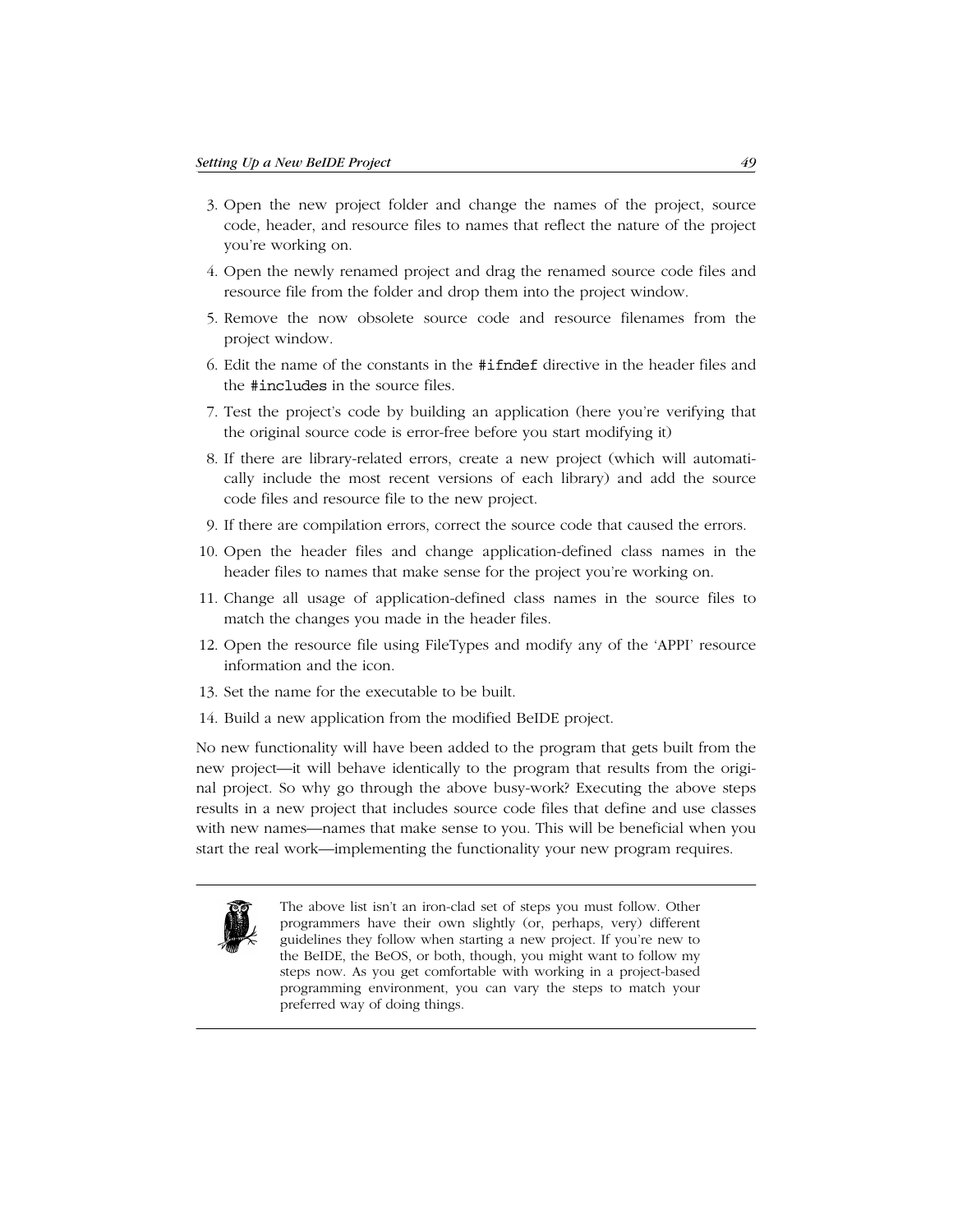## *Selecting and Setting Up a Base Project*

As mentioned, you'll get off to the best start in your programming endeavor by finding a project that matches the following criteria:

- The application that is built from the original project has several features common to the program you're to develop.
- You have access to the project and all its source code and resource files.
- It's made clear that the project's source code can be modified and redistributed, or you have the developer's permission to do so.

Once you've found a project that meets the above conditions, you've performed Step 1 from the previous section's numbered list.

Step 2 involves creating a copy of the project folder and its contents. After doing that, rename the new folder to something appropriate for the project you're embarking upon. Usually a project folder has the same name that the final application that gets built from the project will have. Here I'm making a new project based on the HelloWorld project only for the sake of providing a specific example, so after duplicating the HelloWorld folder, I'll simply change the name of the folder from *HelloWorld copy* to *MyHelloWorld* (each of these folders can be found in the Chapter 2 examples folder available on the O'Reilly web site).

Step 3 is the renaming of the project-related files. Double-click on the new folder to reveal its contents. Click on the name of any one of the header files and type a new name for the file. For my new MyHelloWorld project I'll rename the *Hello-View.h*, *HelloWindow.h*, and *HelloWorld.h* header files to *MyHelloView.h*, *MyHelloWindow.h*, and *MyHelloWorld.h*, respectively. Next, rename the source code files (so, for example, *HelloWorld.cpp* becomes *MyHelloWorld.cpp*) and the resource file (here, from *HelloWorld.rsrc* to *MyHelloWorld.rsrc*). Now rename the project file. Again, choose a name appropriate to the project. Typically, the project file has the same name the application will have, with an extension of *x86.proj* or *ppc.proj* added. I'll change the PowerPC version of the HelloWorld project by updating the project filename from *HelloWorld\_ppc.proj* to *MyHelloWorld\_ppc.proj*.

Steps 4 and 5 are performed to get the project to recognize the newly named files. After the name changes are made, double-click on the project file to open it. The project window will appear on your screen. If you renamed a file from the desktop, the project file that includes that file will list it by its original, now invalid, name. That necessitates adding the file by its new name and removing the original file from the project. To add the newly named files, select them from the desktop (click on each) and drag and drop them into the project window. In the project window, drag each to its appropriate group (for instance, place *MyHelloWorld.cpp* in the Sources group). To remove the original files from the project,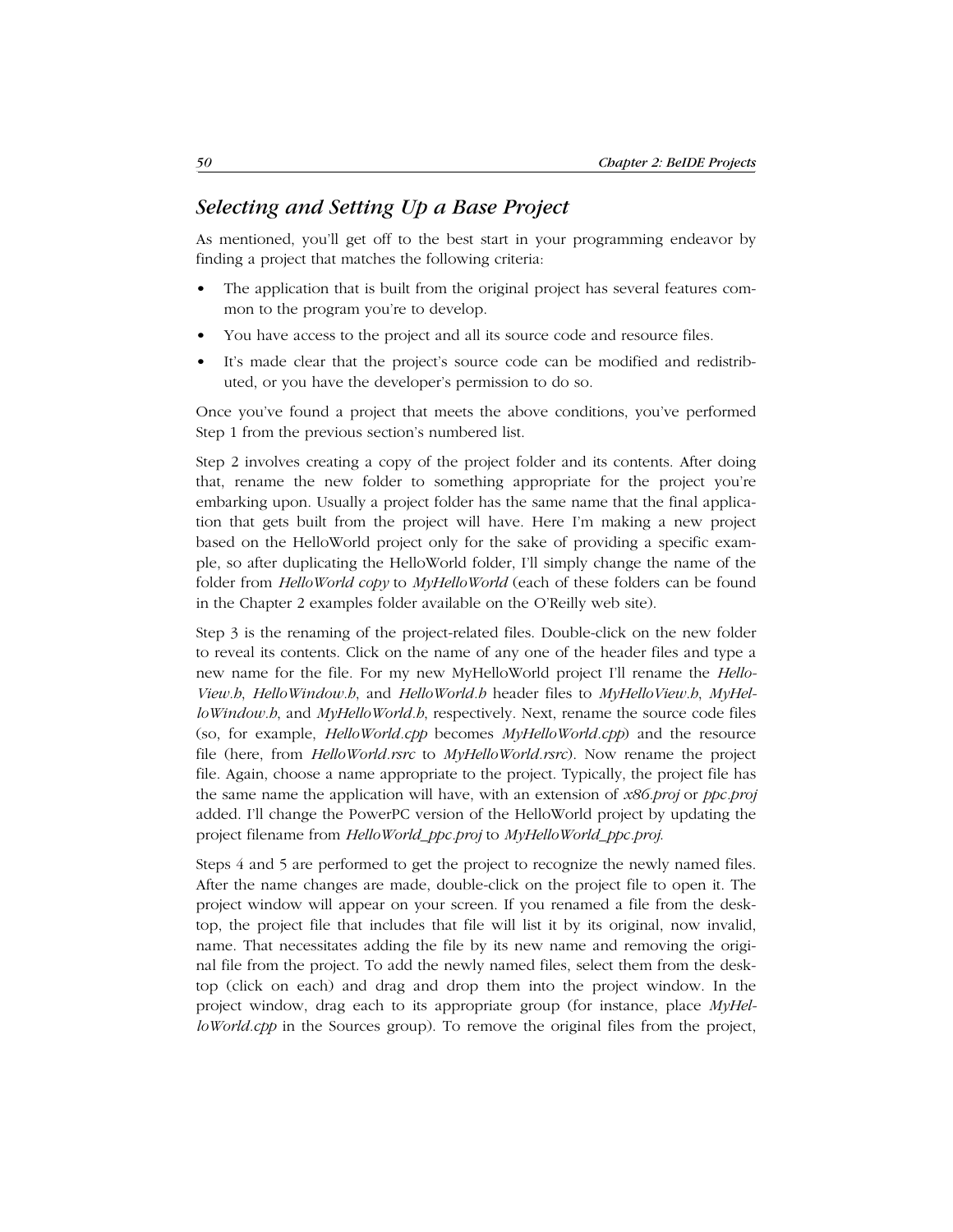select each and choose Remove Selected Items from the Project menu. For the MyHelloWorld project, the resulting project window looks like the one shown in Figure 2-10.

| 中         |                       |
|-----------|-----------------------|
|           |                       |
| Code Data |                       |
|           | ⊡                     |
|           | ⊡                     |
| $\circ$   | $\circ$ $\Box$        |
| o         | ㅇㅁ                    |
| o         | 이메                    |
|           | ⊡                     |
| n/a       | n/a ⊡                 |
|           |                       |
|           |                       |
|           |                       |
|           | MyHelloWorld_ppc.proj |

*Figure 2-10. The MyHelloWorld project window with renamed files in it*

# *Testing the Base Project*

The new project now has newly named files in it, but these files hold the code from the original project. Before adding new functionality to the code, verify that it compiles without error (this is Step 7 from the previous list). Before compiling the code, though, perform Step 6—update the #includes at the top of each source code file so that they match the new names of the header files. For example, near the top of *MyHelloView.cpp* is this #include:

```
#ifndef HELLO_VIEW_H
#include "HelloView.h"
#endif
```
I've changed the *HelloView.h* header file to *MyHelloView.h*, so this #include needs to be edited. While I'm doing that, I'll change HELLO\_VIEW\_H to the more appropriate MY\_HELLO\_VIEW\_H (though I could leave this as is—it's simply a constant I define in the *MyHelloView.h* header file).

```
#ifndef MY_HELLO_VIEW_H
#include "MyHelloView.h"
#endif
```
Because I changed the name of the constant HELLO\_VIEW\_H in the *MyHelloView. cpp* source file, I need to change this same constant in the *MyHelloView.h* header file. Originally the header file contained this code:

#ifndef HELLO\_VIEW\_H #define HELLO\_VIEW\_H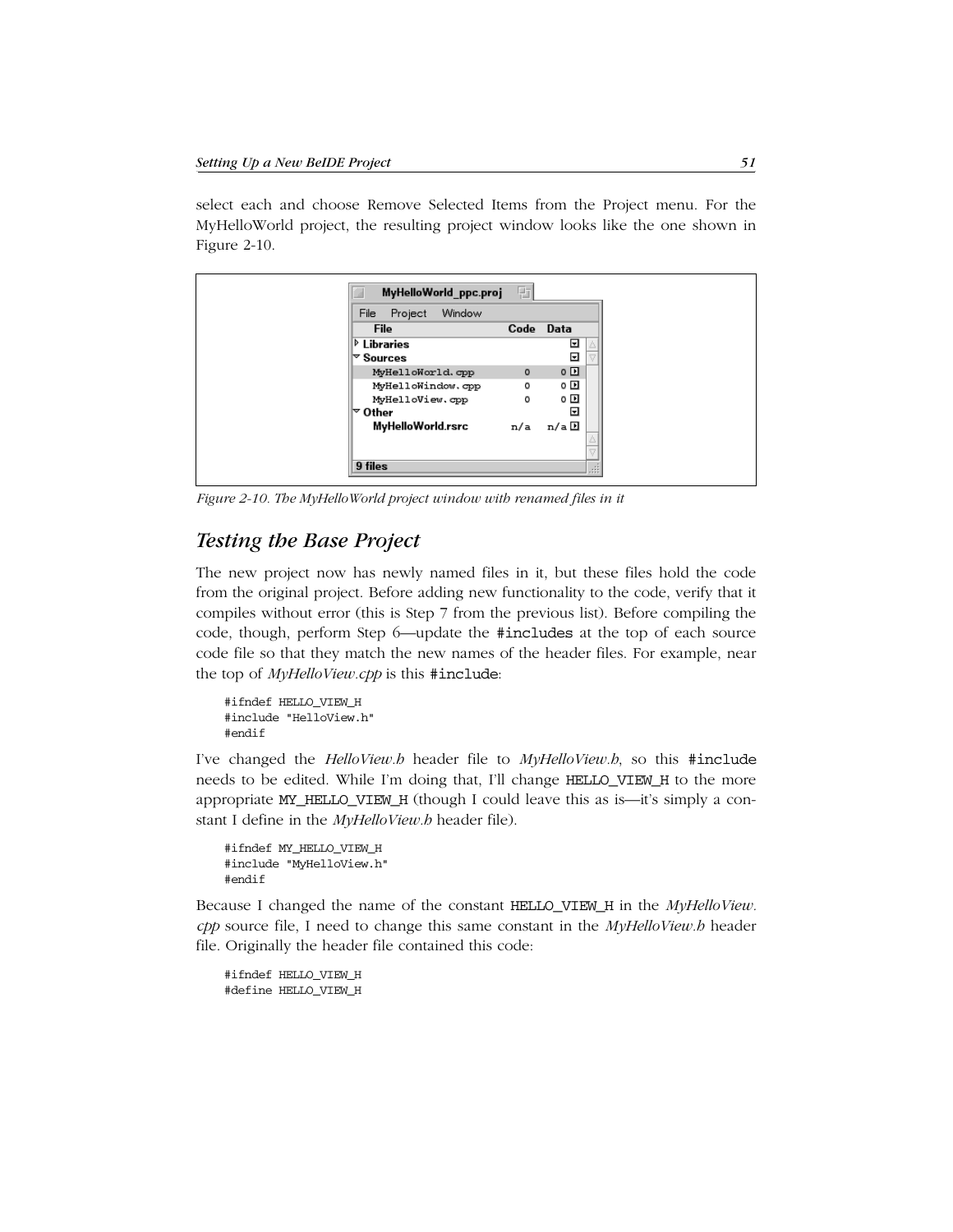Now that code should look like this:

```
#ifndef MY_HELLO_VIEW_H
#define MY_HELLO_VIEW_H
```
Finally, test the code by choosing Run from the Project menu. Later, if you experience compilation errors after you've introduced changes to the original code, you'll know that the errors are a direct result of your changes and not related to problems with the original code.

If the building of an application is successful, Steps 8 and 9 are skipped. If the attempt to build an application results in library-related errors (such as a library "file not found" type of error), you're probably working with a project created under a previous version of the BeIDE. The easiest way to get the proper libraries into a project is to follow Step 8—create a new project based on one of the Besupplied project stationeries. A new BeIDE project file can be created by choosing New Project from the File menu of an existing project. When you do that, the New Project dialog box appears to let you choose a project stationery from which the new project is to be based. The project stationery is nothing more than a template that specifies which libraries and project settings are best suited for the type of project you're creating. Here are definitions of the more important stationeries:

#### *BeApp*

Stationery that links against the standard libraries applications need.

#### *EverythingApp*

Stationery that links against all of the Be libraries.

#### *KernelDriver*

A basic template for writing a kernel driver.

#### *SharedLib*

Stationery used to create a basic library or add-on, this links against the basic Be libraries.

#### *BeSTL*

Stationery used to create an application that includes the C++ standard libraries (including STL and the basic iostream functions).

In Figure 2-11, I'm choosing the *BeApp* project stationery under the *ppc* heading in order to create a project that's set up to generate a Be application targeted for the PowerPC platform (the list of project stationeries you see may differ depending on the version of the BeOS you're using and the processor (PowerPC or Intel) in your machine). Note that when creating a new project you'll want to uncheck the Create Folder checkbox in the New Project dialog box and specify that the new project end up in the folder that holds all the renamed files.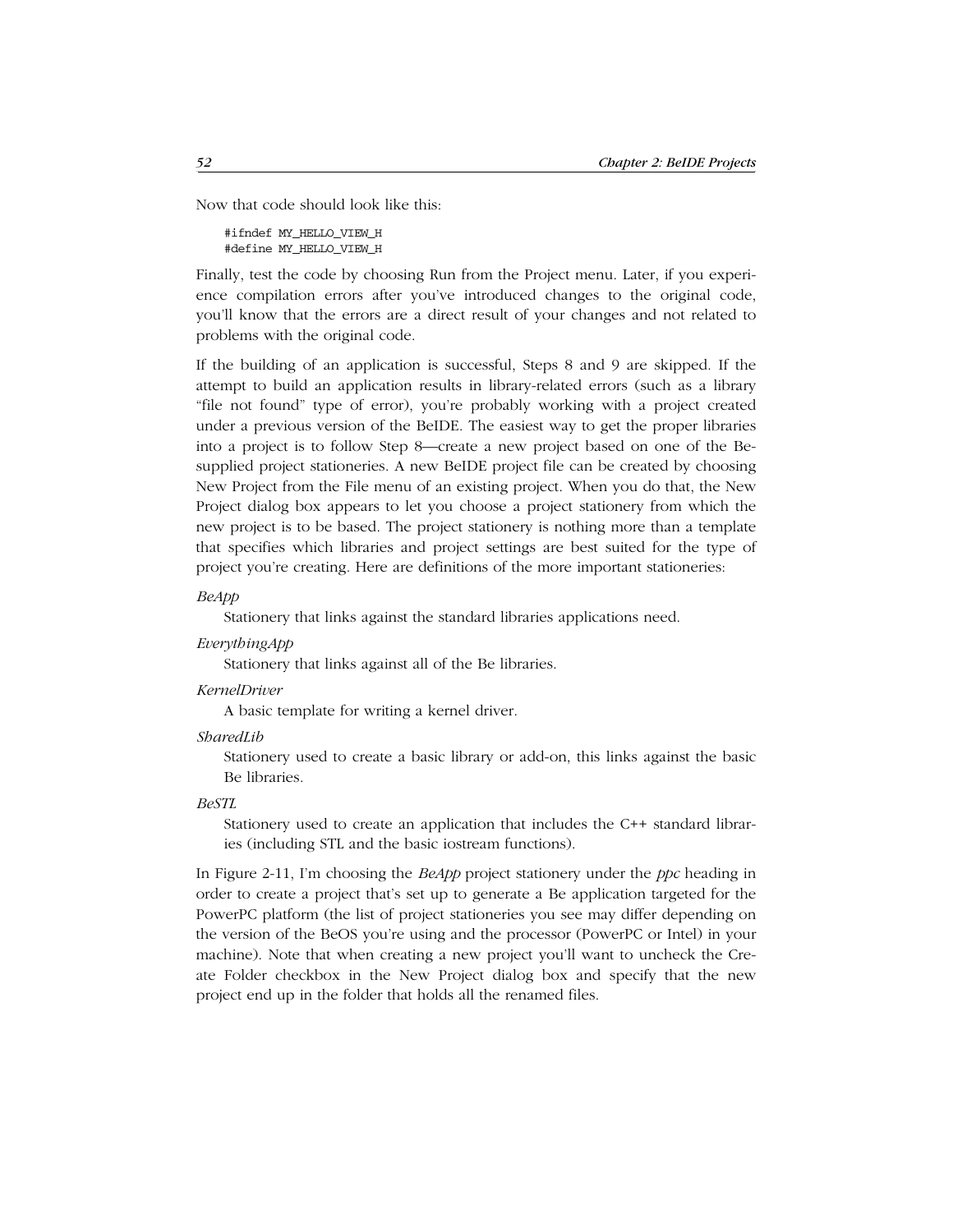| <b>New Project</b><br>Select project stationery:                                                              |
|---------------------------------------------------------------------------------------------------------------|
| <b>Empty Project</b><br>▿<br>ppc<br>BeApp<br>BeSTL<br>EverythingApp<br>KernelDriver<br>SharedLib<br>StaticLib |
| Create Folder<br>Create<br>Cancel                                                                             |

*Figure 2-11. Choosing a stationery on which to base a new project*

The act of creating a new project doesn't provide you with any source code files or a resource file—you'll need to repeat Step 4. That is, drag and drop the necessary files from the desktop folder to the new project window.

If the building of an application results in compilation errors, now's the time to correct them. This is Step 9. Only after you successfully build an application does it make sense to start making changes to the project's source code.

# *Preliminary Code Changes*

You'll of course be making changes to the source code in the source code files. The most interesting of these changes will be the ones that turn the original code into code that results in an application that is distinctly your own. First, however, you need to make some preliminary source code changes. You've changed the names of the files, including the header files, so you'll need to search for and change header file references in the source code files. You'll also want to change the names of the classes already defined to match the names you've given to the header files.

#### *Header file code changes*

Step 10 in the list of new project setup tasks is the changing of application-defined class names in the header files. Begin the changes by opening any one of the header files. The quickest way to do that is to click on the small arrow icon to the right of one of the source code filenames in the project window. Doing that displays a menu that lists the header files included in the selected source code file. To open a header file, simply select it from this popup menu. With a header file open, make the following changes to the code.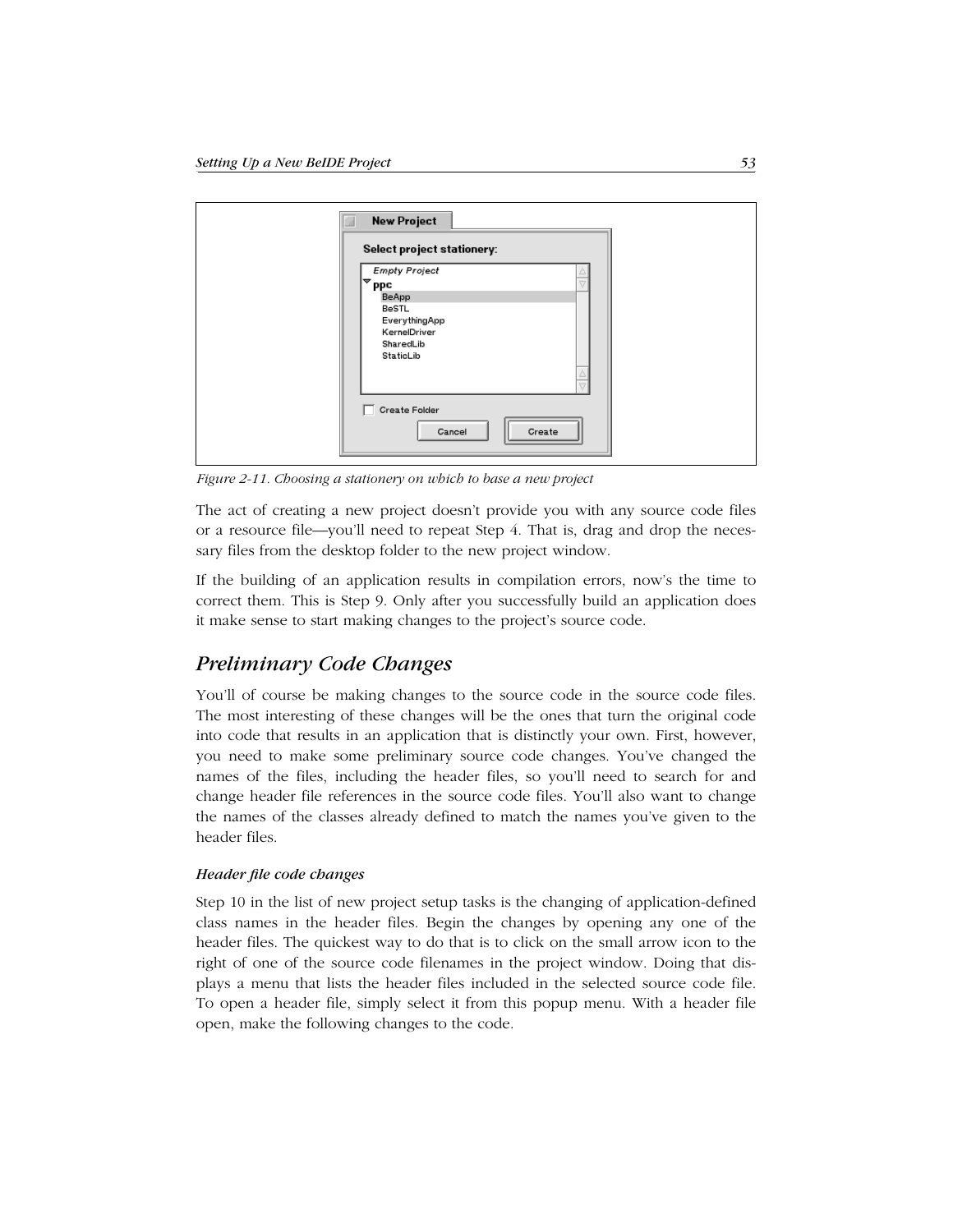- Add the new name of the file to the file's description comment section.
- If you haven't already done so, rename the application-defined constant that is used in the #ifndef and #define preprocessor directives.
- Rename the file's application-defined class.
- Rename the class constructor to match the new name you've give to the application-defined class.

The above steps are carried out in the same way regardless of the project you start with. To provide a specific example of how these changes are implemented, I'll change the *HelloView.h* header file from the HelloWorld project. The following listing shows the original version of the *HelloView.h* file. Refer to it in the discussion that follows the listing.

```
// -----------------------------------------------------------
     HelloView.h
     Copyright 1995 Be Incorporated, All Rights Reserved.
#ifndef HELLO_VIEW_H
#define HELLO_VIEW_H
#ifndef _VIEW_H
#include <View.h>
#endif
class HelloView : public BView {
public:
                  HelloView(BRect frame, char *name);
virtual void AttachedToWindow();
virtual void Draw(BRect updateRect);
};
#endif
// -----------------------------------------------------------
```
The first change to the header file, the altering of the file's descriptive comment, needs little discussion. You may want to leave the original name intact as a courtesy to the original author. I've done that in the *MyHelloView.h* file (the listing of which follows this discussion).

The HELLO\_VIEW\_H constant is defined to eliminate the possibility of the code in this header file being included more than once in the same source code file. Earlier I changed its name to MY\_HELLO\_VIEW\_H to reflect the new name I've given to this header file (*MyHelloView.h*):

```
#ifndef MY_HELLO_VIEW_H
#define MY_HELLO_VIEW_H
```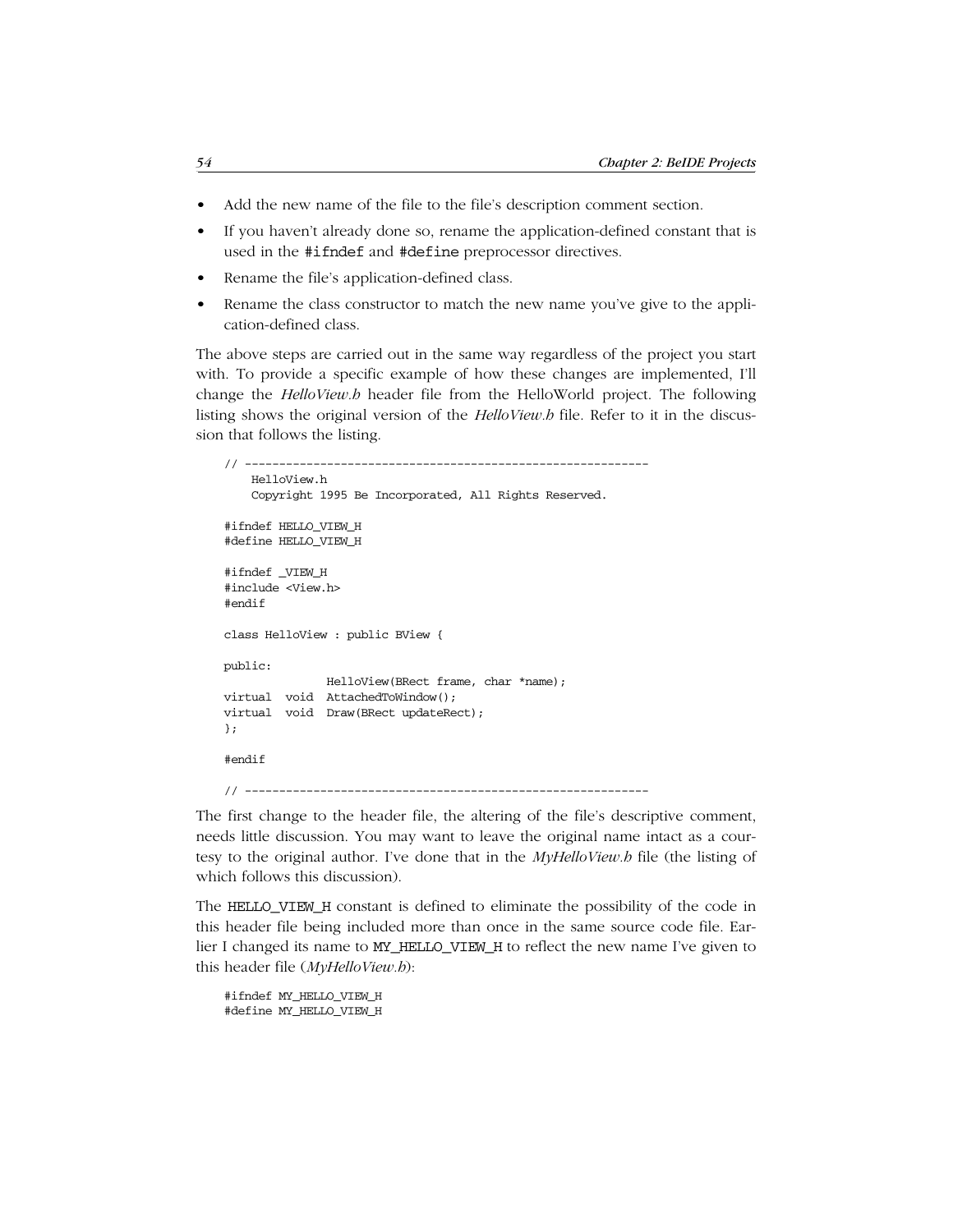The \_VIEW\_H constant is a BeOS-defined constant (it's used to ensure that the BeOS header file *View.h* doesn't get included multiple times) so it can be left as is. If you aren't clear on the usage of the #ifndef preprocessor directive in Be files, refer to the "Header Files and Preprocessor Directives" sidebar.

The original class defined in the *HelloView.h* file was named HelloView. I've renamed that class to MyHelloView to match the name I've given the header file. I also changed the name of the class constructor from HelloView() to MyHelloView(). All of lines of code that include changes are shown in bold in the following listing of *MyHelloView.h*:

```
// -----------------------------------------------------------
     MyHelloView.h
     Dan Parks Sydow
     1999
    Based on source code from:
    HelloView.h
     Copyright 1995 Be Incorporated, All Rights Reserved.
11 - 200#ifndef MY_HELLO_VIEW_H
#define MY_HELLO_VIEW_H
#ifndef _VIEW_H
#include <View.h>
#endif
class MyHelloView : public BView {
public:
               MyHelloView(BRect frame, char *name);
virtual void AttachedToWindow();
virtual void Draw(BRect updateRect);
};
#endif
// -----------------------------------------------------------
```
Notice that I've stopped short of making any substantial changes to the application-defined class. While you may be tempted to "get going" and start adding new member functions to a class, it's best to wait. First, make all the name changes in the header files. Then update the source code files so that any usage of application-defined classes reflects the new names (that's discussed next). Finally, verify that everything works by compiling the code. Only after you're satisfied that all the preliminaries are taken care of will you want to start making significant changes to the code.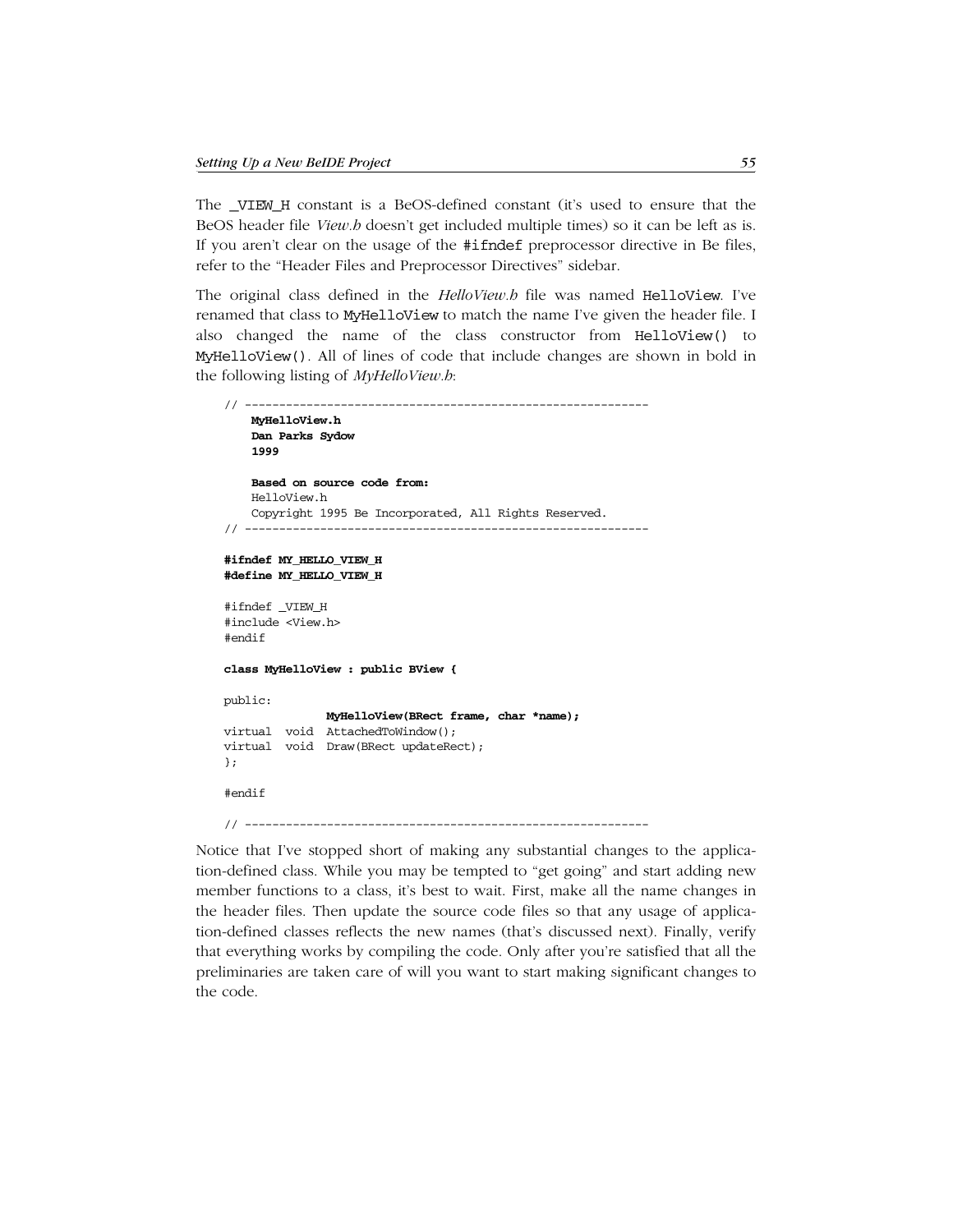For the MyHelloWorld project, I'd repeat the above process on the *MyHelloWindow.h* and *MyHelloWorld.h* header files.

# *Header Files and Preprocessor Directives*

In a large project that consists of numerous source code files and header files, the potential for a source code file to include the same header file more than once exists. Consider three files from a large project: source file *S1.cpp* and header files *H1.h* and *H2.h*. If *S1.cpp* includes both *H1.h* and *H2.h*, and *H1.h* includes *H2.h*, then *S1.cpp* will include the code from *H2.h* twice (once directly and once indirectly via *H1.h*). Such an event results in a compilation error that, given the dependency of the files, can be difficult to remedy.

To coordinate the inclusion of header file code in source code files, Be projects typically use the "if not defined" (#ifndef) preprocessor conditional directive to define a constant in a header file and to check for the definition of that constant in a source code file. This is a standard technique used by many C and C++ programmers—if you're familiar with it, you can feel free to skip the remainder of this sidebar.

A header file in a Be project begins by checking to see if a particular constant is defined. If it isn't defined, the header file defines it. Because all the remaining code in the header file lies between the #ifndef and the #endif directives, if the constant is already defined, the entire contents of the header file are skipped. Here's that code from the HelloWorld project's *HelloView.h* header file:

```
#ifndef HELLO_VIEW_H
#define HELLO_VIEW_H
// class declaration
#endif
```
Before including a header file, a source code file checks to see if the constant defined in the header file is in fact defined. If it isn't defined, the source code file does include the header file. Here's that code from the *HelloView.cpp* source code file:

```
#ifndef HELLO_VIEW_H
#include "HelloView.h"
```
#### *#endif source code file code changes*

After you make the changes to the header files, it's time to update the source code files—this is Step 10 in the list of new project setup steps. Begin by double-clicking on one of the source code filenames in the project window. Then make the following changes to the code: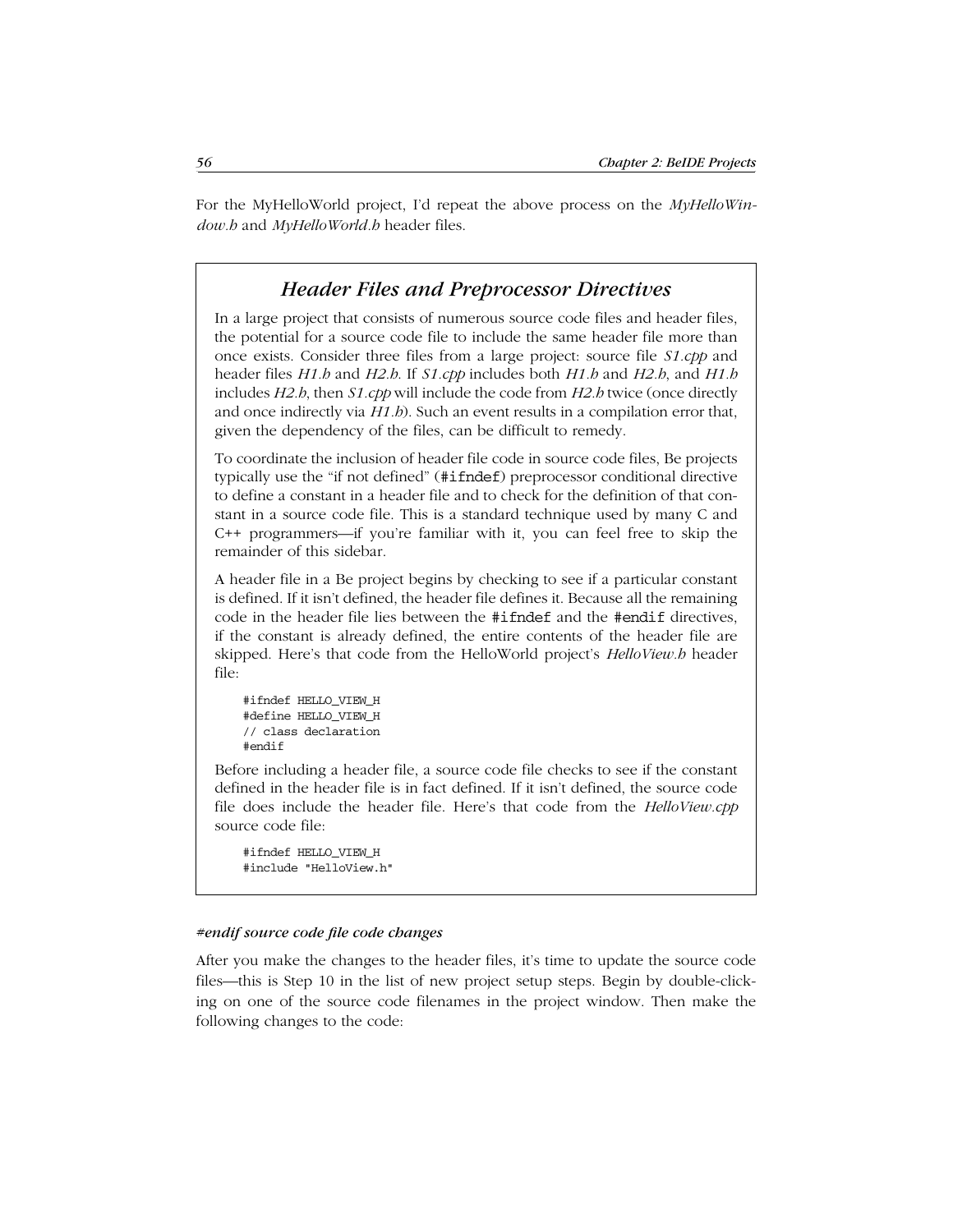- Add the new name of the file to the file's description comment section.
- Rename the application-defined constant that is used in the #ifndef and #define preprocessor directives to match the renamed constant in the corresponding header file.
- Rename any header filenames that follow #include directives to match the renamed header files.
- Rename all occurrences of any application-defined classes to match the renamed classes in the other project header files.

As with header files changes, the source code file changes listed above apply to any project. Again, I'll use a file from the HelloWorld project to provide a specific example. The following listing shows the original version of the *HelloView.cpp* file:

```
// -----------------------------------------------------------
     HelloView.cpp
     Copyright 1995 Be Incorporated, All Rights Reserved.
// -----------------------------------------------------------
#ifndef HELLO_VIEW_H
#include "HelloView.h"
#endif
HelloView::HelloView(BRect rect, char *name)
     : BView(rect, name, B_FOLLOW_ALL, B_WILL_DRAW)
{
     ...
}
void HelloView::AttachedToWindow()
{
     ...
}
void HelloView::Draw(BRect updateRect)
{
     ...
}
// -----------------------------------------------------------
```
Next you'll see the edited version of *HelloView.cpp—*it's now the code for a file named *MyHelloView.cpp*. Because there are no occurrences of any applicationdefined class names in the code in the bodies of any of the member functions, I've omitted that code for brevity.

// -----------------------------------------------------------  **MyHelloView.cpp Dan Parks Sydow**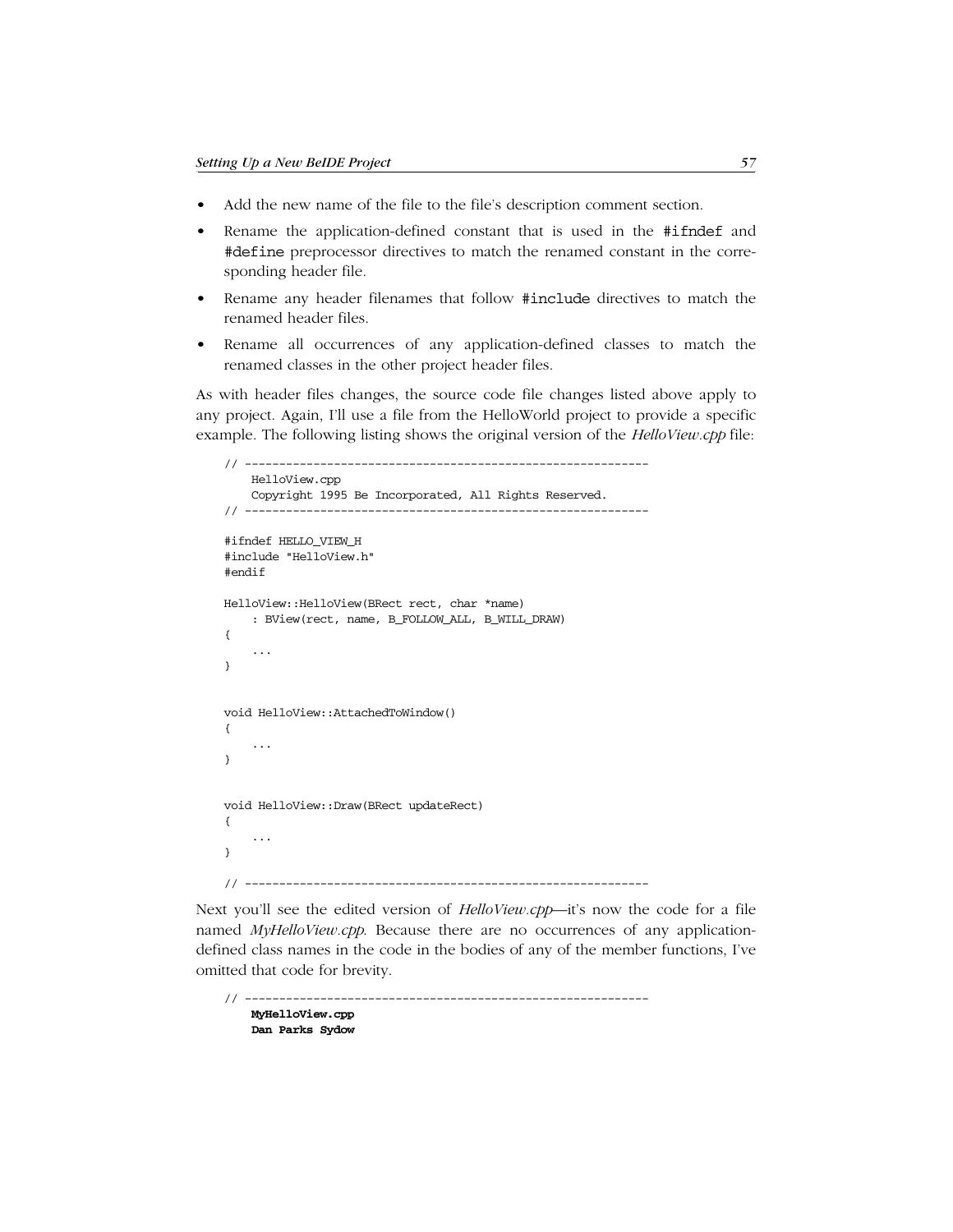```
 1999
     Based on source code from:
     HelloView.cpp
     Copyright 1995 Be Incorporated, All Rights Reserved.
// -----------------------------------------------------------
#ifndef MY_HELLO_VIEW_H
#include "MyHelloView.h"
#endif
MyHelloView::MyHelloView(BRect rect, char *name)
     : BView(rect, name, B_FOLLOW_ALL, B_WILL_DRAW)
{
     ...
}
void MyHelloView::AttachedToWindow()
{
     ...
}
void MyHelloView::Draw(BRect updateRect)
{
     ...
}
// -----------------------------------------------------------
```
These steps need to be repeated for each source code file in the project. As you do that, note that a source code file may include occurrences of applicationdefined classes other than the class defined in the corresponding header file. Consider this snippet from the original *HelloWorld.cpp* file:

```
HelloApplication::HelloApplication()
     : BApplication("application/x-vnd.Be-HLWD")
{
    HelloWindow *aWindow;
    HelloView *aView;
    BRect aRect;
```
Here you see that the constructor for the application-defined HelloApplication class declares variables of two different application-defined classes: HelloWindow and HelloView. After renaming the *HelloWorld.cpp* file to *MyHelloWorld.cpp*, the changes to the above snippet would turn it into code that looks like this:

```
MyHelloApplication::MyHelloApplication()
     : BApplication("application/x-vnd.dps-myworld")
{
    MyHelloWindow *aWindow;
    MyHelloView *aView;
    BRect aRect;
```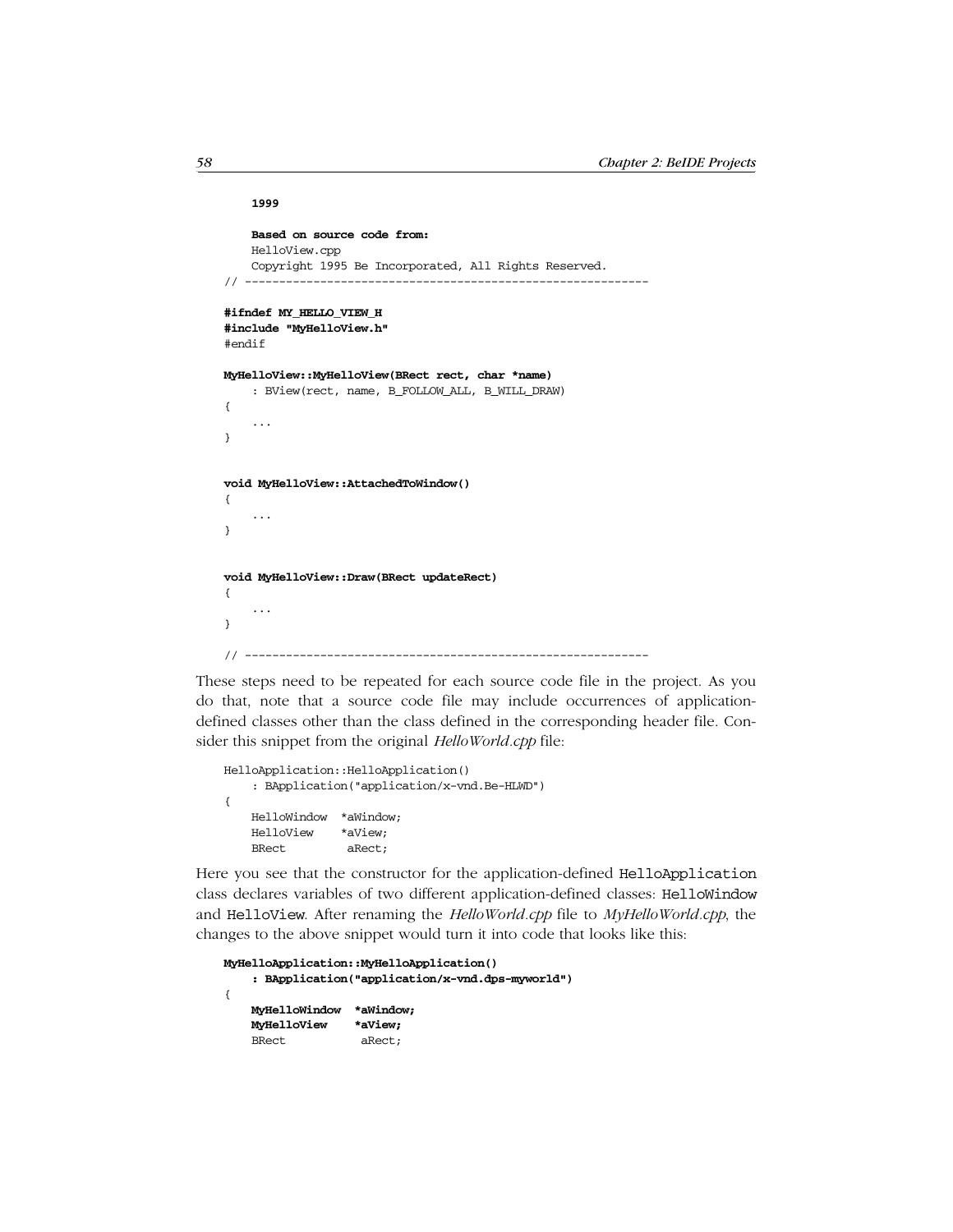The astute reader will have noticed that I slipped an extra change in the above snippet. If you didn't spot it, look at the parameter to the BApplication() constructor. Later in this chapter you'll see that I also use the FileTypes application to place this same signature in the project's resource file.

#### *A quicker way to make the changes*

You may have found all this talk about manually editing header files and source code files a little disconcerting. Before your level of frustration rises too high, it's time for me to make a confession. There is a shortcut to poring over page after page of code to track down occurrences of class names that need to be changed a shortcut I didn't mention at the onset of the "Preliminary Code Changes" section. The BeIDE has a search and replace utility that makes finding and replacing names (such as constants and class names) a snap.

Before discussing how to quickly make global changes to all of the files in a project, I'll answer the one question that's on your mind: Why did I bother with the drawn-out explanation of exactly what changes to make if everything could be done with a few mouse clicks? I went laboriously through all the changes so that you'd know what you're changing and why.

Now, here's a revised method for changing the names of constants, files, and classes that appear in the header files and source code files of a project:

- 1. Choose Open from the BeIDE main menu in the dock and open a header file.
- 2. Choose Find from the Search menu of the opened header file.
- 3. Set up the Find window to search the project's source code files and header files.
- 4. Enter a name to change in the Find box and the name to replace it with in the Replace box of the Find window.
- 5. Click on the Find button in the Find window.
- 6. After verifying that the found text should indeed be replaced, click on the Replace & Find button in the Find window.
- 7. Repeat Step 6 until all occurrences of the name have been found and changed.
- 8. Repeat Steps 4 though 8 for each name to be changed.

You can speed things up by using the Replace All button once in place of the Replace & Find button several times. However, it's safer to use the Replace & Find button so that you can take a quick look at each name the BeIDE is changing.

If you want to perform a multiple-file search, the file icon located on the left side of the Find window must be displaying two files and the Find window must be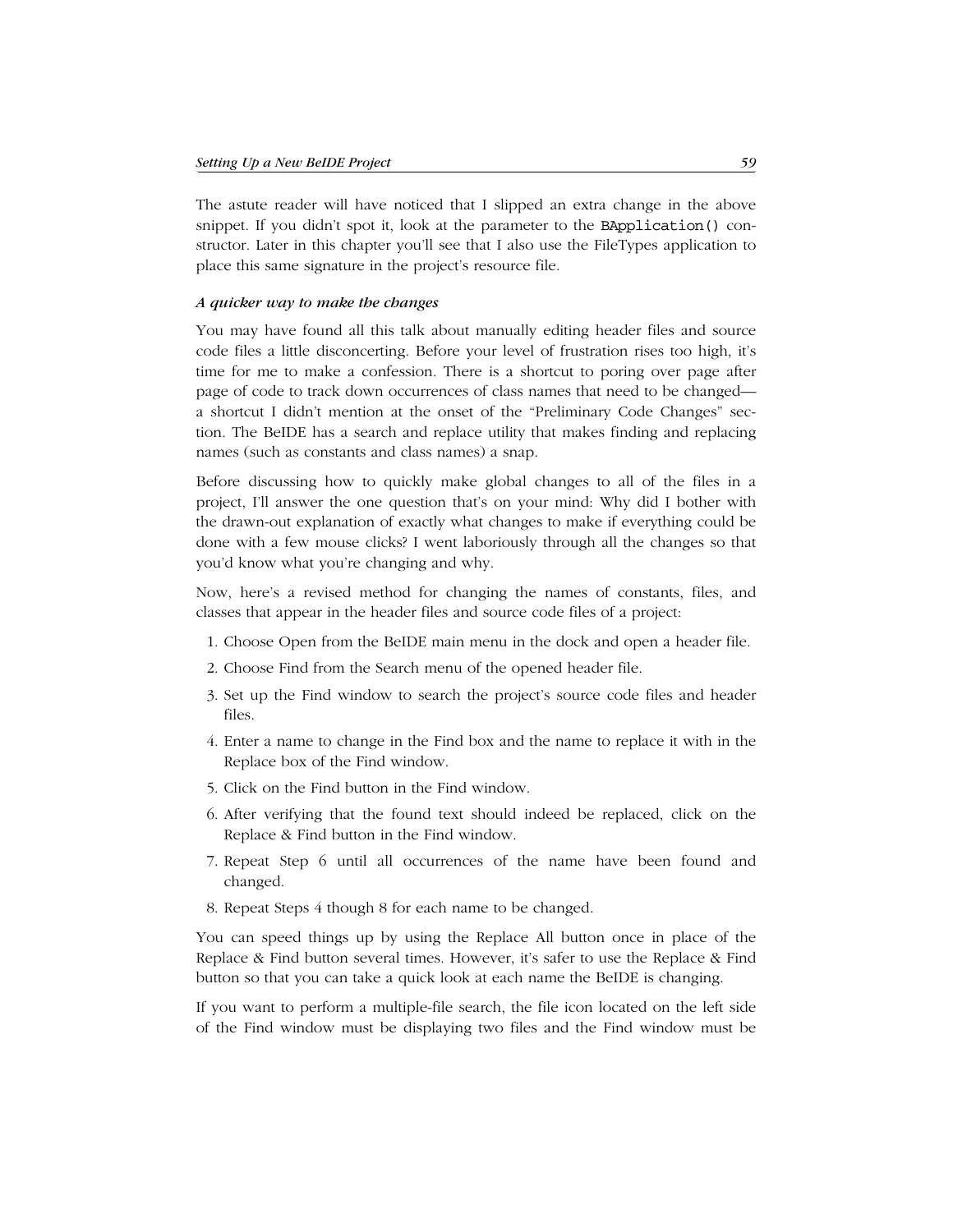expanded as shown in Figure 2-12. If the file icon is displaying a single file, click on the icon (it toggles between one and two files). If the Find window isn't expanded (the Multi-File Search section won't be visible), click on the small blue arrow located to the left of the file icon (the arrow expands and collapses the Find window).



*Figure 2-12. The BeIDE Find window set up to search all of a project's files*

With the Find window set for multiple-file searching, specify which files are to be included in a search. Check the Sources checkbox to designate that all of the source code files listed in the project window are to be searched. To specify that the header files also be included in the search, you'll be tempted to check the Project Headers checkbox. At this point, however, the BeIDE doesn't know that the project source code files will be including the renamed header files—so it won't know to add the desired files to the Multi-File Search list. Instead, click on the Others button. In the Select a File to Search window that appears, Shift-click on the names of each of the renamed header files. That is, hold down the Shift key and successively click the mouse button while the cursor is over each header filename in the window's list of files. Click the Add button, then the Done button.

To quickly change a name, enter the name to change in the Find box, enter the new name in the Replace box, and click the Replace All button. The BeIDE will search all the project files for the name to find and replace each occurrence with the new name. For my MyHelloWorld project I began by searching for the constant HELLO\_VIEW\_H and replacing it with the new constant MY\_HELLO\_VIEW\_H.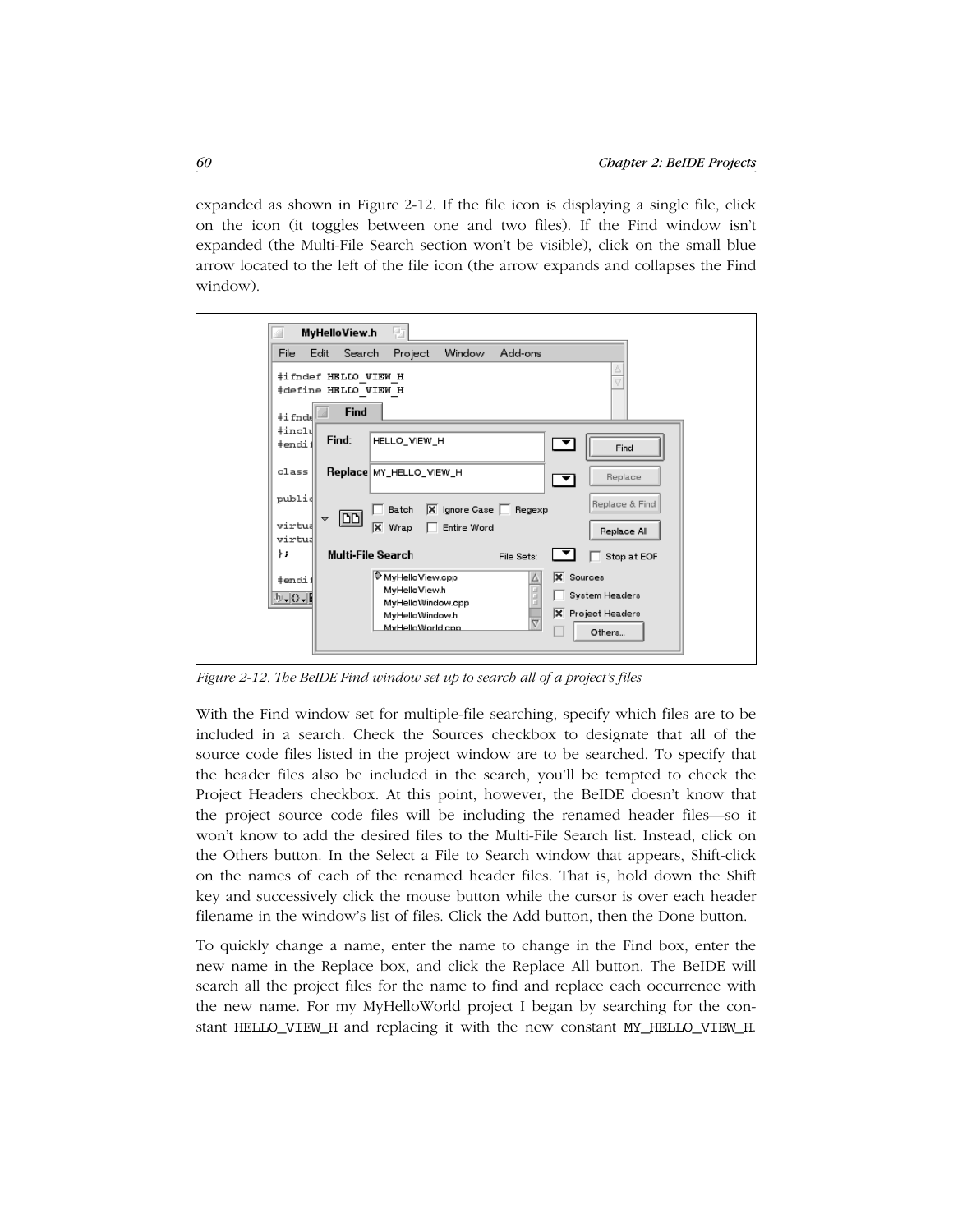You can see in Figure 2-12 that the Find window is set up to perform that act. When done (it will only take a moment), enter another name and another new name in the Find and Replace boxes and again click on the Replace All button. Repeat these steps until all of the necessary changes have been made.

A click on the Replace All button quickly searches all of the files in a project and replaces all hits with new text. That makes the BeIDE Find facility a very powerful utility—*too* powerful if you aren't sure what you're changing. Hence my reasoning for describing this technique after the discussion on just what needs to be changed in the files of a project. Now, if you make a mistake that results in an error when you compile the project's code, you'll know where to look and what to look for to remedy the errors.

#### *Testing the changes*

After making all the changes to a project, compile the code by choosing Make from the Project menu in the project window's menubar. This menu item compiles all *touched* files and then builds a new version of the application. A touched file is one that has been edited since the last time the file was compiled. Before moving on to the "real" code changes—the possibly extensive changes and additions you'll be making to implement your program's functionality—you'll want to verify that the "cosmetic" changes you've just made didn't introduce any errors.

## *Editing the Resource File*

You'll want to give your application a unique signature and its own icon. The 'APPI' and 'ICON' resources are both located in the project's resource file, so the FileTypes application is involved in both these acts.

#### *Changing the signature*

To edit the signature to be merged with the application built from the new project, double-click on project's resource file. This launches the FileTypes application and opens a window that holds 'APPI' information (refer back to Figure 2-8 for an example). To complete Step 12 of the new project setup process, modify the 'APPI' information as needed. Most likely this will involve nothing more than entering a new, unique signature to be assigned to the application that makes use of the resource file. For the MyHelloWorld project, I changed the signature in the *MyHelloWorld.rsrc* file to application/x-vnd.dps-myworld.

After changing the signature, you can choose Save from the File menu of the File-Types window to save the change—but don't close the window just yet.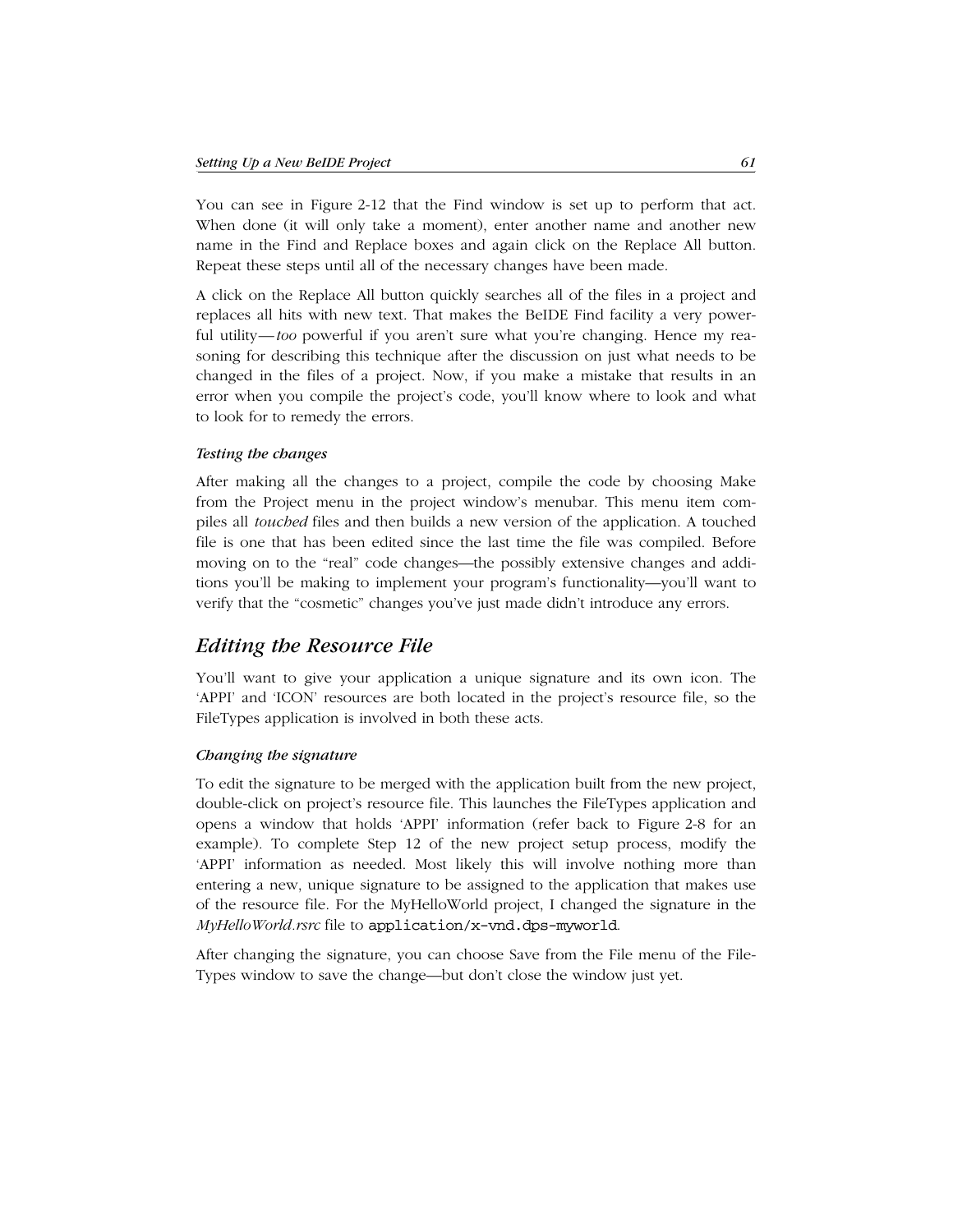#### *Changing the icon*

To modify the icon housed in the resource file, double-click on the icon box located in the upper right corner of the Application Type window. Then draw away. That, in brief, is the rest of Step 12.

The Tracker—the software that allows you to work with files and launch applications in the BeOS—displays icons in one of two sizes: 32 pixels by 32 pixels or 16 pixels by 16 pixels. The larger size is the more commonly used, but you've seen the smaller size on occasion. For example, the active application displays its smaller icon in the area you click on to reveal the items in the main menu. For each icon resource, you'll draw both the larger and smaller variants. At the top right of the window back in Figure 2-9, you'll see the editing area for both variants of the icon in the *HelloWorld.rsrc* file. Clicking on either icon displays an enlarged, editable view of that icon in the editing area.

In the top right area of the window, you'll see a total of four actual-size icons. You can refer to these views to see how the 32-by-32 version and the 16-by-16 version will look on the desktop. There are two views of each sized icon to demonstrate how each looks normally and when selected (a selected icon has extra shading added by the BeOS).

You'll treat the large and small versions of an icon separately—editing one version has no effect on the other version. IconWorld will assign the larger version a resource type of 'ICON' and the smaller version a resource type of 'MICN' (for "mini-icon"). Because each icon has both a large and small version, IconWorld will save the two versions of the icon as a single unit.

You'll of course want to replace the original icon with one of your own creation. To do that, use the drawing tools and color palette to erase the old icon and draw a new one. Creating an icon in FileTypes is a lot like creating a small picture in a paint program, so you're on familiar ground here. If you aren't artistically inclined, at least draw a simple icon that distinguishes your program from the other program icons on your desktop. When done, click on the smaller editing area and then draw a smaller version of the icon. That's what I did for the MyHelloWorld example I'm working on. I show off my creative abilities back in Figure 2-9.

If you're developing a program that will be distributed to others (rather than one that will be for your personal use only), you can find or hire someone else to draw a 32-pixel-by-32-pixel and a 16-pixel-by-16-pixel picture for you at a later time.

When you're done with the new icon, choose Save from the File menu of the Icon-O-Matic window, then close the Icon-O-Matic window. Now choose Save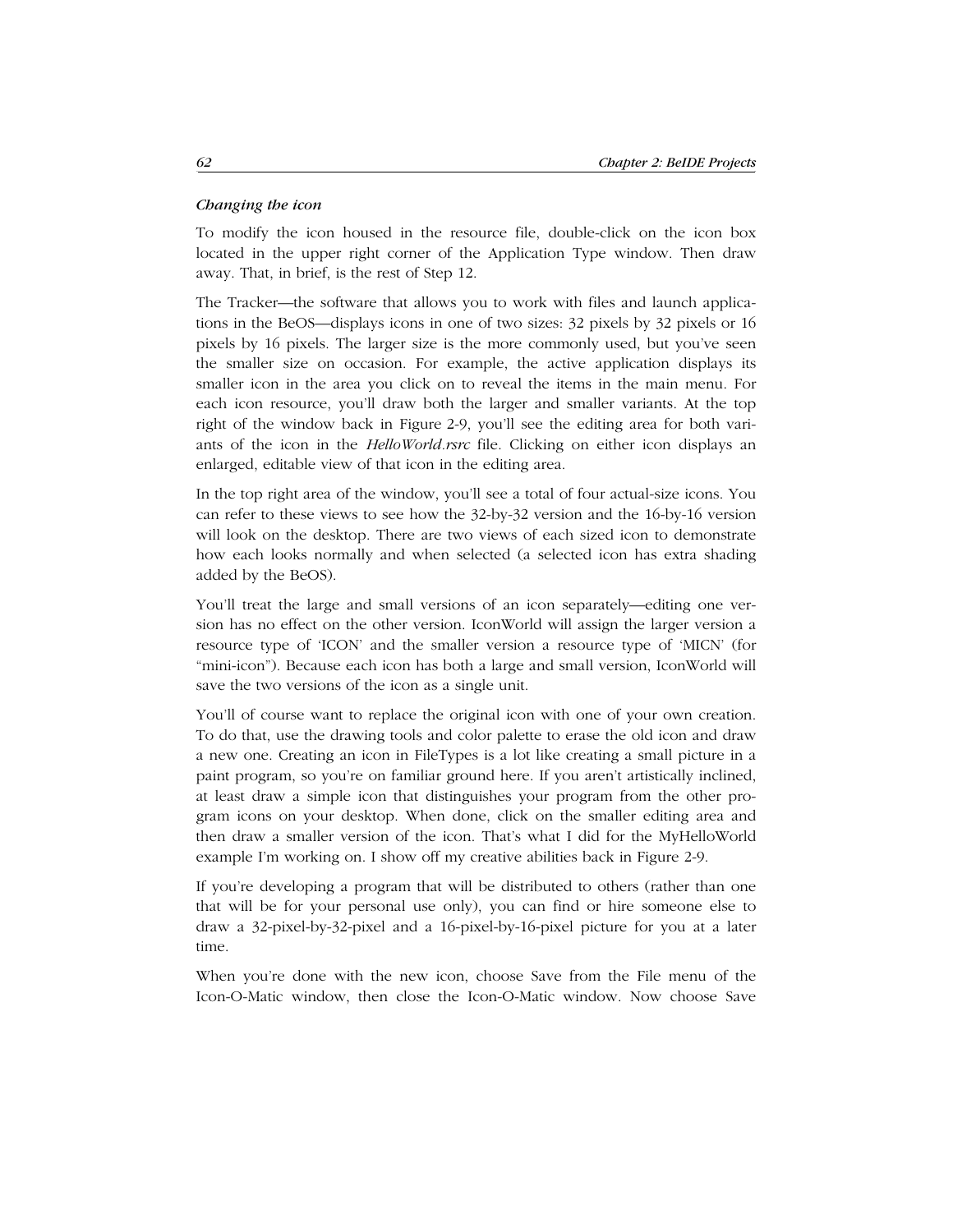from the File menu of the FileTypes window. Close the FileTypes window. This completes Step 12.

# *Setting Project Preferences*

Besides keeping track of the files that hold what will become a program's executable code, a project also keeps track of a variety of project settings. The font in which source code is displayed and the types of compilation errors to be displayed are just two examples of project settings. There's a good chance that most of the copied project's settings will be fine just as they are. You will, however, want to make one quick change. Step 13 specifies that you need to set the name of the application about to be built—you do that in the Settings window.

To display the project Settings window, choose Settings from the Window menu in the project file. On the left side of the window that appears is a list that holds a variety of settings categories. Click on the xxx Project item under the Project heading in this list (where xxx specifies the target, such as PPC for PowerPC). The Settings window responds by displaying several project-related items on the right side of the window.

From the displayed items you'll set the name that will be assigned to the application that gets built from the project. The MyHelloWorld project is used to build a program that gets the name MyHelloWorld. Note that while the file type may look like a program signature (they're both MIME strings), the two aren't the same. The file type specifies the general type of file being created, such as a Be application. The file signature (assigned in the FileTypes window, as discussed earlier) gives an application a unique signature that differentiates the file from all other applications.

After changing the information in the File Name field, click the Save button. This is the only setting change you need to make, though you're of course free to explore the Settings window by clicking on any of the other setting topics in the list.

# *Testing the Changes*

After making all your changes, you'll want to test things out—that's the last step in my list of how to create a new project. Choose Run from the Project menu in the project window's menubar. This will cause the BeIDE to:

- 1. Compile any files that have been touched (altered) since the last build.
- 2. Link the compiled code to build an application.
- 3. Merge resources from the resource file with the built application.
- 4. Run the application.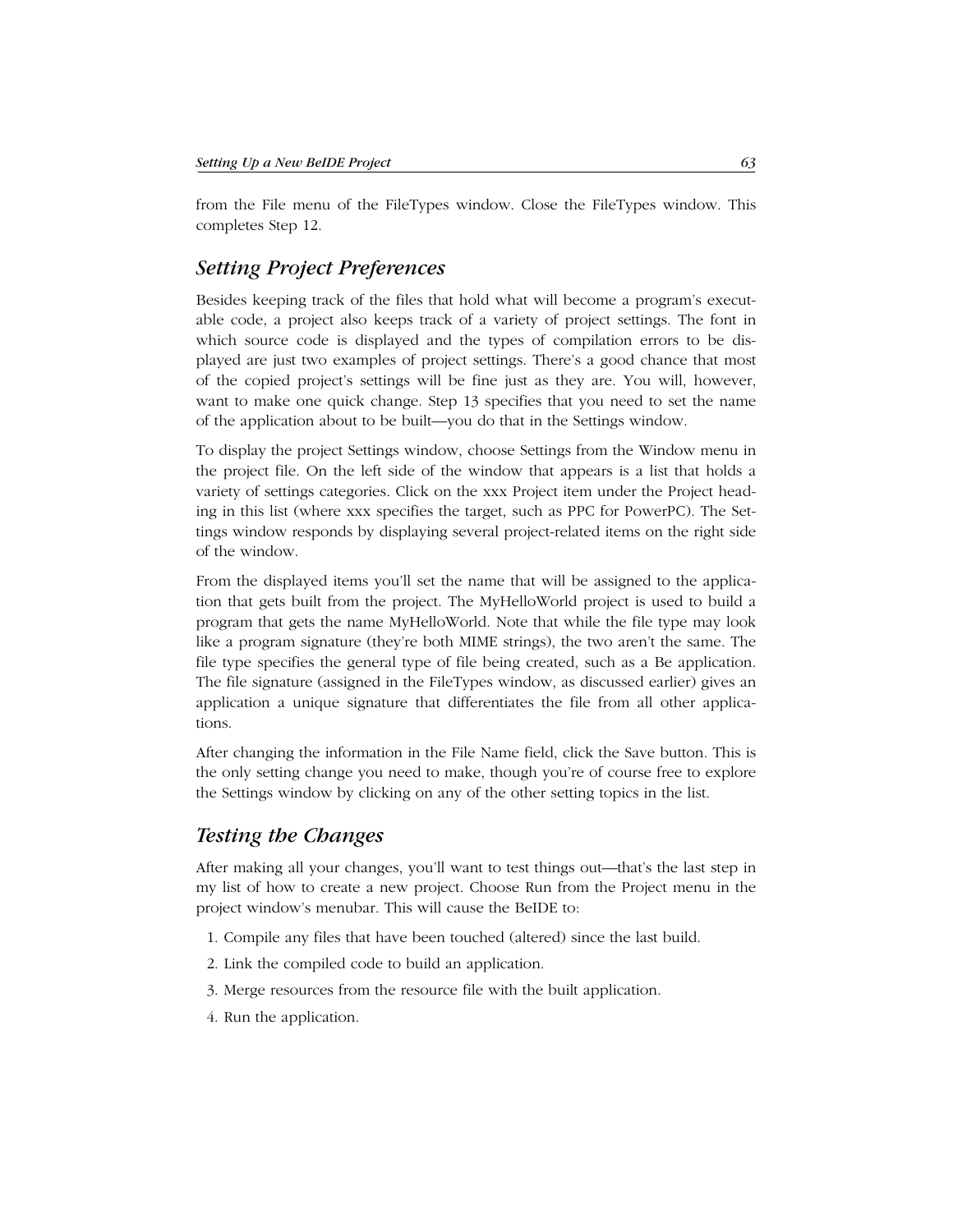To verify that your changes to the resource file were noted by the BeIDE, return to the desktop and look in your project folder. There you should find your new application, complete with its own icon. Figure 2-13 shows the *MyHelloWorld* folder as it looks after my test build of a PowerPC version of the program.



*Figure 2-13. The MyHelloWorld project folder after building an application*

The *MyHelloWorld* folder in Figure 2-13 shows one folder and two files that I had no hand in creating. The *(Objects)* folder holds, obviously enough, the object code that the BeIDE generated when compiling the project's source code. The *.xMAP* and *.xSYM* files were generated by the BeIDE during the building of the project's application. The files in the *(Objects)* folder and the *.xMAP* and *.xSYM* files aren't directly of use to you—they're used by the BeIDE during linking and debugging. If I were working on a PC and did a build of an Intel version of the *MyHelloWorld* program, my project folder would look a little different. There'd be no *.xMAP* or *.xSYM* files, as these are PowerPC-only. Instead, the information in these files (namely the symbol table and the debugging information for the application) would be contained in the ELF binary itself. There might also be a number of *.d* files, which are temporary dependency files the compilers create (and which may be better disposed of in a future release of the BeOS).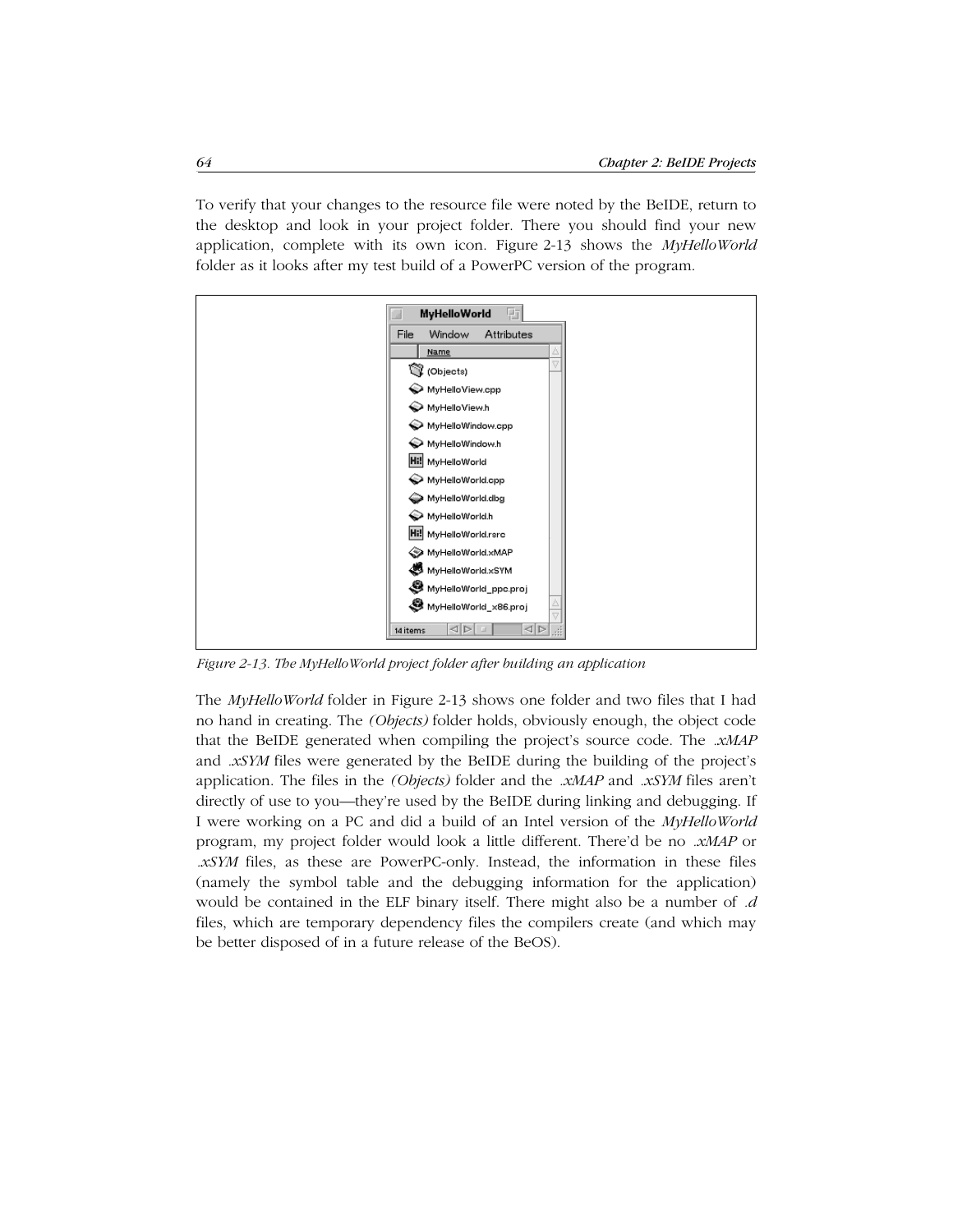## *What's Next?*

After reading this section you know how to create a project that's ready for your own use. Now you need to make the source code changes and additions that will cut the ties from the original project on which you're basing your new program. So you need to know a lot more about writing BeOS code. The next section starts you in that direction, and the remainder of this book takes you the rest of the way.

# *HelloWorld Source Code*

In the previous section, you saw that a new BeIDE project is usually based on an existing project. Once you have a mastery of BeOS programming, you'll be able to look at existing projects and recognize which one or ones result in a program that bears some similarity to the program you intend to develop. Until that time, it makes sense to use a small project such as the HelloWorld project as your starting point. If you follow my advice and do that, your new project will hold the HelloWorld source code. You got a glimpse of some of that code earlier in this chapter. Because you'll be modifying the HelloWorld source code, you'll find it beneficial to have a good understanding of that code. This section provides you with that.

# *The HelloWorld/SimpleApp/MyHelloWorld Connection*

The HelloWorld project defines three classes: HelloView, HelloWindow, and HelloApplication. Two of these classes, HelloWindow and Hello-Application, bear a strong resemblance to the SimpleWindow and Simple-Application classes from the SimpleApp example that was introduced in Chapter 1. Actually, the opposite is true—the SimpleApp classes are based on the HelloWorld classes.

To create the SimpleApp project, I started with the HelloWorld project. I then followed this chapter's steps for renaming the project files and renaming the application-defined classes. If you think that my following a Chapter 2 process while writing Chapter 1 was a good trick, just wait—there's more! I then wrote SimpleApp such that it became a simplified version of the HelloWorld program. Not many books can lay claim to simplifying what is traditionally the most basic program that can be written for an operating system.

In order to keep this book's first example small and simple, I deleted the *Hello-View.cpp* and *HelloView.h* files and removed any references to the class that was defined and implemented in those two files—the HelloView class. I also stripped out the #ifndef and #define preprocessor directives to further simplify things.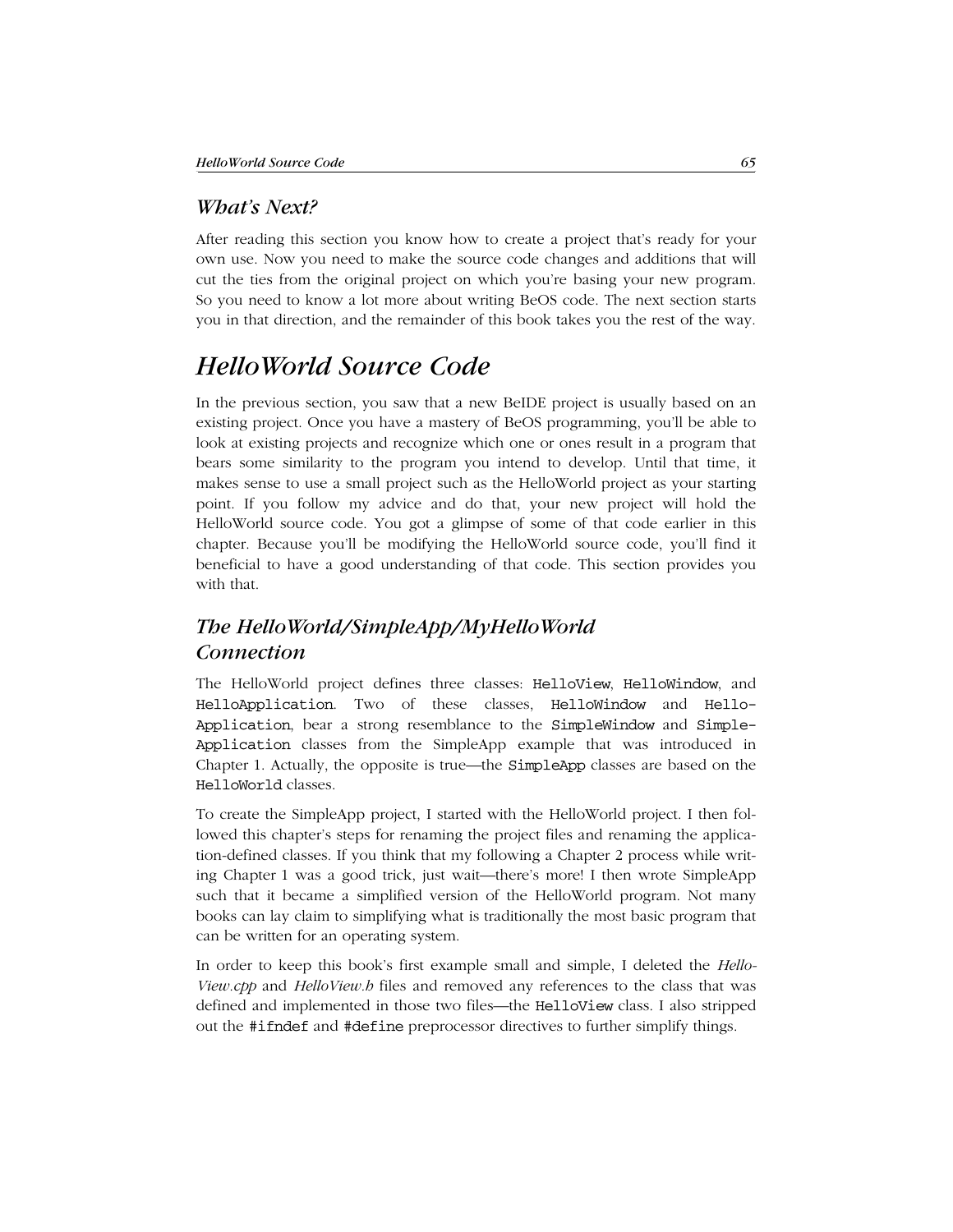Now that the relationship between the Chapter 1 SimpleApp example project and the Be-supplied HelloWorld project has been established, where does the MyHelloWorld project fit in? As you saw in this chapter, the MyHelloWorld project also came about by duplicating the HelloWorld project. I renamed the files and the application-defined classes, but I left all the other code intact. Building an application from the MyHelloWorld project results in a program indistinguishable from the application that gets built from the HelloWorld project (except for the look of the application's icon).

In this section I describe the code that makes up the HelloWorld project. At the end of this section I make a few minor changes to this code. When I do that I'll use the MyHelloWorld project so that I can leave the original HelloWorld project untouched, and so that I can justify the time I invested in making the MyHelloWorld project!

## *HelloWorld View Class*

A view is a rectangular area in which drawing takes place. Drawing is an important part of almost all Be programs, so views are important too. Views are discussed at length in Chapter 4, *Windows, Views, and Messages*, so I'll spare you the details here. I will, however, provide a summary of views so that you aren't in the dark until you reach the fourth chapter.

A view can encompass the entire content area of a window—but it doesn't have to. That is, a window's content area can consist of a single view or it can be divided into two or more views. Note that a view has no visible frame, so when I say that a window can be divided, I'm referring to a conceptual division—the user won't be aware of the areas occupied by views in a window.

A view serves as an independent graphics environment, or state. A view has its own coordinate grid so that the location at which something is drawn in the view can be kept independent of other views that may be present in a window. A view has a large set of drawing characteristics associated with it, and keeps track of the current state of these characteristics. The font used to draw text in the view and the width of lines that are to be drawn in the view are two examples of these characteristics.

The information about a single view is stored in a view object, which is of the BView class (or a class derived from the BView class). The BView class is a part of the Interface Kit.

When a window is created, it doesn't initially have any views attached to (associated with) it. Because drawing always takes place in a view and never directly in a window, any program that draws must define a class derived from the BView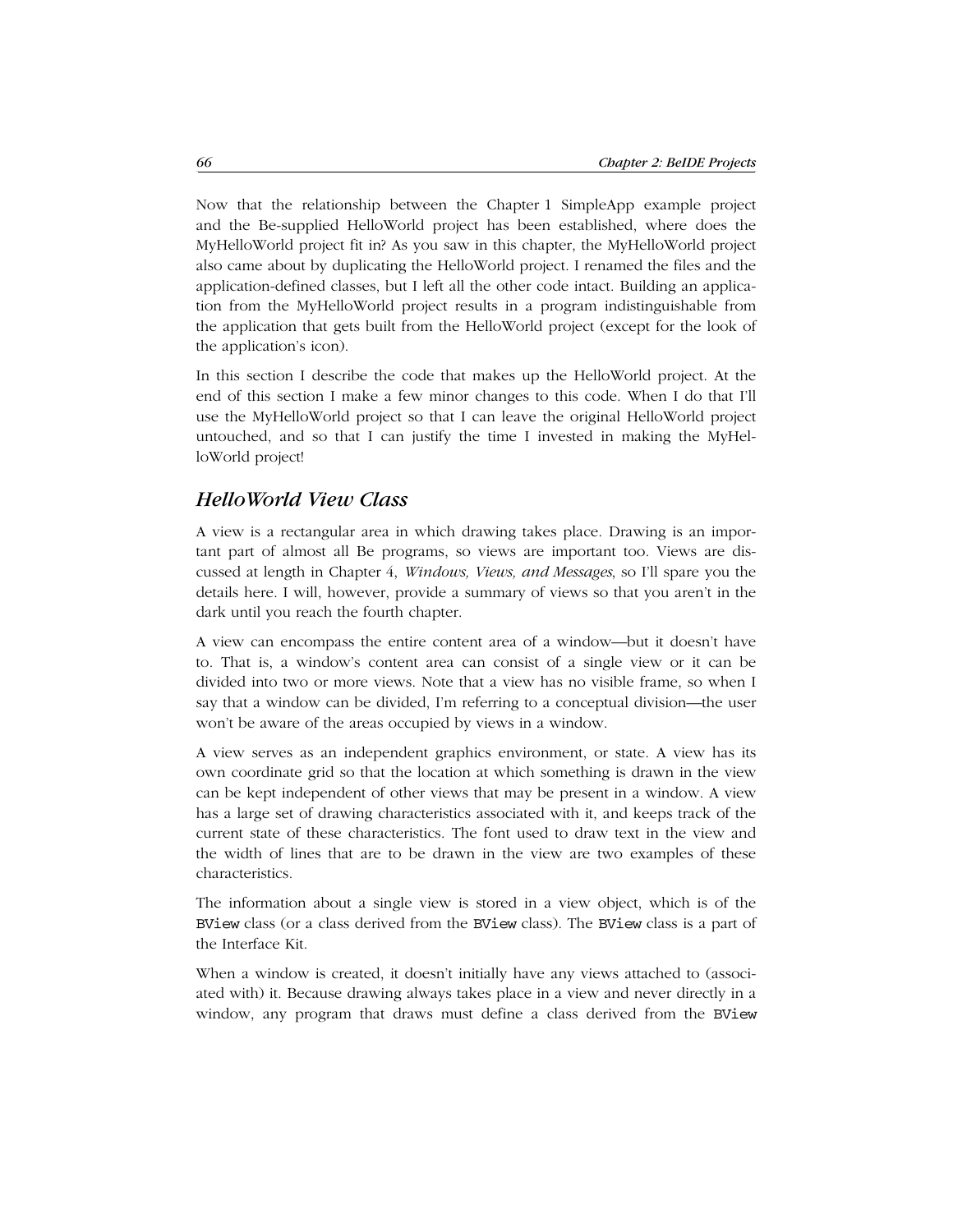class. When the program creates a new window object, it will also create a new BView-derived object and attach this view object to the Window object.

A class derived from the BView class will typically define a minimum of three virtual member functions. That is, such a class will override at least three of the many BView member functions. These functions are the constructor function, the AttachedToWindow() function, and the Draw() function. The HelloView class defined in the HelloWorld project does just that:

```
class HelloView : public BView {
public:
                HelloView(BRect frame, char *name);
virtual void AttachedToWindow();
virtual void Draw(BRect updateRect);
};
```
These member functions, along with several other BView member functions, are discussed at length in Chapter 4. Here I'll provide only a brief overview of each.

The purpose of the constructor is to establish the size of the view and, optionally, provide a name for the view (NULL can be passed as the second parameter). If a window is to have only a single view, then the first parameter to the constructor is a rectangle of the same size as the content area of the window the view is to be attached to.

The HelloView constructor does nothing more than invoke the BView class constructor. When a HelloView view object is created by the HelloWorld program, the program passes to the HelloView constructor the size and name the view is to have. The HelloView constructor will in turn pass that information on to the BView constructor (as the rect and name parameters). The third BView constructor parameter describes how the view is to be resized as its window is resized. The Be constant B\_FOLLOW\_ALL sets the view to be resized in tandem with any resizing of the window. The final BView constructor parameter determines the types of notifications the view is to receive from the system. The Be constant B\_WILL\_DRAW means that the view should be notified when the visible portions of the view change (and an update is thus necessary).

```
HelloView::HelloView(BRect rect, char *name)
     : BView(rect, name, B_FOLLOW_ALL, B_WILL_DRAW)
{
}
```
You might not be able to fully initialize a view object when creating it—some characteristics of the view may be dependent on the window the view becomes attached to. Thus the existence of the BView member function AttachedToView(). This function is automatically called by the operating system when the view is attached to a window (covered ahead in the discussion of the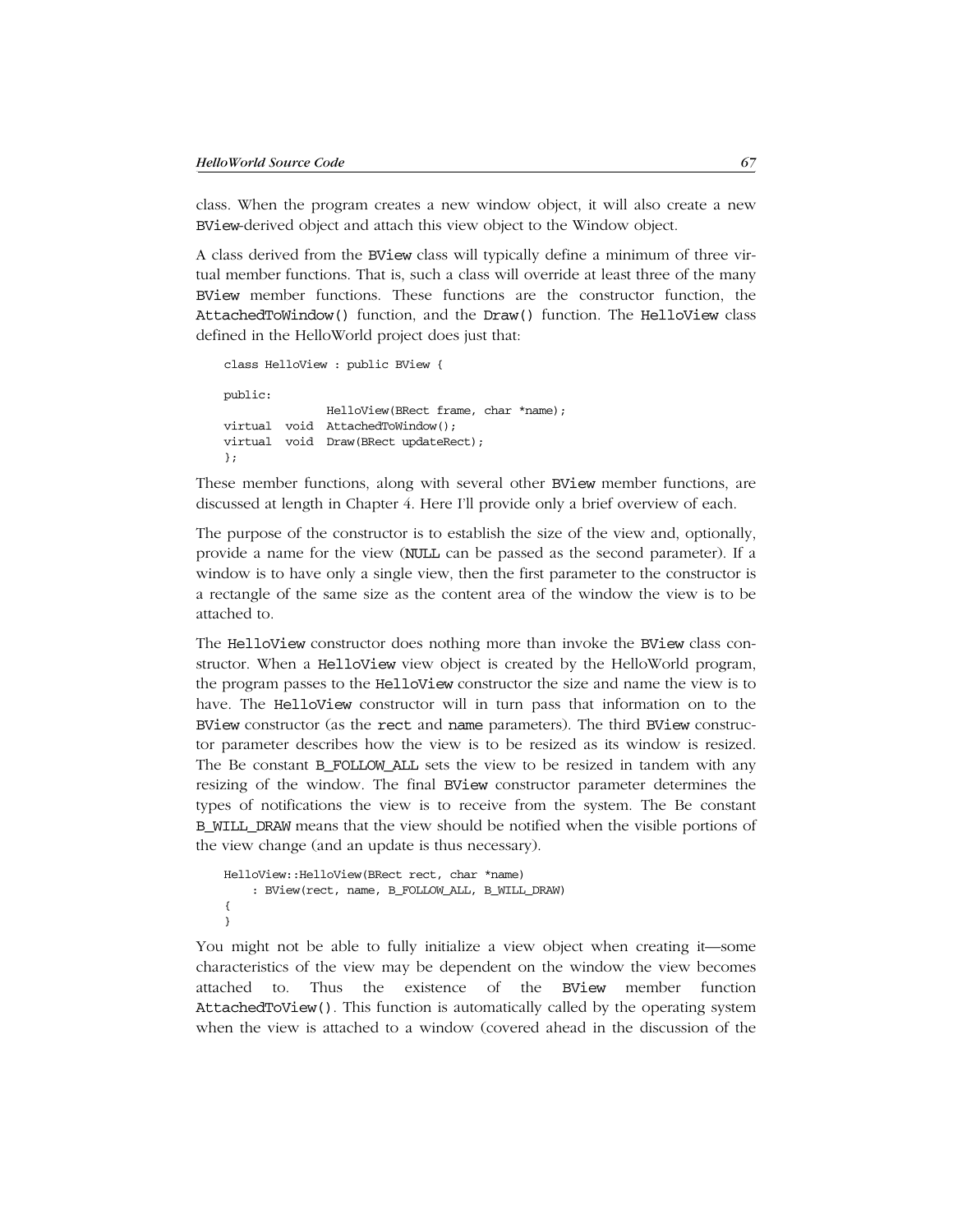HelloWorld's application class). The characteristics of the view should be included in the implementation of AttachedToWindow().

The HelloView version of AttachedToWindow() sets the font and font size that are to be used for any text drawing that takes place within the view:

```
void HelloView::AttachedToWindow()
{
     SetFont(be_bold_font);
    SetFontSize(24);
}
```
The SetFont() and SetFontSize() functions are member functions of the BView class. The function names make the purpose of each obvious, so I won't offer any more information here. You will, however, find plenty of information on drawing strings in Chapter 5, *Drawing*.

In Chapter 1 you saw member functions invoked via an object—as in the SimpleWindow object invoking the BWindow member function Show():

```
aWindow->Show();
```
In the AttachedToWindow() member function you see that the BView member functions SetFont() and SetFontSize() are invoked without the use of an object.



As a C++ programmer, it should be obvious how a member function can be invoked in this way. If it isn't, read on. The implementation of a member function results in a routine that can be invoked by any object of the type of class to which the function belongs. Therefore, the code that makes up a member function can operate on any number of objects. When a member function includes code that invokes a different member function (as the HelloView member function AttachedToWindow() invokes the BView member function SetFont()), it is implicit that the invocation is acting on the current object. So no object prefaces the invocation.

The BView class includes a Draw() member function that automatically gets called when the window a view is attached to needs updating. The system keeps track of the views that are attached to a window, and if more than one view object is attached to a window, the Draw() function for each view object is invoked. The Draw() function should implement the code that does the actual drawing in the view.

The HelloView version of Draw() simply establishes the starting position for drawing a string of text and then draws that string.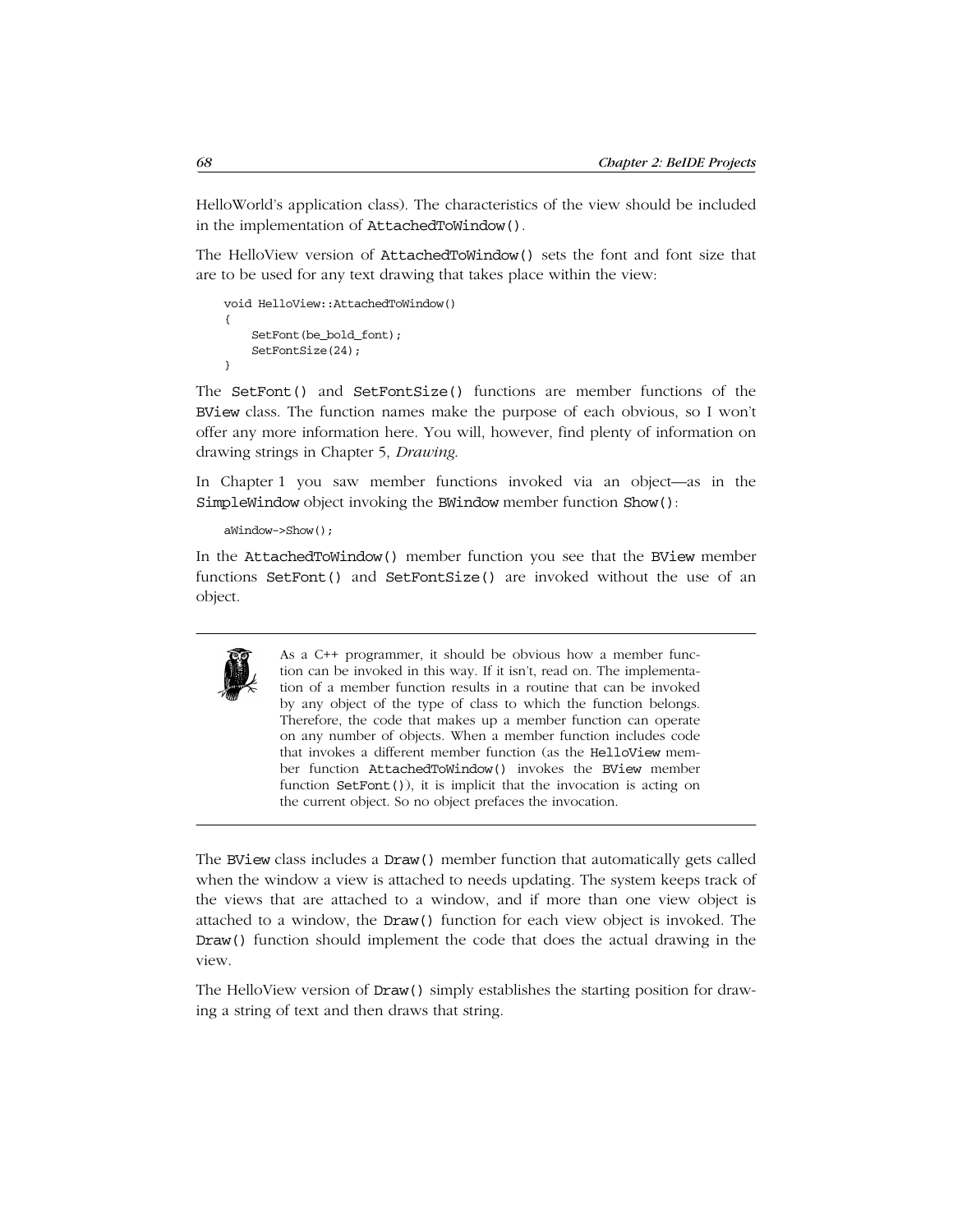```
void HelloView::Draw(BRect updateRect)
{
    MovePenTo(BPoint(10, 30));
     DrawString("Hello, World!");
}
```
## *HelloWorld Window Class*

In Chapter 1, you received an overview of the BWindow class and classes derived from it, so I won't go on at length about those topics here. In fact, I'll barely discuss the HelloWindow class at all. If you need a refresher on defining a class derived from BWindow, refer back to the SimpleApp example in Chapter 1—there you'll find that the SimpleWindow class consists of the same two member functions (a constructor and the QuitRequested() function) as the HelloWindow class.

```
class HelloWindow : public BWindow {
public:
                HelloWindow(BRect frame);
virtual bool QuitRequested();
};
```
In the SimpleApp project, the only thing the SimpleWindow class constructor does is invoke the BWindow class constructor. That's true for the HelloWindow class constructor as well. The first parameter to the BWindow constructor, which comes from the HelloWindow constructor, sets the size of the window. The second parameter is a string that is used as the window's title. The SimpleWindow class passes the string "A Simple Window," while the HelloWindow class passes the more appropriate string "Hello." The third parameter is a Be-defined constant that specifies the type of window to be displayed. The final parameter defines the behavior of the window. The SimpleWindow class passes the constant B\_NOT\_ RESIZABLE, while the HelloWindow class passes the result of combining two constants, B\_NOT\_RESIZABLE and B\_NOT\_ZOOMABLE.

```
HelloWindow::HelloWindow(BRect frame)
     : BWindow(frame, "Hello", B_TITLED_WINDOW, B_NOT_RESIZABLE |
                                B_NOT_ZOOMABLE)
{
}
```
You've already seen the code that makes up the QuitRequested() function. In the Chapter 1 SimpleApp project, I left this routine from the HelloWorld project unchanged. Recall from that chapter that the purpose of overriding this BWindow member function is to cause a mouse click on a window's close button to not only close the window, but to quit the application as well:

```
bool HelloWindow::QuitRequested()
{
```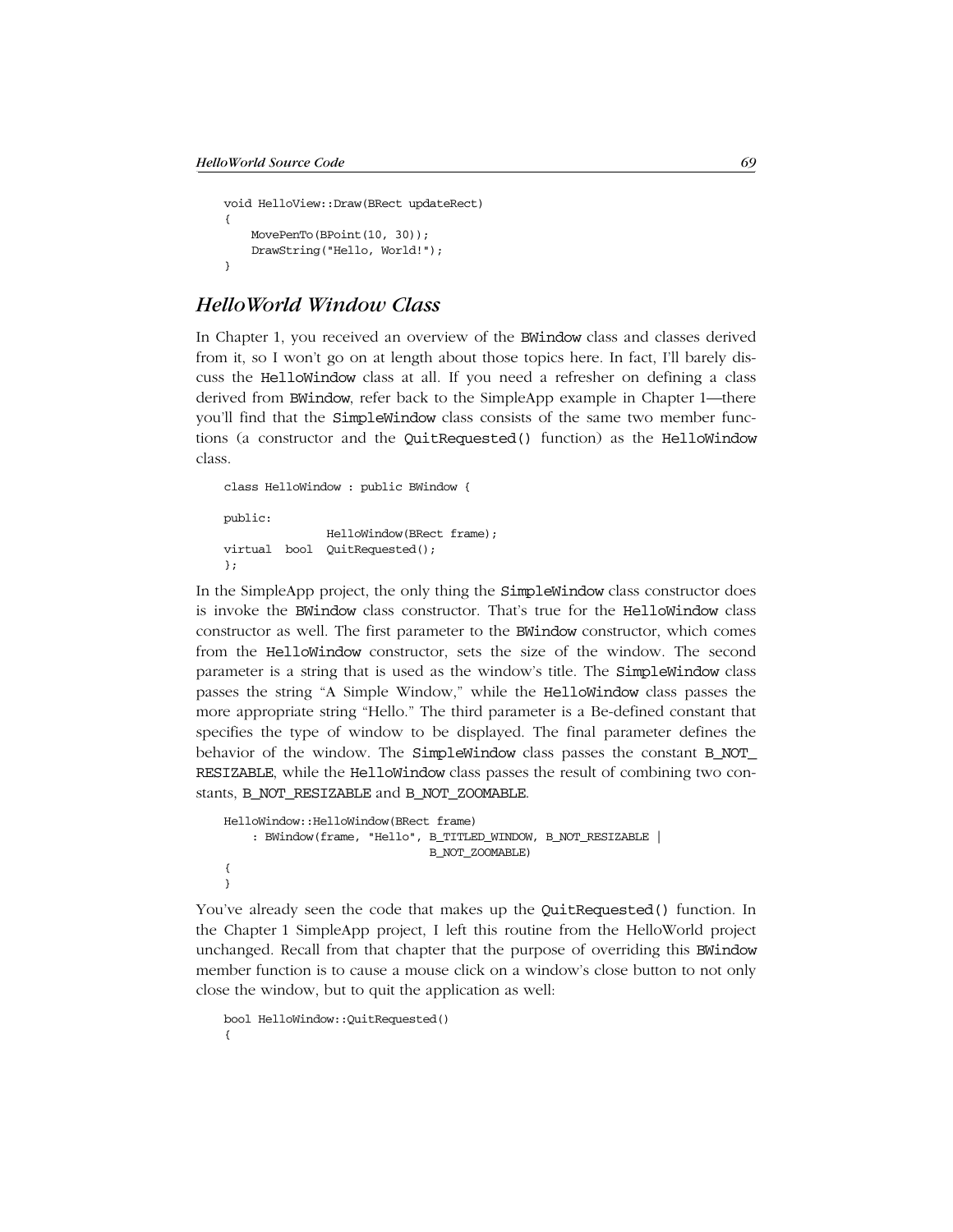```
 be_app->PostMessage(B_QUIT_REQUESTED);
 return(true);
```
# *HelloWorld Application Class*

All programs must define a class derived from the BApplication class. Like the SimpleApp's SimpleApplication class, the HelloWorld's HelloApplication class consists of just a constructor:

```
class HelloApplication : public BApplication {
public:
            HelloApplication();
};
```
For the implementation of the SimpleApplication constructor, I started with the HelloApplication constructor, then stripped out the view-related code. As you look at the HelloApplication constructor you should recognize much of the code:

```
HelloWindow *aWindow;
...
BRect aRect;
aRect.Set(20, 30, 180, 70);
aWindow = new HelloWindow(aRect);
...
...
aWindow->Show();
```
This snippet begins by declaring a window variable and a rectangle variable. Next, the boundaries of the rectangle that sets the window's size are established. Then a new window object (an object of the HelloWindow class) is created. Finally, the BWindow member function Show() is invoked to display the new window. The code I omitted from the above snippet is the HelloApplication constructor's view-related code:

```
HelloView *aView;
aRect.OffsetTo(B_ORIGIN);
aView = new HelloView(aRect, "HelloView");
aWindow->AddChild(aView);
```
In the above snippet, the size of the rectangle object isn't changed, but its existing boundaries (as set by the prior call to the BRect member function Set()) are offset. The one parameter in the BRect member function OffsetTo() is the location to move the upper-left corner of the rectangle to. The constant B\_ORIGIN tells OffsetTo() to shift the rectangle aRect from its present location such that its

}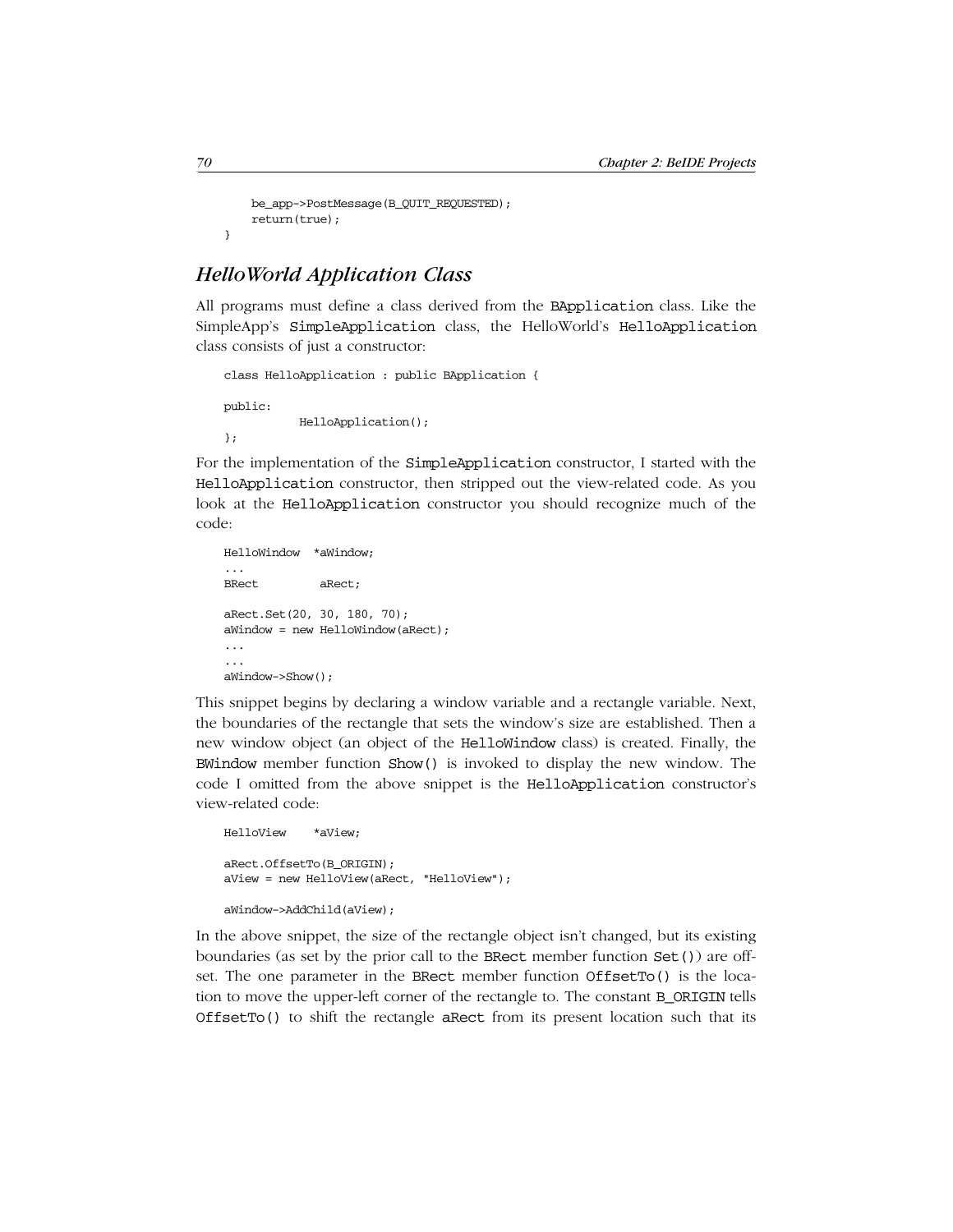upper-left corner aligns with the origin—the point (0, 0). This has the effect of changing the **aRect** coordinates from  $(20, 30, 180, 70)$  to  $(0, 0, 160, 40)$ . The details of the coordinate system, by the way, are presented in Chapter 4. Next, a new HelloView object is created. The HelloView constructor sets the size of the view to aRect and the name of the view to "HelloView." Finally, the window object aWindow invokes the BWindow member function AddChild() to attach the view to itself. Recall that in order for a view to be of use, it must be attached to a window; in order for drawing to take place in a window, it must have a view attached to it.

You've seen the implementation of the HelloApplication constructor in bits and pieces. Here it is in its entirety:

```
HelloApplication::HelloApplication()
     : BApplication("application/x-vnd.Be-HLWD")
{
     HelloWindow *aWindow;
     HelloView *aView;
     BRect aRect;
     aRect.Set(20, 30, 180, 70);
     aWindow = new HelloWindow(aRect);
     aRect.OffsetTo(B_ORIGIN);
     aView = new HelloView(aRect, "HelloView");
     aWindow->AddChild(aView);
     aWindow->Show();
}
```
You may have noticed that after the window object is created, no drawing appears to take place. Yet you know that the string "Hello, World!" gets drawn in the window. Recall that the updating of a window has the effect of calling the Draw() member function of any views attached to that window. When aWindow invokes the BWindow Show() member function, the window is displayed. That forces an update to occur. That update, in turn, causes the aView object's Draw() method to be invoked. Look back at the implementation of the HelloView class Draw() member function to see that it is indeed this routine that draws the string.

## *HelloWorld main() Function*

When I wrote the main() routine for SimpleApp, the only changes I made to the HelloWorld version of main() involved changing HelloApplication references to SimpleApplication references. For the details of what main() does, refer back to Chapter 1. I'll summarize by saying that main() performs the mandatory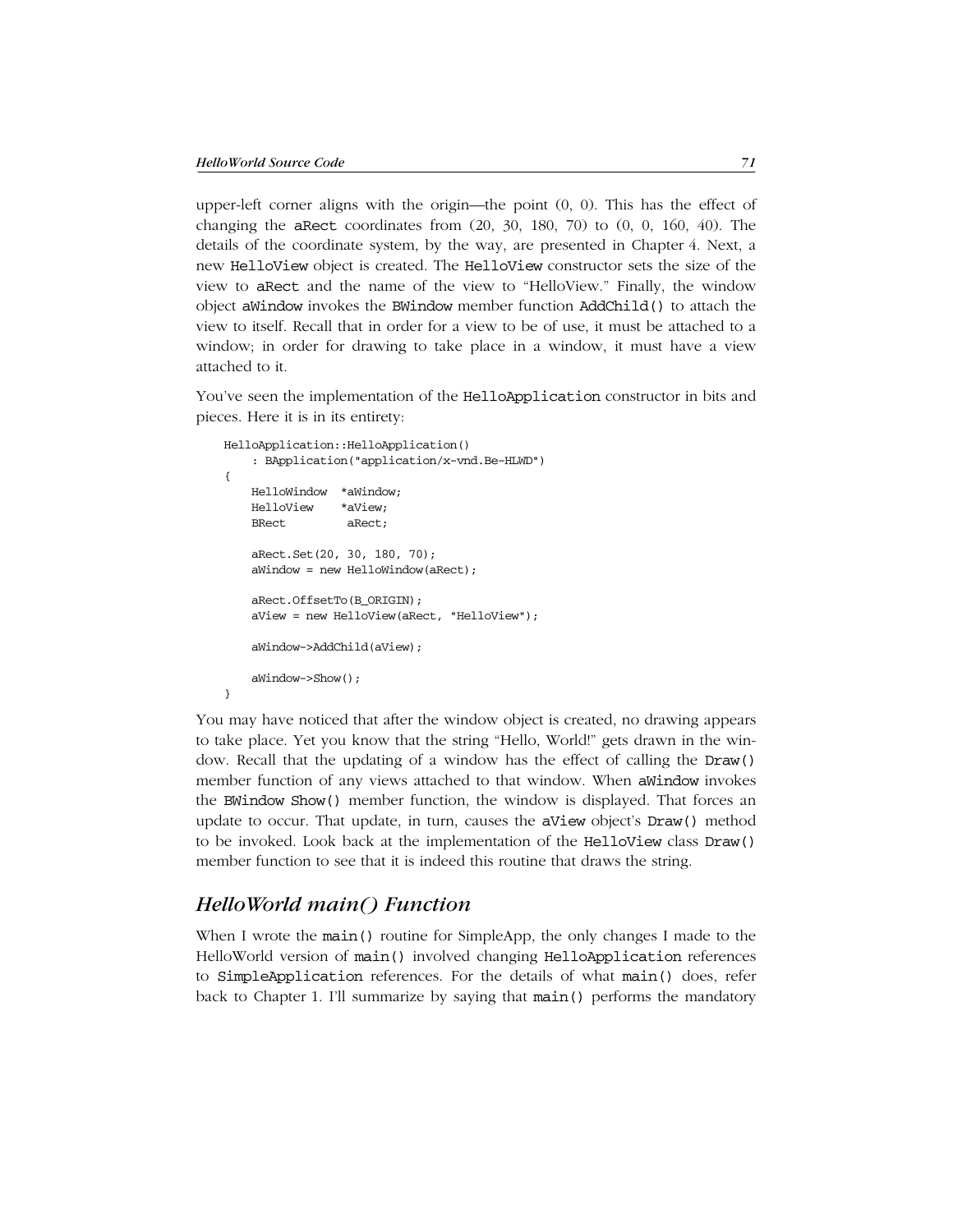creation of a new application object, then starts the program running by invoking the BApplication member function Run():

```
int main()
{
     HelloApplication myApplication;
     myApplication.Run();
     return(0);
}
```
# *Altering the Source Code*

To implement the functionality required of your own program, you'll no doubt make some changes and substantial additions to the code of whatever project you start with. After reading a few more chapters, you'll know the details of how to draw just about anything to a window and how to add controls (such as buttons) to a window. At that point you'll be ready to make large-scale revisions of existing code. While at this early point in the book you may not feel ready to make sweeping changes to Be code, you should be ready to make at least minor revisions. In this section, I'll do that to the HelloWorld project.

I'll leave the HelloWorld project intact and instead make the changes to a duplicate project—a project I've name MyHelloWorld. If you haven't followed the steps in this chapter's "Setting Up a New BeIDE Project" section, do so now. Besides getting experience at starting a new project, you'll bring yourself to the point where you can follow along with the code changes I'm about to make. Here they are:

- Change the text that is drawn in the window
- Change the window's title
- Add a zoom button to the window's tab
- Change the size of the window

At the top of Figure 2-14, you see the original window from the HelloWorld program, while at the bottom of the figure you see the new window from the MyHelloWorld program.

The drawing that takes place in the MyHelloWorld window is done by the MyHelloView Draw() member function. A call to the BView member function DrawString() writes the string "Hello, World!" to the window. Changing this one DrawString() parameter to "Hello, My World!" will cause this new string to be drawn to the window instead. The affected line is in the *MyHelloView.cpp* file, and is shown here in bold type: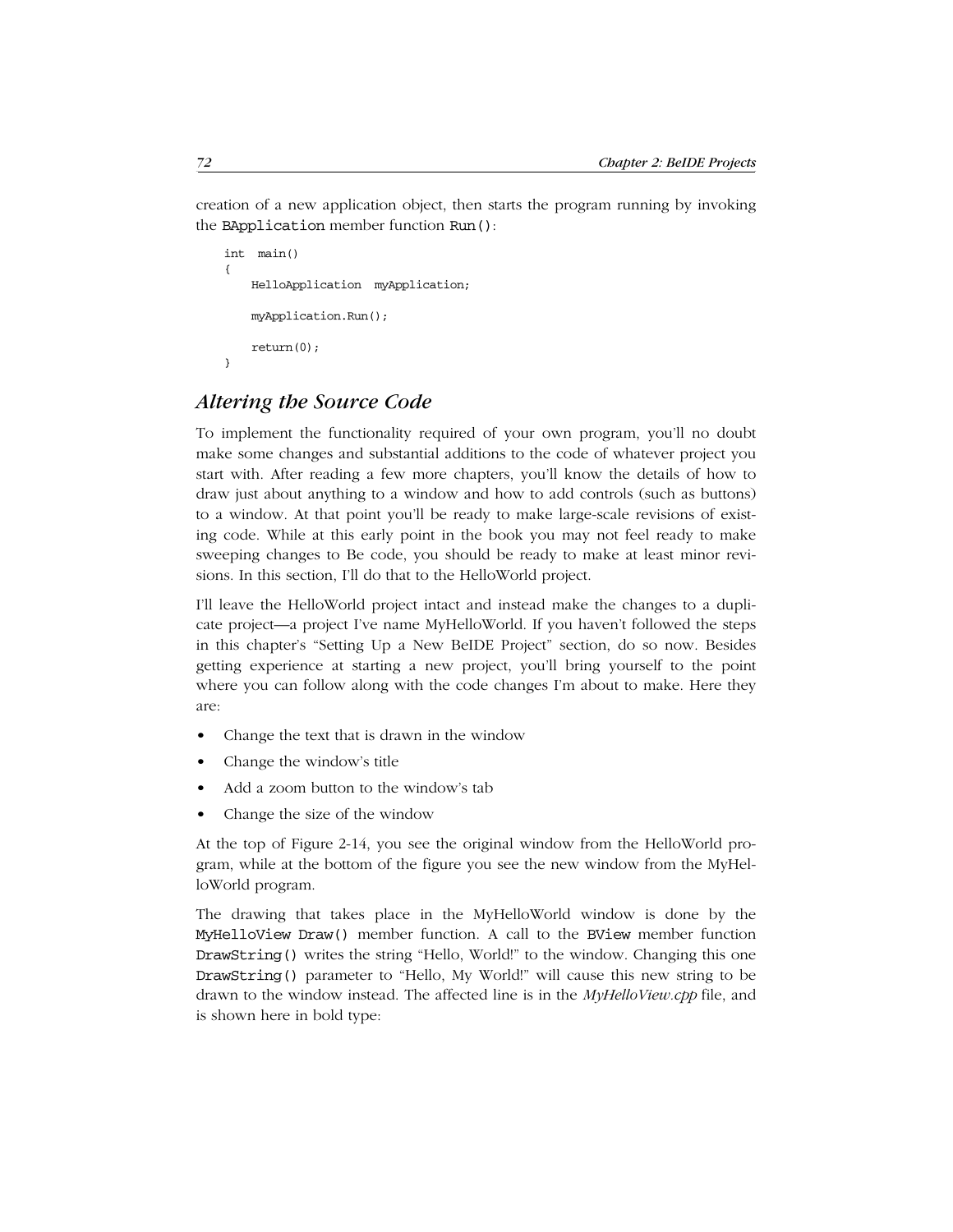

*Figure 2-14. The window from HelloWindow (top) and MyHelloWindow (bottom)*

```
void MyHelloView::Draw(BRect updateRect)
{
     MovePenTo(BPoint(10, 30));
     DrawString("Hello, My World!");
}
```
The change to the window's title and the addition of a zoom button to the window are both taken care of in the MyHelloWindow class constructor, so I'll open the *MyHelloWindow.cpp* file. MyHelloWindow() invokes the BWindow constructor. The second parameter in the BWindow constructor defines the window's title, so changing that parameter from "Hello" to "My Hello" handles the window title change. The last parameter in BWindow() is a Be-defined constant, or combination of Be-defined constants, that defines the behavior of the window. In the original HelloWindow class, this parameter was a combination of the constants that specified that the window be drawn without a resize knob and without a zoom button (B\_NOT\_RESIZABLE | B\_NOT\_ZOOMABLE). I'll change this parameter to the one constant B\_NOT\_RESIZABLE so that a window created from the MyHelloWindow class will be without a resize knob, but will now have a zoom button:

```
MyHelloWindow::MyHelloWindow(BRect frame)
     : BWindow(frame, "My Hello", B_TITLED_WINDOW, B_NOT_RESIZABLE)
{
}
```
The final change I'll make to the code that came from the HelloWorld project will change the size of the program's window. The MyHelloApplication constructor uses a BRect object to define the size of the window, so I'll go to this function in the *MyHelloWorld.cpp* file to make the change. In the following version of MyHelloApplication(), I've changed the coordinates of the rectangle object aRect from (20, 30, 180, 70) to (20, 30, 230, 100) in order to set up a window that's a little larger than the one used in the original HelloWorld program.